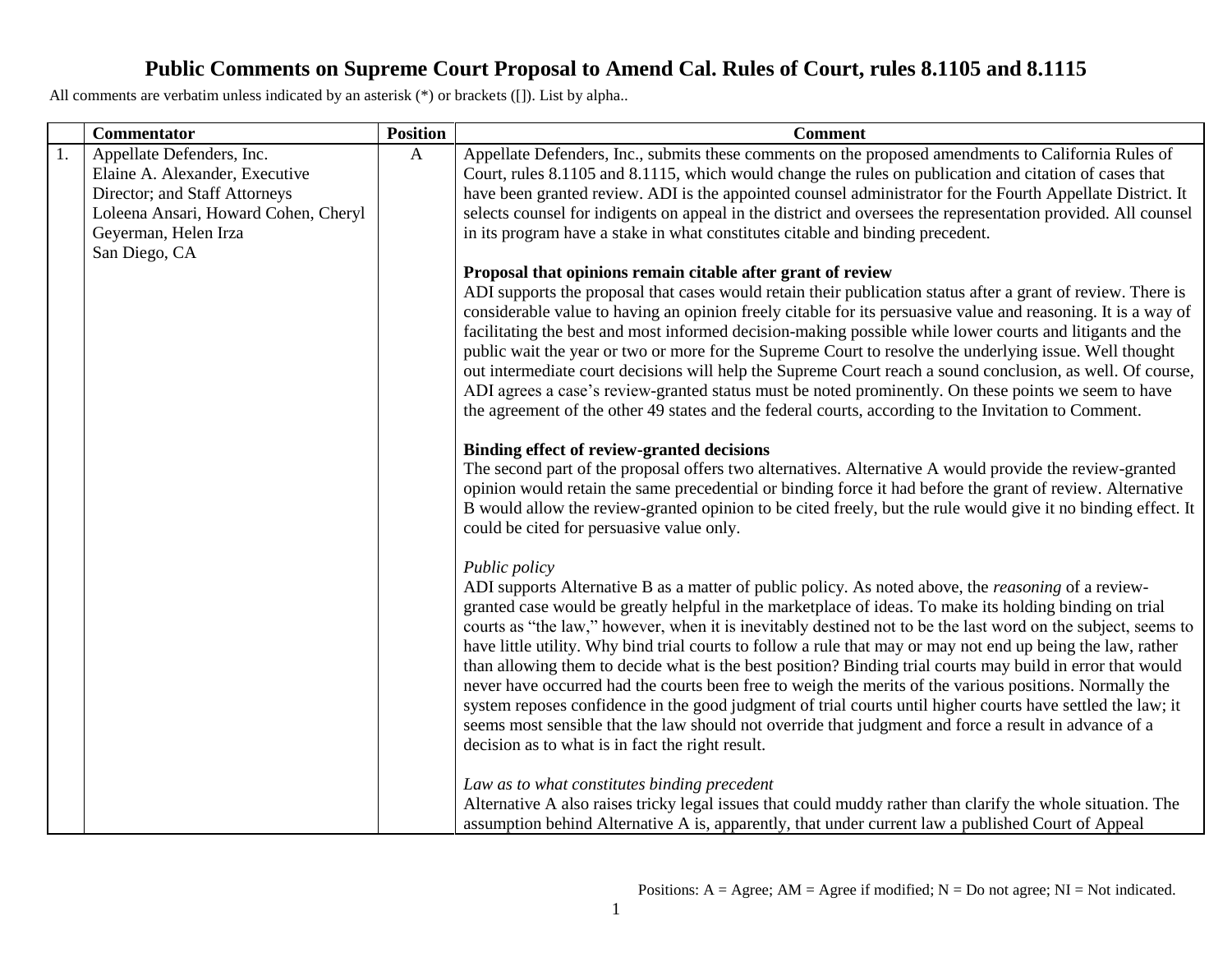| <b>Commentator</b> | <b>Position</b> | <b>Comment</b>                                                                                                                                                                                                                                                                                                                                                                                                                                                                                                                                                                                                                                                                                                                                                                                                                                                                                                                                                                                                                                                                                        |
|--------------------|-----------------|-------------------------------------------------------------------------------------------------------------------------------------------------------------------------------------------------------------------------------------------------------------------------------------------------------------------------------------------------------------------------------------------------------------------------------------------------------------------------------------------------------------------------------------------------------------------------------------------------------------------------------------------------------------------------------------------------------------------------------------------------------------------------------------------------------------------------------------------------------------------------------------------------------------------------------------------------------------------------------------------------------------------------------------------------------------------------------------------------------|
|                    |                 | decision is in fact binding on trial courts, within the meaning of Auto Equity Sales, Inc. v. Superior Court<br>(1962) 57 Cal.2d 450, up until the time review is granted. If that were not the assumption, there would be<br>no practical difference between A and B; in both situations, the review-granted decision would be citable<br>but have no further effect. $[1]$                                                                                                                                                                                                                                                                                                                                                                                                                                                                                                                                                                                                                                                                                                                          |
|                    |                 | [ <sup>1</sup> The provision is phrased as "the same binding or precedential effect that it had prior to the grant of<br>review." If this is deliberately ambiguous because the court believes the law is unsettled, ADI would<br>suggest a comment to the rule to that effect, because the proposed rule and the Invitation to Comment give<br>no hint of such a doubt and indeed tend to leave the impression the court assumes opinions are binding<br>when filed. The other commentators ADI has encountered have unanimously so construed the proposal.]                                                                                                                                                                                                                                                                                                                                                                                                                                                                                                                                         |
|                    |                 | But ADI has doubts about this assumption. Although hardly definitive, the weight of authority appears to<br>suggest that a published appellate court decision (including one of the Supreme Court), although citable, is<br>not binding under Auto Equity until it is final. <sup>[2]</sup> A review-granted opinion is clearly not, and almost surely<br>never will be, final.                                                                                                                                                                                                                                                                                                                                                                                                                                                                                                                                                                                                                                                                                                                       |
|                    |                 | $\int^2$ For purposes of this comment, "finality" refers to the conclusion of California appellate reviewability.<br>(See Ng v. Superior Court (1992) 4 Cal.4th 29, 34 [Court of Appeal opinion in writ case has "no effect"<br>until final as to both Court of Appeal and Supreme Court].) It does not include federal or collateral<br>review.]                                                                                                                                                                                                                                                                                                                                                                                                                                                                                                                                                                                                                                                                                                                                                     |
|                    |                 | The law on this subject is surprisingly sparse and indirect and a bit contradictory. The closest case ADI<br>has found is People v. Superior Court (Clark) (1994) 22 Cal.App.4th 1541. The Court of Appeal issued a<br>published opinion holding a particular initiative defining a special circumstance never became effective<br>because it was not duly approved by the electorate. The defendant committed the offense several weeks<br>after that decision and was prosecuted under the initiative with a special circumstance allegation. A few<br>days after the offense the Supreme Court granted review in the published case that found the initiative<br>ineffective and ultimately upheld the law. The defendant claimed that under the law at the time of his act -<br>meaning the Court of Appeal opinion invalidating the law – he committed no special circumstance and the<br>application of later-announced law was an unforeseeable enlargement of criminal liability, a violation of<br>due process akin to an ex post facto law. The Court of Appeal disagreed (pp. 1548, 1549): |
|                    |                 | The case was not final when the crimes were committed or when review was granted , and<br>thus our opinion never was the law [O]ur opinion in [the other case] was never final, and never<br>had any precedential value Accordingly, it could not have been relied on by these defendants or                                                                                                                                                                                                                                                                                                                                                                                                                                                                                                                                                                                                                                                                                                                                                                                                          |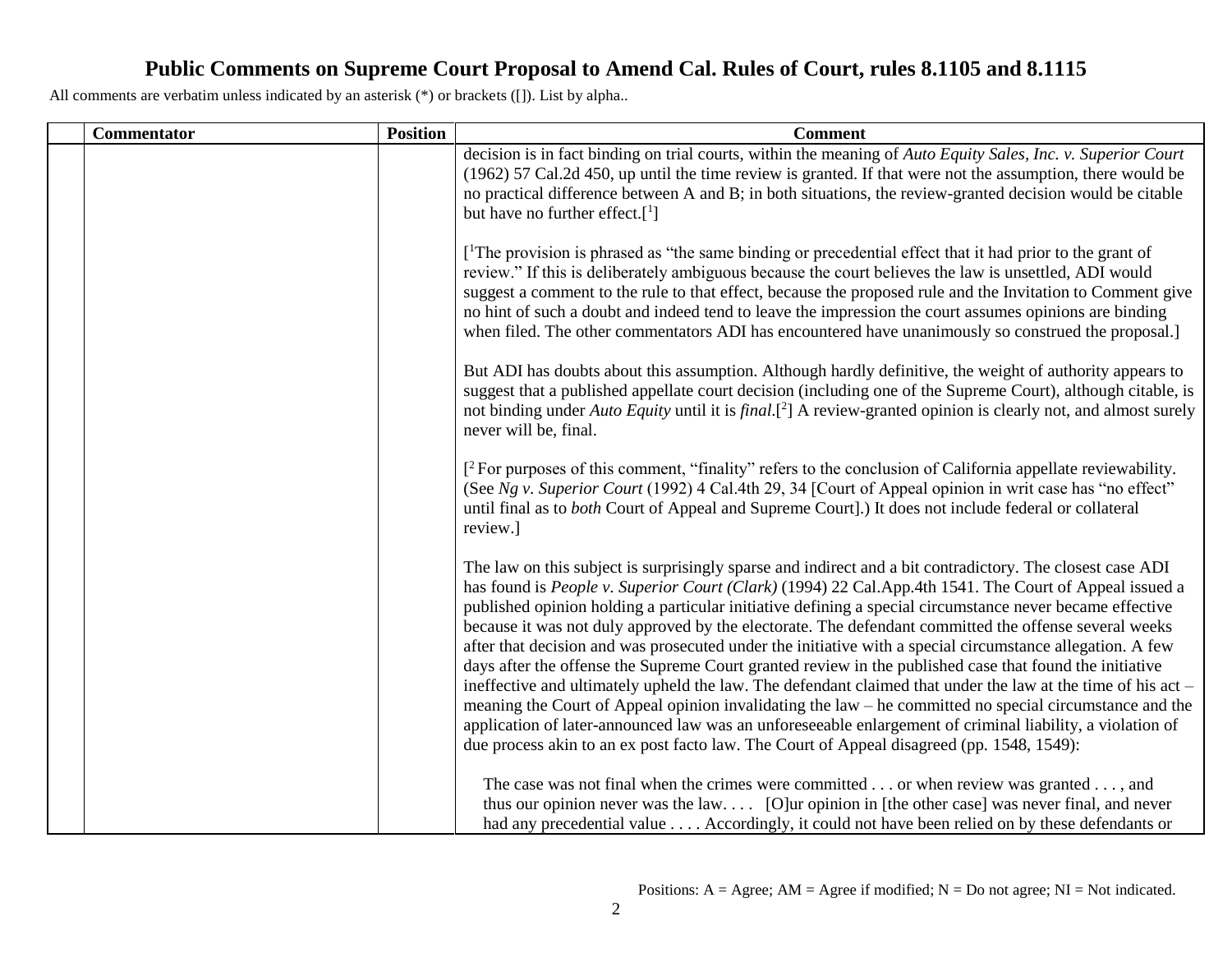| <b>Commentator</b> | <b>Position</b> | <b>Comment</b>                                                                                                                                                                                                                                                                                                                                                                                                                                                                                                                                                                                                                                                                                                                                                                                                                                                                                                                                                                                                                                                                                                                                                                                                                                                                                                                                                                        |
|--------------------|-----------------|---------------------------------------------------------------------------------------------------------------------------------------------------------------------------------------------------------------------------------------------------------------------------------------------------------------------------------------------------------------------------------------------------------------------------------------------------------------------------------------------------------------------------------------------------------------------------------------------------------------------------------------------------------------------------------------------------------------------------------------------------------------------------------------------------------------------------------------------------------------------------------------------------------------------------------------------------------------------------------------------------------------------------------------------------------------------------------------------------------------------------------------------------------------------------------------------------------------------------------------------------------------------------------------------------------------------------------------------------------------------------------------|
|                    |                 | anyone else.<br>To the extent Clark talks about citing a non-final opinion, it has been superseded by subsequently-enacted<br>rule 8.1115(d): "A published California opinion may be cited or relied on as soon as it is certified for<br>publication or ordered published." That rule explicitly makes a new opinion citable and also says parties<br>"may rely" on it – i.e., point to it as good-faith justification for taking a certain position or action. But the<br>rule does not address the question of the opinion's binding stare decisis effect one way or the other.                                                                                                                                                                                                                                                                                                                                                                                                                                                                                                                                                                                                                                                                                                                                                                                                    |
|                    |                 | ADI has encountered no authority or commentary suggesting rule 8.1115(d) was intended to, or did,<br>confer a binding stare decisis effect where it did not exist before. To the contrary, in an unpublished 2013<br>case, <sup>3</sup> People v. Samuels (2013, G045624) 2013 WL 2605430, the court rejected the defendant's<br>argument, based on rule 8.1115(d), that the state was obligated to release him as soon as a favorable<br>appellate opinion was published. The court noted: "A published appellate decision can be cited<br>immediately, but it is subject to being modified or vacated by the issuing court either on its own motion or<br>by granting a petition for rehearing within the 30-day period after the decision is filedNor is a decision<br>final for all purposes until at least 60 days after it is issued because 'the Supreme Court may, on its own<br>motion, order review of a Court of Appeal decision within 30 days after the decision is final in that<br>court." It upheld the state's decision to wait until the favorable opinion was final. (See also <i>People v</i> .<br>Reynolds (2006, E036242) 42 Cal.Rptr.3d 761, unpublished [no error when trial court failed to follow non<br>final published Court of Appeal decision, which was later granted review and decided against defendant<br>by retroactive Supreme Court decision].) |
|                    |                 | $[^{3}R$ ule 8.1115(a) prohibits citation of unpublished authorities by a "court" or "party" in "any other action."<br>As ADI construes it, this rule does not extend to participation in public discussions of proposed policy,<br>wholly outside the context of litigation.                                                                                                                                                                                                                                                                                                                                                                                                                                                                                                                                                                                                                                                                                                                                                                                                                                                                                                                                                                                                                                                                                                         |
|                    |                 | The case closest to going the other way ADI has found is Jonathon M. v. Superior Court (2006) 141<br>Cal.App.4th 1093. The Court of Appeal issued a published opinion disapproving of a trial judge's<br>handling of peremptory challenges in a certain situation. Before that opinion became final, the same issue<br>came up in the same judge's courtroom. She opined the opinion was not binding on her because not final<br>and repeated the same behavior already condemned. The Court of Appeal issued a peremptory writ:                                                                                                                                                                                                                                                                                                                                                                                                                                                                                                                                                                                                                                                                                                                                                                                                                                                      |
|                    |                 | [The judge's] refusal to follow [the published precedent] on the ground it was not final, was brave<br>but foolish. It was also legally wrong. [Quoting rule 977(d), the predecessor to rule 8.1115(d).]<br>Except in extraordinary circumstances, a trial judge should follow an opinion of the Court of Appeal                                                                                                                                                                                                                                                                                                                                                                                                                                                                                                                                                                                                                                                                                                                                                                                                                                                                                                                                                                                                                                                                      |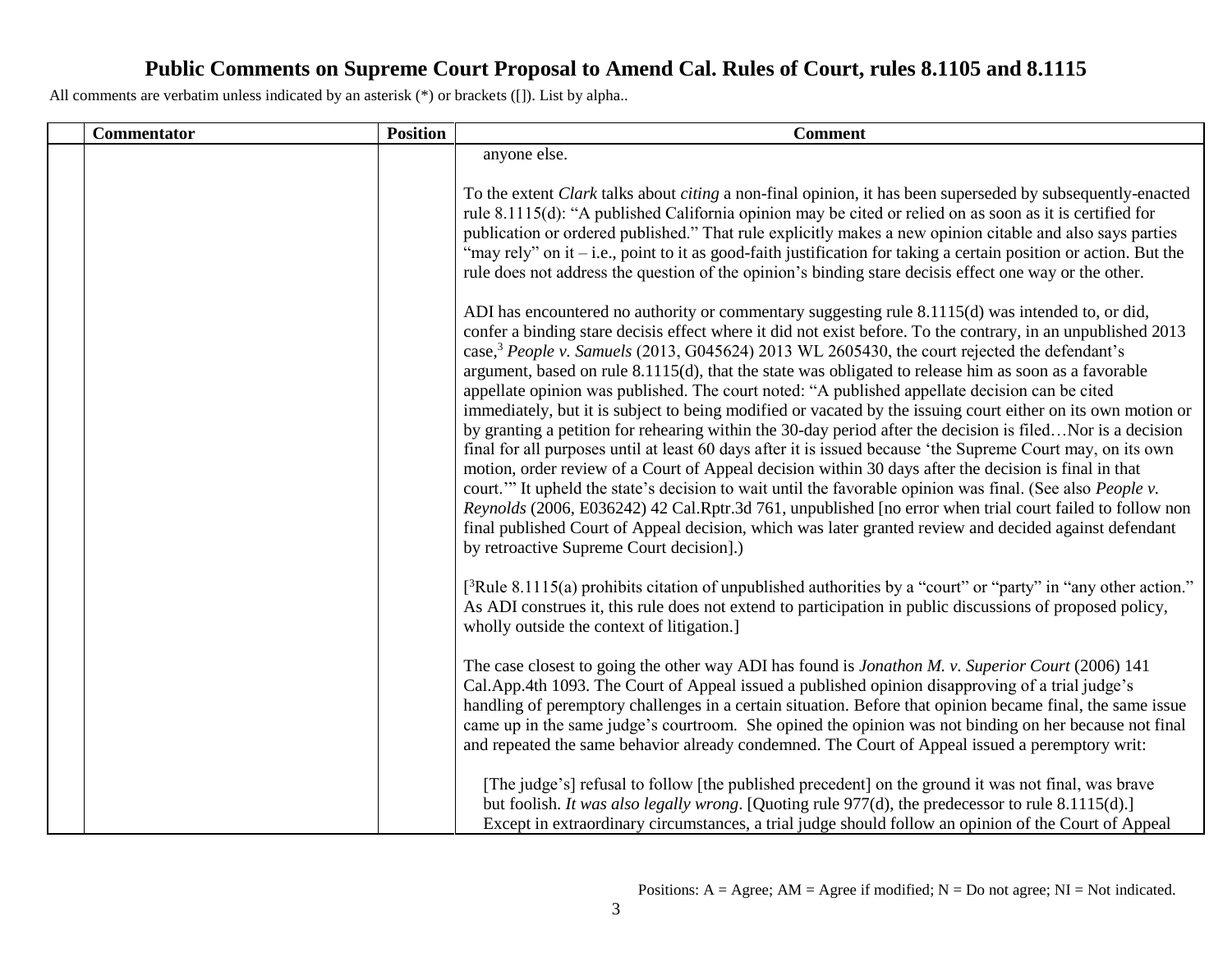| <b>Commentator</b> | <b>Position</b> | <b>Comment</b>                                                                                                                                                                                                                                                                                                                                                                                                                                                                                                                                                                                                                                                                                                                                                                                                                                                                                                                                                                                                                                                                                                                                                                                                                                                                                                                                                                                                                 |
|--------------------|-----------------|--------------------------------------------------------------------------------------------------------------------------------------------------------------------------------------------------------------------------------------------------------------------------------------------------------------------------------------------------------------------------------------------------------------------------------------------------------------------------------------------------------------------------------------------------------------------------------------------------------------------------------------------------------------------------------------------------------------------------------------------------------------------------------------------------------------------------------------------------------------------------------------------------------------------------------------------------------------------------------------------------------------------------------------------------------------------------------------------------------------------------------------------------------------------------------------------------------------------------------------------------------------------------------------------------------------------------------------------------------------------------------------------------------------------------------|
|                    |                 | that speaks to conditions or practices in the judge's courtroom, even though the opinion is not final,<br>until the opinion is depublished or review is granted.                                                                                                                                                                                                                                                                                                                                                                                                                                                                                                                                                                                                                                                                                                                                                                                                                                                                                                                                                                                                                                                                                                                                                                                                                                                               |
|                    |                 | (141 Cal.App.4th at p. 1098, emphasis added.) Although the court offered the opinion the trial judge's<br>action was "legally wrong," the ultimate holding was that the trial judge abused her discretion. And the<br>Jonathon M. court immediately followed the "legally wrong" statement with a qualifying explanation of<br>the highly fact-specific rule it intended to apply ("a trial judge should follow an opinion of the Court of<br>Appeal that speaks to conditions or practices in the judge's courtroom"), which was "laser-targeted" at this<br>judge. (Ibid.)                                                                                                                                                                                                                                                                                                                                                                                                                                                                                                                                                                                                                                                                                                                                                                                                                                                   |
|                    |                 | Most of the remaining precedents ADI has found are merely suggestive and lacking in any discussion of<br>the problem at issue here. Nevertheless they tend to support the theory that court decisions must be final to<br>be binding. Examples include (with all emphasis added): In <i>In re Edgerly</i> (1982) 131 Cal.App.3d 88, 91,<br>the Supreme Court denied a petition without prejudice to raising claim in Court of Appeal upon the<br>finality of a Supreme Court precedent; the Court of Appeal cited California Rules of Court, rule [currently<br>8.532(b)] on finality of Supreme Court decisions and opined, "The deference required of inferior state<br>courts to decisions of the state Supreme Court [under Auto Equity] is necessarily governed by that rule."<br>(Id. at p. 91, fn. 1.) Barber v. Superior Court (1991) 234 Cal.App.3d 1076, 1082, said: "[O]ur [previously<br>published] decision never became final and is without any precedential value or binding force." People v.<br>Love (1980) 111 Cal.App.Supp.3d 1, 13, noted all "published and <i>final</i> opinions" of the appellate division<br>are binding on municipal courts of the jurisdiction. The Supreme Court often defers action on a case<br>pending the finality of a controlling precedent. (E.g., People v. Hernandez, S227457 ["briefing deferred<br>pending <i>finality</i> of decision in People v. Prunty, S210234"].) |
|                    |                 | Unpublished cases (see fn. 3) say the same thing. For example, again with all emphasis added, People v.<br>Whittington (2005, C045516) 2005 WL 2008662, footnote 3, unpublished, said in applying a new<br>Supreme Court decision: "Although this decision is not yet <i>final</i> , it reflects the high court's position;"<br>likewise, as to the same Supreme Court decision, People v. Lawson (2005, C047237) 2005 WL 1663525,<br>*2, unpublished, noted: "If and when it becomes final, we must follow the holding, which is binding on<br>$\mathrm{us}$ ."                                                                                                                                                                                                                                                                                                                                                                                                                                                                                                                                                                                                                                                                                                                                                                                                                                                               |
|                    |                 | If an appellate decision not yet final has no binding precedential effect, a rule like Alternative A-that a<br>review-granted case retains the same precedential status as before the grant of review-does very little.<br>That is essentially the result required by Alternative B, which states the rule much more directly and<br>clearly and does not require litigants and lower courts to guess what the prior precedential effect was or do                                                                                                                                                                                                                                                                                                                                                                                                                                                                                                                                                                                                                                                                                                                                                                                                                                                                                                                                                                             |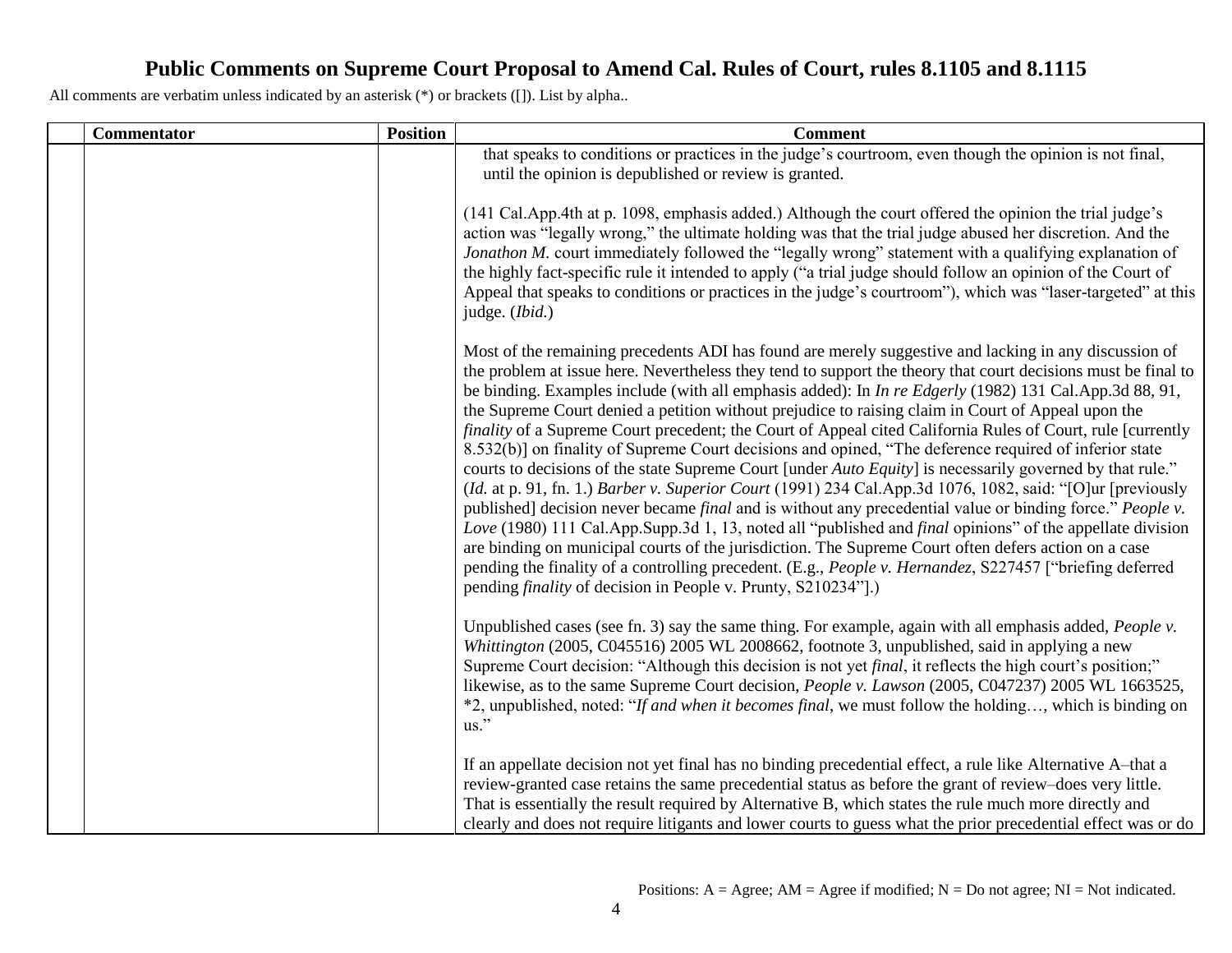|    | Commentator                                                                                        | <b>Position</b> | <b>Comment</b>                                                                                                                                                                                                                                                                                                                                                                                                                                                                                                                                                                                                                                                                                                                                                                                                                                                                                                                                                                                                                                                                                                                                                                                                                                                                                                                                                                                                                                                                                                                                                                                                                                                                                                                                                                                 |
|----|----------------------------------------------------------------------------------------------------|-----------------|------------------------------------------------------------------------------------------------------------------------------------------------------------------------------------------------------------------------------------------------------------------------------------------------------------------------------------------------------------------------------------------------------------------------------------------------------------------------------------------------------------------------------------------------------------------------------------------------------------------------------------------------------------------------------------------------------------------------------------------------------------------------------------------------------------------------------------------------------------------------------------------------------------------------------------------------------------------------------------------------------------------------------------------------------------------------------------------------------------------------------------------------------------------------------------------------------------------------------------------------------------------------------------------------------------------------------------------------------------------------------------------------------------------------------------------------------------------------------------------------------------------------------------------------------------------------------------------------------------------------------------------------------------------------------------------------------------------------------------------------------------------------------------------------|
|    |                                                                                                    |                 | the obscure research cited in this comment.<br>If Alternative A is construed to <i>confer</i> binding force on an opinion that did not have it before, it would be<br>a very odd rule indeed. It would give review granted opinions a <i>higher</i> status than non-final opinions still<br>standing. Such an anomalous provision would be hard to defend as either policy or law.<br>Conflict with existing published case<br>On a separate topic: Both Alternatives A and B raise the question what is sufficient to counteract an<br>existing contrary precedent within the meaning of this Auto Equity provision:<br>[T] he rule under discussion [that an appellate decision is binding on trial courts throughout the state]<br>has no application where there is more than one appellate court decision, and such appellate<br>decisions are in conflict. In such a situation, the court exercising inferior jurisdiction can and must<br>make a choice between the conflicting decisions.<br>(Auto Equity Sales, Inc. v. Superior Court, supra, 57 Cal.2d at p. 456.) Even if it is insufficient to bind<br>trial courts in its own right, does a non-final published opinion create a conflict, removing the precedential<br>binding effect of a contrary opinion? Would both of the alternative proposals for review-granted cases<br>answer the question the same way? ADI raises these questions but can offer no answer.<br><b>Summary</b><br>In summary, ADI supports the proposal that review-granted opinions be citable. As to precedential effect,<br>Alternative B represents sound policy and leaves far fewer legal questions to be sorted through than<br>Alternative A, although neither approach answers everything completely. We therefore support<br>Alternative B. |
| 2. | Appellate Practice Section of the San<br>Diego County Bar Association<br>Victoria E. Fuller, Chair | $\mathbf{A}$    | The Appellate Practice Section of the San Diego County Bar Association greatly appreciates the<br>opportunity to comment on the California Supreme Court's proposed changes to California Rule of Court,<br>rules 8.1105 and 8.115. As discussed below, the Section supports the proposal to amend rule 8.1105 to<br>eliminate the automatic depublication of opinions when the Supreme Court grants review. In addition, the<br>Section supports adoption of Alternative A, which would amend rule 8.1115, to keep published Court of<br>Appeal decisions citable with the same binding or precedential effect that existed prior to the grant of<br>review.                                                                                                                                                                                                                                                                                                                                                                                                                                                                                                                                                                                                                                                                                                                                                                                                                                                                                                                                                                                                                                                                                                                                  |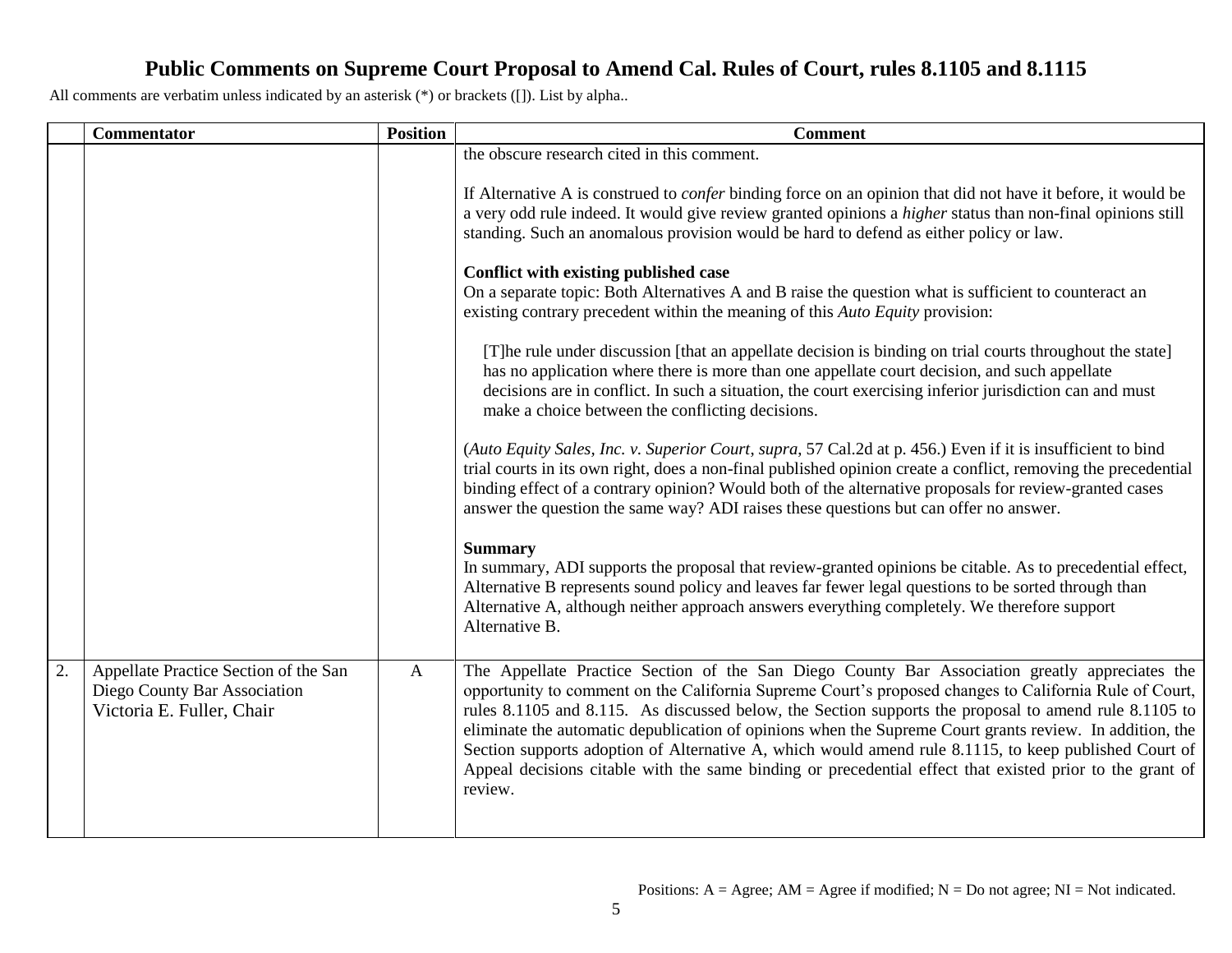| Commentator | <b>Position</b> | <b>Comment</b>                                                                                                                                                                                                                                                                                                                                                                                                                                                                                                                                                                                                                                                                                                                                                                                                                                                       |
|-------------|-----------------|----------------------------------------------------------------------------------------------------------------------------------------------------------------------------------------------------------------------------------------------------------------------------------------------------------------------------------------------------------------------------------------------------------------------------------------------------------------------------------------------------------------------------------------------------------------------------------------------------------------------------------------------------------------------------------------------------------------------------------------------------------------------------------------------------------------------------------------------------------------------|
|             |                 | The Section Supports Amendment of Rule 8.1105 to Allow Published Court of Appeal Opinions to                                                                                                                                                                                                                                                                                                                                                                                                                                                                                                                                                                                                                                                                                                                                                                         |
|             |                 | <b>Remain Published and Citable Pending Supreme Court Review</b>                                                                                                                                                                                                                                                                                                                                                                                                                                                                                                                                                                                                                                                                                                                                                                                                     |
|             |                 | The Section supports the proposed change to rule 8.1105 to remove the effect of automatic depublication.<br>This change is long overdue. As the Invitation to Comment states, between 1979 and 1988 the Supreme<br>Court received requests from judicial advisory committees, courts, the California State Bar, the Attorney<br>General of the State of California, the California Judges Association, and various local bar associations<br>including the San Diego County Bar Association, seeking modification of what is now rule 8.1105, which<br>mandates depublication of a published Court of Appeal opinion whenever the Supreme Court grants<br>review.                                                                                                                                                                                                    |
|             |                 | In 1979, Chief Justice Bird's Advisory Committee for an Effective Publication Rule recommended a<br>change to end the automatic depublication of opinions on grant of Supreme Court review, stating in part:                                                                                                                                                                                                                                                                                                                                                                                                                                                                                                                                                                                                                                                         |
|             |                 | The committee believes that maximum information and exposure is the<br>road to maximum good; every other Anglo-American jurisdiction with a<br>multitiered appellate structure exposes to permanent public view the<br>reports of the entire progress of an appeal, rather than pretending that a<br>major portion of that process never occurred. Under any circumstances,<br>the committee believes there would be benefit for both the public and the<br>judiciary in increasing awareness of the interaction between our courts of<br>appeal and Supreme Court.                                                                                                                                                                                                                                                                                                  |
|             |                 | (Report of the Chief Justice's Advisory Committee for an Effective Publication Rule, June 1, 1979, p. 28)<br>But the proposal to drop the depublication rule was not accepted with the other amendments urged by the<br>Committee, which were adopted in 1982.                                                                                                                                                                                                                                                                                                                                                                                                                                                                                                                                                                                                       |
|             |                 | The legal landscape changed in 1984, when California voters approved Proposition 32. The proposition<br>amended article VI, section 12 of the California Constitution to authorize the Supreme Court to review all<br>or part of a decision of a Court of Appeal. Again Chief Justice Bird's Judicial Advisory Committee<br>appointed in 1985 to implement Proposition 32 recommended amendment of rule 976 (now rule 8.1105).<br>The committee rightly stated the practice of depublication followed logically from the former legal<br>doctrine that a "grant of hearing" by the Supreme Court nullified the Court of Appeal decision. But it<br>acknowledged the legal doctrine upon which the depublication rule hung was changed by Proposition 32.<br>There no longer seemed to be any pressing reason for maintaining such a rule contrary to virtually every |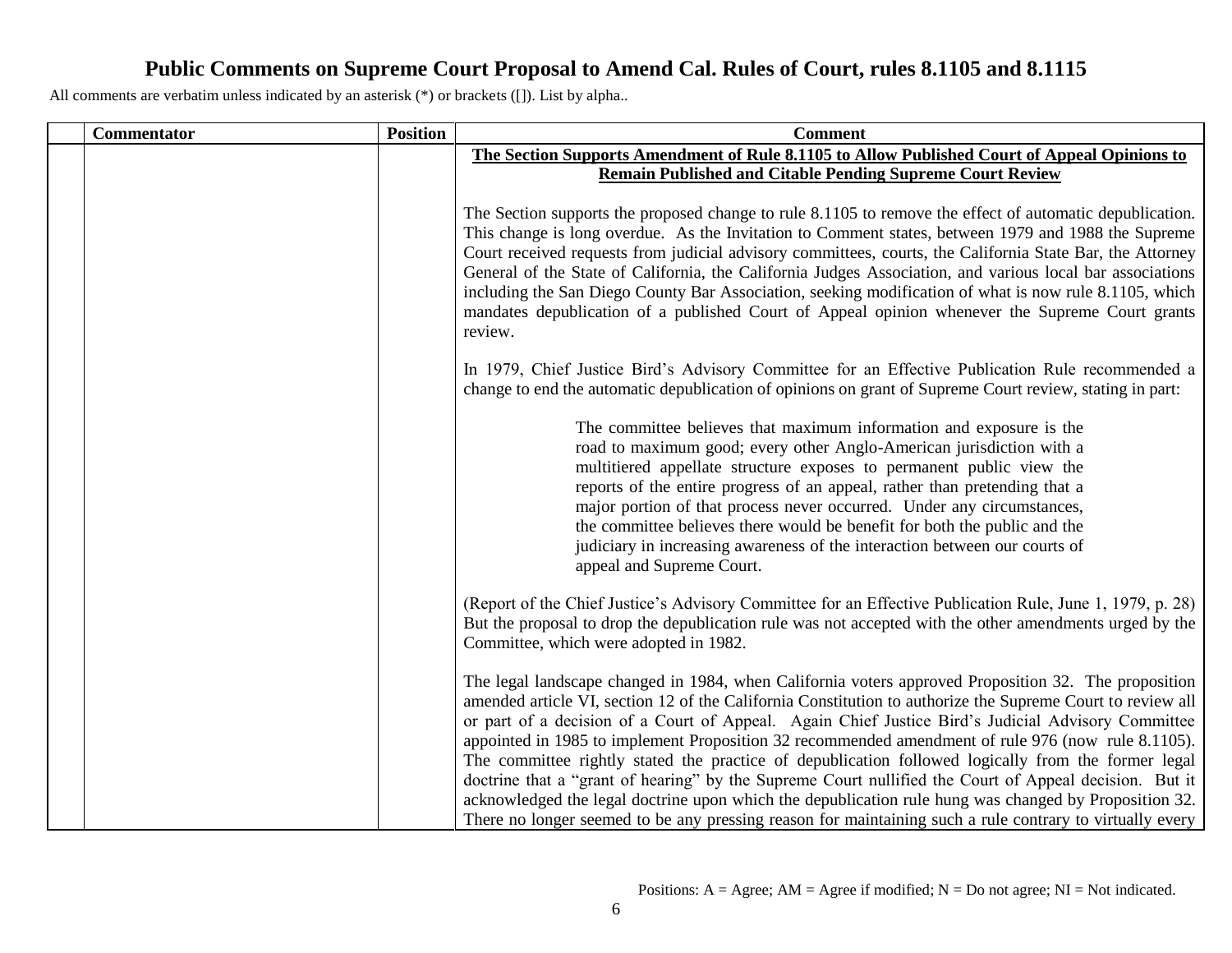| Commentator | <b>Position</b> | <b>Comment</b>                                                                                                                                                                                                                                                                                                                                                                                                                                                                                                                                                                                                                                                                                                                                                         |
|-------------|-----------------|------------------------------------------------------------------------------------------------------------------------------------------------------------------------------------------------------------------------------------------------------------------------------------------------------------------------------------------------------------------------------------------------------------------------------------------------------------------------------------------------------------------------------------------------------------------------------------------------------------------------------------------------------------------------------------------------------------------------------------------------------------------------|
|             |                 | other jurisdiction in the United States. Despite this acknowledgement, the depublication rule remained in<br>effect.                                                                                                                                                                                                                                                                                                                                                                                                                                                                                                                                                                                                                                                   |
|             |                 | In 1986, Administrative Presiding Justice Racanelli of the Court of Appeal, First Appellate District, wrote<br>to Chief Justice Bird to announce the unanimous adoption of a resolution by all of the justices of that<br>court, requesting the amendment of rule 976 to replace the depublication rule with a rule that allowed an<br>opinion certified for publication by the Court of Appeal to remain published if the Supreme Court granted<br>review. Although the Presiding Justices of both the Third and Fifth Appellate Districts joined in this<br>request, the Supreme Court again chose not to amend the rule.                                                                                                                                            |
|             |                 | The issue was raised again in 1988, when the State Bar of California, the California Attorney General, the<br>California Judges Association, the Bar Association of San Francisco, and the San Diego County Bar<br>Association jointly requested that Chief Justice Lucas ask the Judicial Council to consider changing the<br>depublication rule. The proponents suggested a rule that would have allowed a published Court of Appeal<br>opinion to remain published following the grant of Supreme Court review, but without stare decisis effect<br>except where the Supreme Court expressly ordered. Again, the proposed change was considered, but no<br>pressing need for action was found, even though the need for such a restrictive rule had been abrogated. |
|             |                 | In light of the above, the current rule set forth in 8.1105 appears to be a legal anachronism from the prior<br>"hearing grant" procedure that was abrogated by Proposition 32 more than 30 years ago. It is entirely<br>proper to bring the practice in California into step with the practice of virtually every other jurisdiction<br>that operates with an intermediate court of review. Doing so also makes California consistent with the<br>modern trend that permits citation to any available source.                                                                                                                                                                                                                                                         |
|             |                 | The Appellate Practice Section Supports Amendment of Rule 8.1115 to Allow Published Court of<br>Appeal Opinions to Remain Citable and to Have Binding or Precedential Effect Unless Otherwise<br><b>Ordered by the Supreme Court</b>                                                                                                                                                                                                                                                                                                                                                                                                                                                                                                                                   |
|             |                 | While the Section quickly came to an agreement regarding the continued publication of Court of Appeal<br>opinions following the grant of Supreme Court review, the question of what precedential value to accord<br>such opinions garnered more discussion among Section members. Some members voiced concern that<br>where a newly published Court of Appeal opinion changed existing law, the inability to cite that authority<br>with precedential effect upon a grant of Supreme Court Review deprives parties of substantial justice<br>during the review period. Other members raised the concern that where a split of authority is created by a<br>newly published Court of Appeal decision, the current law requires trial courts to ignore the new, and      |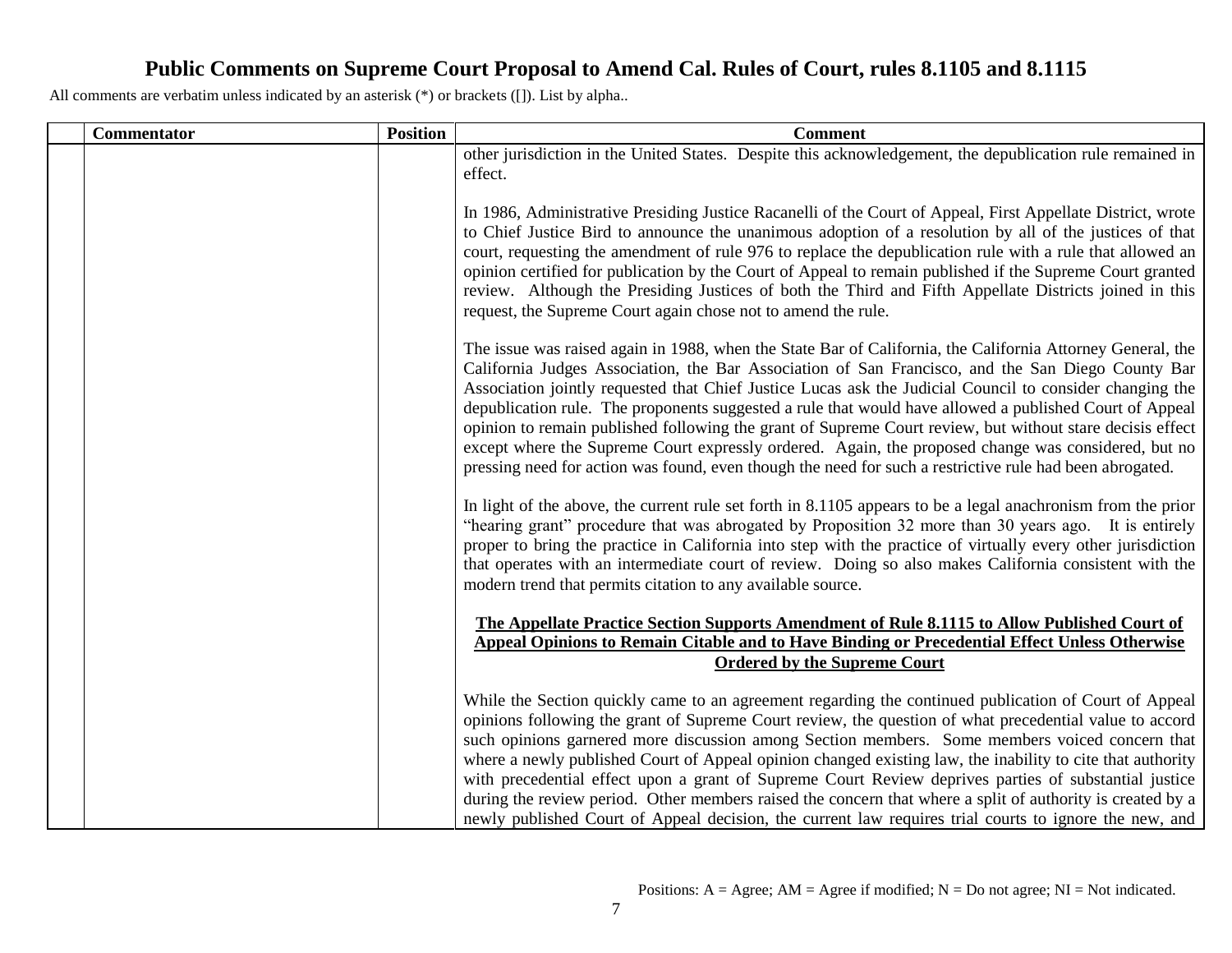| <b>Commentator</b> | <b>Position</b> | <b>Comment</b>                                                                                                                                                                                                                                                                                                                                                                                                                                                                                                                                                                                                                                                                                                                                                                                                                                         |
|--------------------|-----------------|--------------------------------------------------------------------------------------------------------------------------------------------------------------------------------------------------------------------------------------------------------------------------------------------------------------------------------------------------------------------------------------------------------------------------------------------------------------------------------------------------------------------------------------------------------------------------------------------------------------------------------------------------------------------------------------------------------------------------------------------------------------------------------------------------------------------------------------------------------|
|                    |                 | perhaps better-reasoned, opinion and follow the published opinion not under review. Auto Equity Sales,<br>Inc. v. Supreme Court (1962) 57 Cal.2d 450, 455-456. This is so even where the Supreme Court grants<br>review for reasons having nothing to do with the issue upon which the split of authority exists.                                                                                                                                                                                                                                                                                                                                                                                                                                                                                                                                      |
|                    |                 | Further, Section members noted that although both alternatives A and B provide the Supreme Court with<br>authority to make exceptions to the rule regarding precedential effect, past history suggests the authority<br>would seldom be exercised in practice.                                                                                                                                                                                                                                                                                                                                                                                                                                                                                                                                                                                         |
|                    |                 | Despite some members' concerns, a large majority of the Section's members concluded that Alternative A<br>is the better option for the following reasons:                                                                                                                                                                                                                                                                                                                                                                                                                                                                                                                                                                                                                                                                                              |
|                    |                 | First, as noted in the Invitation to Comment, Alternative A is consistent with the rule set out in Auto<br>Equity Sales, supra, 57 Cal.2d 450, 455. It recognizes that published Court of Appeal opinions, including<br>those under Supreme Court review, apply to all state superior courts.                                                                                                                                                                                                                                                                                                                                                                                                                                                                                                                                                          |
|                    |                 | Second, Alternative A is consistent with the approach of other states, with respect to published opinions<br>while review is pending in a higher court. But to address some of the concerns raised above, it also gives<br>the Supreme Court the flexibility to deviate from the standard practice by "otherwise ordering" that an<br>opinion have a limited, or no binding effect pending review.                                                                                                                                                                                                                                                                                                                                                                                                                                                     |
|                    |                 | Third, similar to Justice Racanelli's comment in his 1986 letter to Chief Justice Bird, the fact that a Court<br>of Appeal opinion may be cited while the case is pending in the Supreme Court is no reason to prevent a<br>published case from having full precedential effect. Under the proposed change to rule 8.1105, a notation<br>of review must appear on the published opinion. Further, the grant of review would inhibit reliance upon<br>the Court of Appeal opinion by competent counsel as well as the lower courts as a practical matter, just as<br>it now occurs in the federal system and virtually all other multitiered jurisdictions. Thus, adopting<br>Alternative A would make California no different from all other jurisdiction that see no problem with<br>according precedential value to published opinions under review. |
|                    |                 | Fourth, Alternative A is easier to apply than Alternative B, which treats published opinions in cases<br>pending review as merely persuasive. Alternative B would effectively make some published California<br>opinions the equivalent of opinions from outside of the jurisdiction. This would be an entirely new<br>category of published California case authority that practitioners and superior courts may find difficult to<br>manage. Similarly, Alternative B also fails to address Auto Equity Sales, supra, because it treats published<br>opinions on review as merely persuasive authority. Thus, in the case of a split of authority, trial courts are                                                                                                                                                                                  |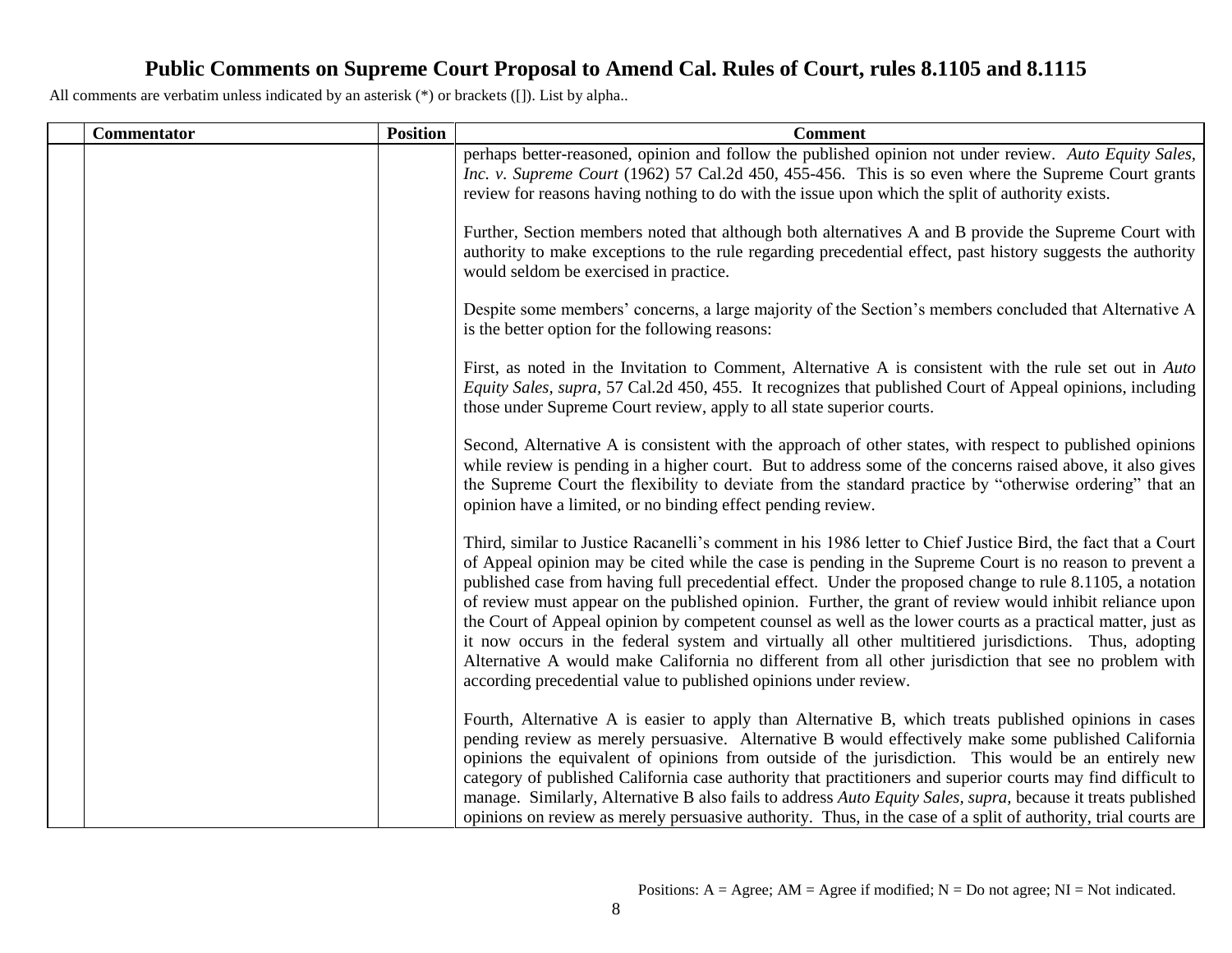|    | <b>Commentator</b>                                                                            | <b>Position</b> | <b>Comment</b>                                                                                                                                                                                                                                                                                                                                                                                                                                                                                                                                                                                                                                                                                        |
|----|-----------------------------------------------------------------------------------------------|-----------------|-------------------------------------------------------------------------------------------------------------------------------------------------------------------------------------------------------------------------------------------------------------------------------------------------------------------------------------------------------------------------------------------------------------------------------------------------------------------------------------------------------------------------------------------------------------------------------------------------------------------------------------------------------------------------------------------------------|
|    |                                                                                               |                 | prohibited from choosing, and are bound to follow the opinion not under review, even where that opinion<br>may be less sound.                                                                                                                                                                                                                                                                                                                                                                                                                                                                                                                                                                         |
|    |                                                                                               |                 | Fifth, Alternative A is consistent with the settled doctrine that there is no inference that the Court of<br>Appeal erred from the mere fact that review is granted. Alternative B, however, necessarily implies that<br>the Court of Appeal opinion is incorrect, and does not merit full availability to superior courts and the<br>legal profession as precedent. The general rule, consistent with Alternative A, is that until and unless it is<br>overruled, the Court of Appeal opinion should be deemed presumptively correct. Whatever may be the<br>outcome upon review, the published Court of Appeal decision should be accorded precedential weight<br>consistent with the general rule. |
| 3. | Appellate Section of the Bar<br>Association of San Francisco<br>David J. de Jesus, Vice-Chair | $\mathbf{A}$    | The Appellate Section of the Bar Association of San Francisco, by and through its undersigned Executive<br>Committee members, respectfully submits the following comment in support of the proposed amendment<br>to Rule of Court 8.1105 regarding the depublication of Court of Appeal opinions upon the Supreme<br>Court's grant of review. $[1]$                                                                                                                                                                                                                                                                                                                                                   |
|    |                                                                                               |                 | $\mathcal{L}^1$ We do not comment on the proposed amendments to Rule of Court 8.1115 regarding the citation of<br>Court of Appeal opinions that are under Supreme Court review.]                                                                                                                                                                                                                                                                                                                                                                                                                                                                                                                      |
|    |                                                                                               |                 | In 1988, the Bar Association of San Francisco, along with the State Bar of California, the Attorney<br>General of the State of California, the California Judges Association, and the San Diego County Bar<br>Association, submitted a joint request to refer to the Judicial Council a similar proposed rule change. Our<br>Section's members played an important role in drafting and submitting the request, which set forth several<br>compelling reasons for changing the rule. Those reasons still hold true almost 30 years later, and<br>intervening developments in the practice of law, including internet-based legal research, make the<br>proposed rule change even more sensible today. |
|    |                                                                                               |                 | As an initial matter, California's practice of automatic depublication is out of step with every other state<br>and federal jurisdiction. Although this outlier status is not itself problematic, it does raise the question of<br>whether California jurisprudence is uniquely served by a rule of automatic depublication that no other<br>jurisdiction has adopted. We do not believe this rule provides any distinctive benefits for California law;<br>instead, the current California rule increases the opaqueness of the law and thus impedes its development.                                                                                                                                |
|    |                                                                                               |                 | Publication of Court of Appeal opinions is uncommon. According to the recent Judicial Council's Court<br>Statistics Reports, only 9% of majority opinions were published statewide (17% in civil cases and 4% in                                                                                                                                                                                                                                                                                                                                                                                                                                                                                      |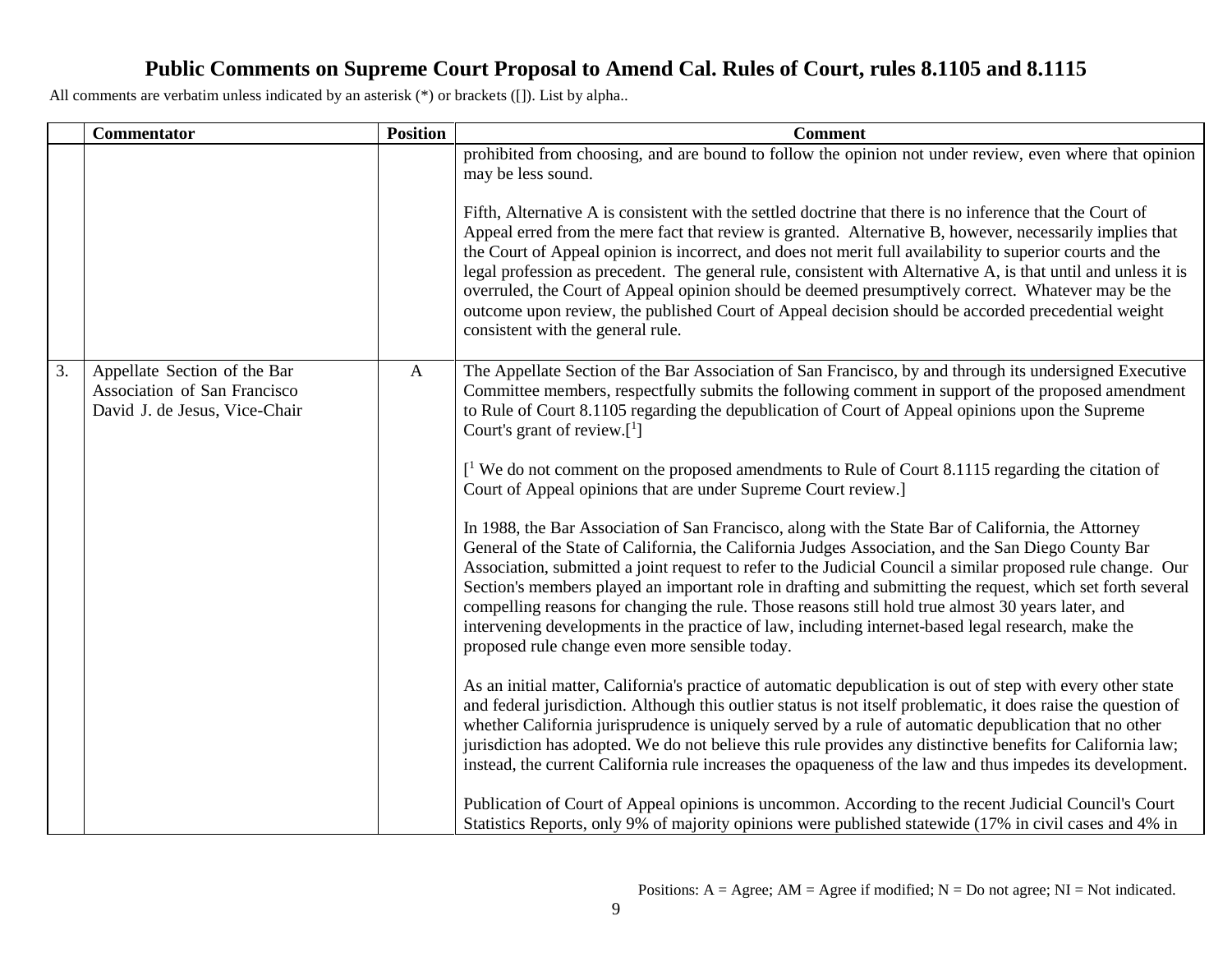| <b>Commentator</b> | <b>Position</b> | <b>Comment</b>                                                                                                                                                                                                                                                                                                                                                                                                                                                                                                                                                                                                                                                                                                                                                                                                                                                                                                                                                                                                |
|--------------------|-----------------|---------------------------------------------------------------------------------------------------------------------------------------------------------------------------------------------------------------------------------------------------------------------------------------------------------------------------------------------------------------------------------------------------------------------------------------------------------------------------------------------------------------------------------------------------------------------------------------------------------------------------------------------------------------------------------------------------------------------------------------------------------------------------------------------------------------------------------------------------------------------------------------------------------------------------------------------------------------------------------------------------------------|
|                    |                 | criminal cases) during fiscal year 2012-2013. These percentages were roughly the same in the two<br>previous years.                                                                                                                                                                                                                                                                                                                                                                                                                                                                                                                                                                                                                                                                                                                                                                                                                                                                                           |
|                    |                 | Court of Appeal opinions remain predominately unpublished because the criteria for publication are<br>stringent. An opinion is published only where it (1) establishes a new legal rule, (2) modifies or criticizes<br>an existing rule, $(3)$ resolves or creates an apparent conflict in the law, $(4)$ involves a legal issue on<br>continuing public interest, or (5) makes a significant contribution to the legal literature by reviewing the<br>historical or legislative development of a legal rule or statute. See Cal. R. Ct. 8.1105(c). The Courts of<br>Appeal take these requirements seriously, so the opinions selected for publication generally are drafted<br>and researched with great care and reflect the Court of Appeal's belief that the opinion involves a new or<br>significant legal issue. Automatic depublication deprives the legal community and the public of the fruits<br>of this considerable effort and diminishes the Court of Appeal's important educational function. |
|                    |                 | Moreover, before the Supreme Court has issued its opinion, automatic depublication implies that the<br>Court of Appeal decided the matter incorrectly because the opinion no longer is available to the legal<br>community for citation. But in granting a petition for review, the Supreme Court does not review the<br>merits of the opinion; it evaluates only whether the Supreme Court should step in to secure uniformity in<br>decisions or to settle important legal questions. See Cal. R. Ct. 8.500(b). Indeed, during this interim stage,<br>an earlier Court of Appeal opinion that conflicts with the decision on review will often be left as<br>controlling authority—only to be overruled when the Supreme Court renders its decision. Automatic<br>depublication upon the grant of review is inconsistent with the reasons causing the Supreme Court to<br>grant review.                                                                                                                     |
|                    |                 | In many instances, Supreme Court opinions can be better understood when read in tandem with the<br>underlying Court of Appeal decision that the Supreme Court reverses or affirms. In the case of an<br>affirmance, the Court of Appeal opinion is an important component of the decision-making record<br>because it fills in any gaps that the Supreme Court may not have focused on in reaching its decision. Even<br>where the Supreme Court reverses, the legal community will benefit from a more complete understanding<br>of the rationale or reasoning that the Supreme Court has rejected. Even if a published opinion is not<br>controlling authority on a specific point of law, it can still provide practical and educational value to the<br>legal community and to the public at large. Moreover, reversal does not undercut the reason(s) the Court<br>of Appeal opinion was published in the first place.                                                                                   |
|                    |                 | In the past, a principal reason given for maintaining the rule of automatic depublication was that it would<br>be too "confusing" if opinions remained on the books while the matter was under review or even after a                                                                                                                                                                                                                                                                                                                                                                                                                                                                                                                                                                                                                                                                                                                                                                                         |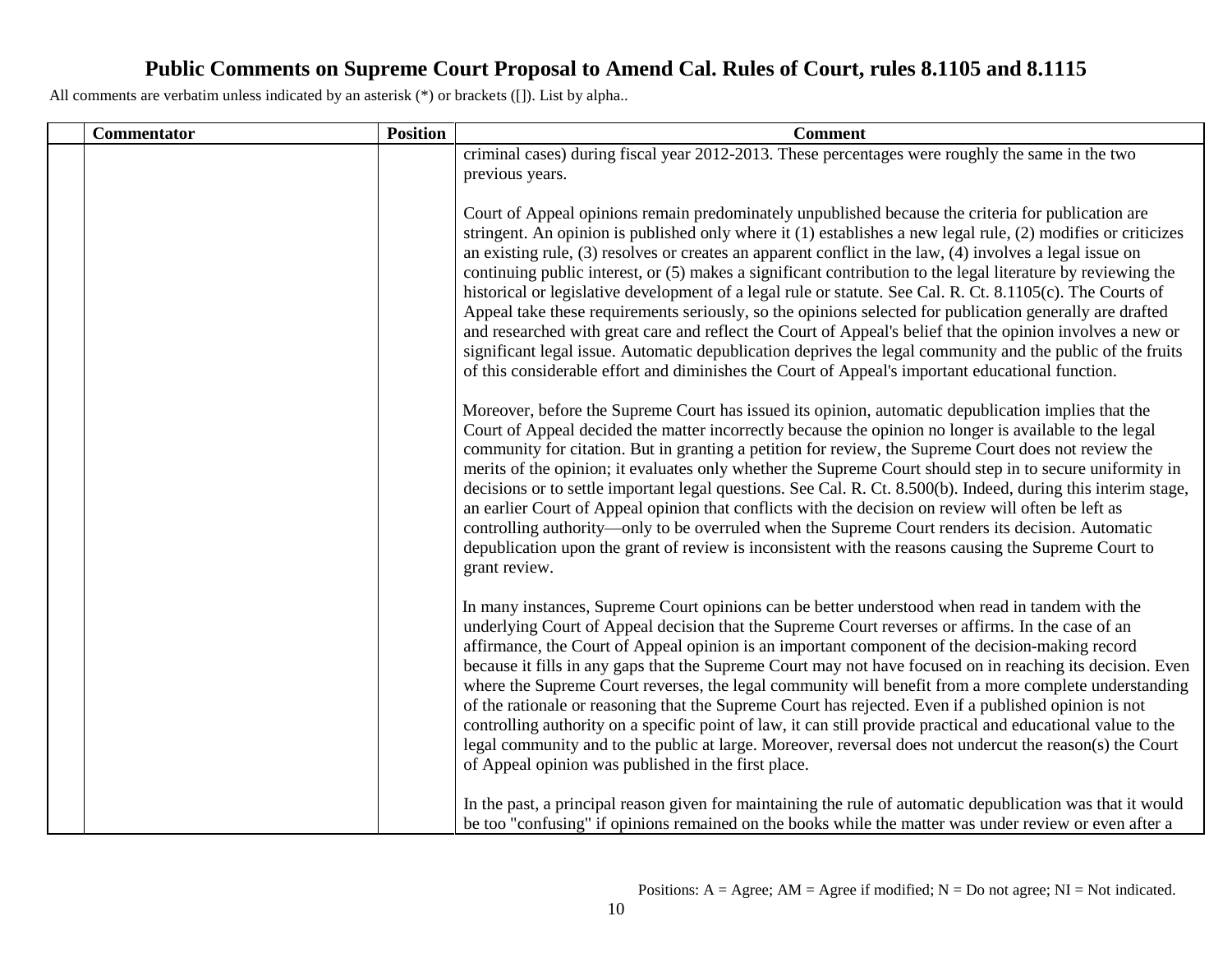|    | <b>Commentator</b>                                                      | <b>Position</b> | <b>Comment</b>                                                                                                                                                                                                                                                                                                                                                                                                                                                                                                                                                                                                                                                                                                                                                                                                                                                                                                                                                                                                                                                                                                                                                                                                                                                                                                                                           |
|----|-------------------------------------------------------------------------|-----------------|----------------------------------------------------------------------------------------------------------------------------------------------------------------------------------------------------------------------------------------------------------------------------------------------------------------------------------------------------------------------------------------------------------------------------------------------------------------------------------------------------------------------------------------------------------------------------------------------------------------------------------------------------------------------------------------------------------------------------------------------------------------------------------------------------------------------------------------------------------------------------------------------------------------------------------------------------------------------------------------------------------------------------------------------------------------------------------------------------------------------------------------------------------------------------------------------------------------------------------------------------------------------------------------------------------------------------------------------------------|
|    |                                                                         |                 | decision on the merits. We are confident that this concern will not pose a significant problem. As in the<br>federal system, there are many state Court of Appeal opinions which the Supreme Court later disapproved<br>or which were superseded by statute in whole or in part. Practitioners already must be vigilant to ensure<br>that the cases they cite are, in fact, citeable and are obligated to provide courts with any subsequent<br>history that will impact the precedential or persuasive value of a case. Maintaining publication for<br>opinions under review will not require practitioners to adjust their approach to legal research or briefing<br>or otherwise cause confusion.                                                                                                                                                                                                                                                                                                                                                                                                                                                                                                                                                                                                                                                     |
|    |                                                                         |                 | This is particularly true given the near-immediate availability of information and the predominance of<br>electronic research services like Westlaw and LexisNexis. In the late 1980s when these amendments were<br>last considered, and for years before that, practitioners relied principally on printed official reports and<br>citation services like Shepard's to conduct legal research. Legal research in those days required<br>substantially more effort to assess subsequent authority. Those who opposed the amendments at that time<br>might have believed that automatic depublication upon review was a way to make things easier for<br>practitioners by drawing a bright-line rule that publication always equates with citeability. Today,<br>however, the vast majority of practitioners use electronic research services where, with one click of a<br>button, an opinion's entire subsequent history is revealed—including whether it is under review, has been<br>reversed or superseded, or has been cited favorably or negatively by courts around the country. These<br>electronic tools make it relatively easy to evaluate the precedential or persuasive value of any Court of<br>Appeal opinion, regardless of whether it is (or has been) under review. Any concerns over possible<br>confusion have no application today. |
|    |                                                                         |                 | In short, we believe that the proposed amendment to Rule of Court 8.1105 is long overdue. Not only does<br>the amendment align California with the federal system, but it fixes a rule that is at odds with the<br>important function Courts of Appeal serve in our state court system. The amendment promotes the<br>development of our laws in ways that will greatly benefit the legal community and the public. We<br>respectfully encourage the Supreme Court to adopt it.                                                                                                                                                                                                                                                                                                                                                                                                                                                                                                                                                                                                                                                                                                                                                                                                                                                                          |
| 4. | Best Best & Krieger LLP<br>Sarah Owsowitz, Attorney<br>Walnut Creek, CA | ${\bf N}$       | The law firm of Best Best & Krieger LLP would like to offer the following comments on proposed<br>amendments to California Rules of Court, rules 8.1105 and 8.115.<br>Under the current California Rule of Court, rules $8.1105(e)(1)$ , $8.1115(a)$ , a published appellate court<br>decision is automatically depublished when the Supreme Court grants review of the case, meaning that<br>the appellate opinion can no longer be cited in other cases. However, under Rule $8.1105(e)(2)$ , the<br>Supreme Court may order the opinion republished, in whole or in part, at any time after granting review.                                                                                                                                                                                                                                                                                                                                                                                                                                                                                                                                                                                                                                                                                                                                          |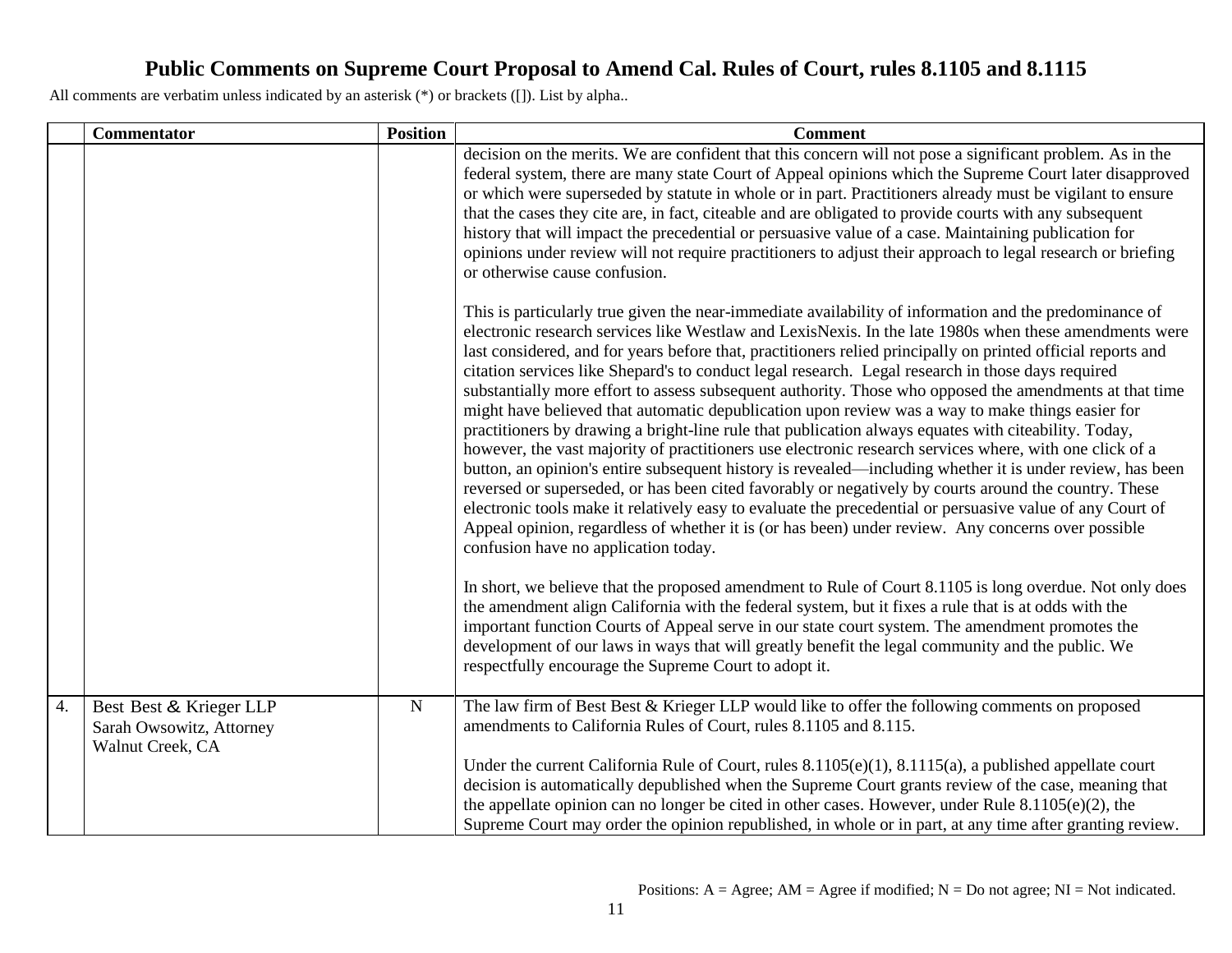| <b>Commentator</b> | <b>Position</b> | <b>Comment</b>                                                                                                                                                                                                                                                                                                                                                                                                                                                                                                                                                                                                                                                                                                                                                                                                                                                                                                                                                                                                                         |
|--------------------|-----------------|----------------------------------------------------------------------------------------------------------------------------------------------------------------------------------------------------------------------------------------------------------------------------------------------------------------------------------------------------------------------------------------------------------------------------------------------------------------------------------------------------------------------------------------------------------------------------------------------------------------------------------------------------------------------------------------------------------------------------------------------------------------------------------------------------------------------------------------------------------------------------------------------------------------------------------------------------------------------------------------------------------------------------------------|
|                    |                 | This offers the Supreme Court the option of maintaining an opinion, or part of it, published and binding                                                                                                                                                                                                                                                                                                                                                                                                                                                                                                                                                                                                                                                                                                                                                                                                                                                                                                                               |
|                    |                 | during the period the case is under review and even after decision.                                                                                                                                                                                                                                                                                                                                                                                                                                                                                                                                                                                                                                                                                                                                                                                                                                                                                                                                                                    |
|                    |                 | We believe that the proposed rule change, which would reverse the default of depublication after grant of<br>review, unless the court ordered otherwise, would substantially increase the burden on the Court, produce<br>unnecessary confusion for the bench and bar, and offer little, if any, benefit. Under the current regime, the<br>effect of default depublication upon grant of review, eliminating the binding effect of the published<br>opinion, is clear and certain. However, if a published decision remains binding, or even of "persuasive<br>value only," after grant of review, the bench and bar would be subject to a decision which is, at the very<br>least, of suspect authority and application. This could, at a minimum, make trial court determinations<br>more difficult. And, if such appellate decisions under review are binding, these decisions could well be<br>the basis for trial decisions that would be immediately vulnerable, if not totally undermined, once the<br>Supreme Court has ruled. |
|                    |                 | For a firm like ours, that advises public agency, as well as private clients, dealing with binding or even<br>"persuasive" appellate opinions, which are under review by the California Supreme Court, will<br>significantly complicate the advice we render, especially to our public agency clients.                                                                                                                                                                                                                                                                                                                                                                                                                                                                                                                                                                                                                                                                                                                                 |
|                    |                 | Should the Court decide to alter the depublication rule, we would urge it to adopt Alternative B, which<br>provides that, unless otherwise ordered by the court, an opinion has no binding or precedential effect<br>while it is under review. This approach would, while review is pending, place the entire appellate<br>opinion in the same category as a decision rendered in another jurisdiction; it might have persuasive<br>value, but would not have binding or precedential effect. As discussed above, we believe that to adopt<br>Alternative A and leave a decision as binding authority while review is pending would produce an<br>extremely problematic outcome.                                                                                                                                                                                                                                                                                                                                                       |
|                    |                 | Finally, we believe that proposed new rule $8.1105(e)(2)$ , which would provide that: 1) after decision on<br>review by the Supreme Court, a published appellate opinion has precedential effect only to the extent it is<br>not inconsistent with the decision of the Supreme Court or is disapproved by that Court, and 2) that the<br>absence of discussion in a Supreme Court decision about an issue addressed in the appellate decision does<br>not constitute an expression of the Court's opinion, serves to illustrate why the present default<br>depublication rule should not be altered. This proposed post-decision milieu rule would further contribute<br>to confusion and uncertainty in the state of the law, complicating the work of the bench and bar.                                                                                                                                                                                                                                                             |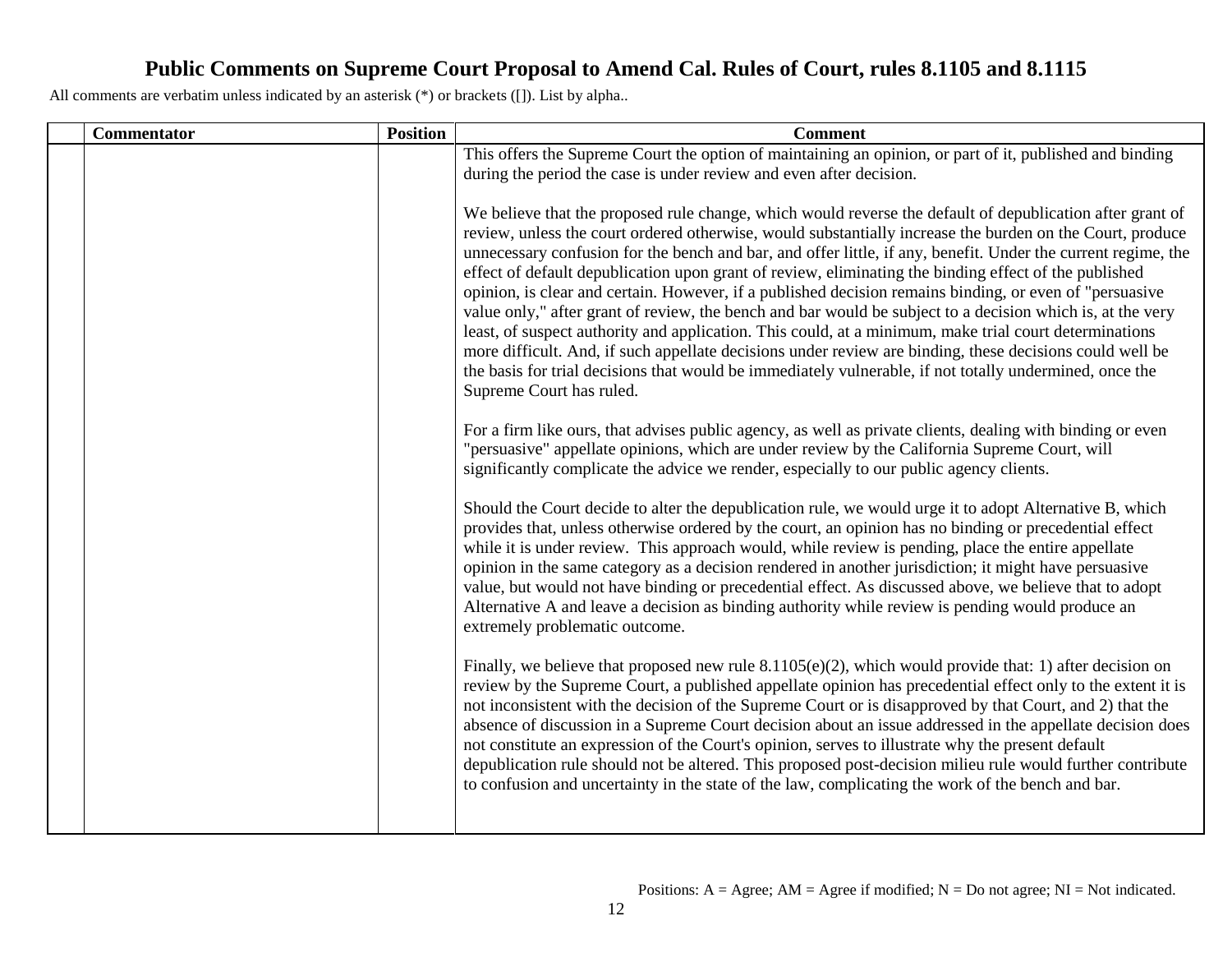|    | <b>Commentator</b>                                                          | <b>Position</b> | <b>Comment</b>                                                                                                                                                                                                                                                                                                                                                                                                                                                                                                                                                                                                                                                                                                                                                                                                                                                 |
|----|-----------------------------------------------------------------------------|-----------------|----------------------------------------------------------------------------------------------------------------------------------------------------------------------------------------------------------------------------------------------------------------------------------------------------------------------------------------------------------------------------------------------------------------------------------------------------------------------------------------------------------------------------------------------------------------------------------------------------------------------------------------------------------------------------------------------------------------------------------------------------------------------------------------------------------------------------------------------------------------|
| 5. | Hon. Kyle S. Brodie<br>Superior Court of San Bernadino<br>County            | ${\bf N}$       | Currently, when the California Supreme Court grants review of a published opinion, the precedential<br>value of that opinion is eliminated. That is a good policy, and it should be maintained. Depublishing the<br>opinion is an appropriate means of alerting the legal community that the issue is currently under review,<br>and avoids suggesting the court of appeal's opinion should have any persuasive value.                                                                                                                                                                                                                                                                                                                                                                                                                                         |
|    |                                                                             |                 | It is true that, while issues remain unsettled pending the Supreme Court's decision, trial courts are left to<br>flounder a bit. But even though a case is depublished pending review, it does not disappear entirely.<br>Online databases include opinions that are never published in the first instance, and even after an opinion<br>is granted review, it can still be viewed online. (For example, the court granted review in <i>People v</i> .<br>Canizales (2014) 229 Cal.App.4th 820, but I just accessed that opinion through Lexis.) The mere fact that<br>an opinion is available online or otherwise does not necessarily mean it should carry any persuasive<br>value, even if some trial courts will inevitably review and consider its reasoning.                                                                                             |
|    |                                                                             |                 | The requested modification appears to be driven by a desire to provide guidance to lower courts without<br>needing to wait for the California Supreme Court's ultimate resolution of a given issue. But the grant of<br>review reflects (at least) that the question raised in the opinion needs to be settled on a statewide basis.<br>Any persuasive value of the opinion is dubious once review has been granted. It is a laudable goal, in the<br>abstract, to give trial courts guidance. But I think that leaving published opinions "on the books" is as<br>likely to cause confusion as clarity. When the California Supreme Court grants review, it is making a<br>statement that it intends to write its own map of California law. It is best to eliminate the decision that, in<br>the absence of a specific order, will inevitably by supplanted. |
|    |                                                                             |                 | It's not a perfect analogy, but consider if a map were published, then recalled. Would you consult it to<br>find the way? Or would you instead be guided by other well-tested maps and your knowledge of the<br>landscape generally, and then make your own inferences about where you should go to your specific<br>destination? I personally favor the latter approach, and believe the current rule should remain in place.                                                                                                                                                                                                                                                                                                                                                                                                                                 |
|    |                                                                             |                 | Finally, it bears noting that Rule 8.1105, subdivision (e)(2) already allows the California Supreme Court<br>to order that an opinion be published, in whole or in part, after it grants review. Although that seems to be<br>a rare occurrence, perhaps the court could make a more frequent use of that subdivision if it believes<br>guidance is required pending its own decision.                                                                                                                                                                                                                                                                                                                                                                                                                                                                         |
| 6. | California Academy of Appellate<br>Lawyers<br>Kathryn E. Karcher, President | $\mathbf{A}$    | As president of the California Academy of Appellate Lawyers, I am writing on behalf of its membership<br>to provide comments on the above-described proposal. The Academy consists of more than 100 California<br>appellate lawyers with substantial experience in briefing and arguing appeals in the California court                                                                                                                                                                                                                                                                                                                                                                                                                                                                                                                                        |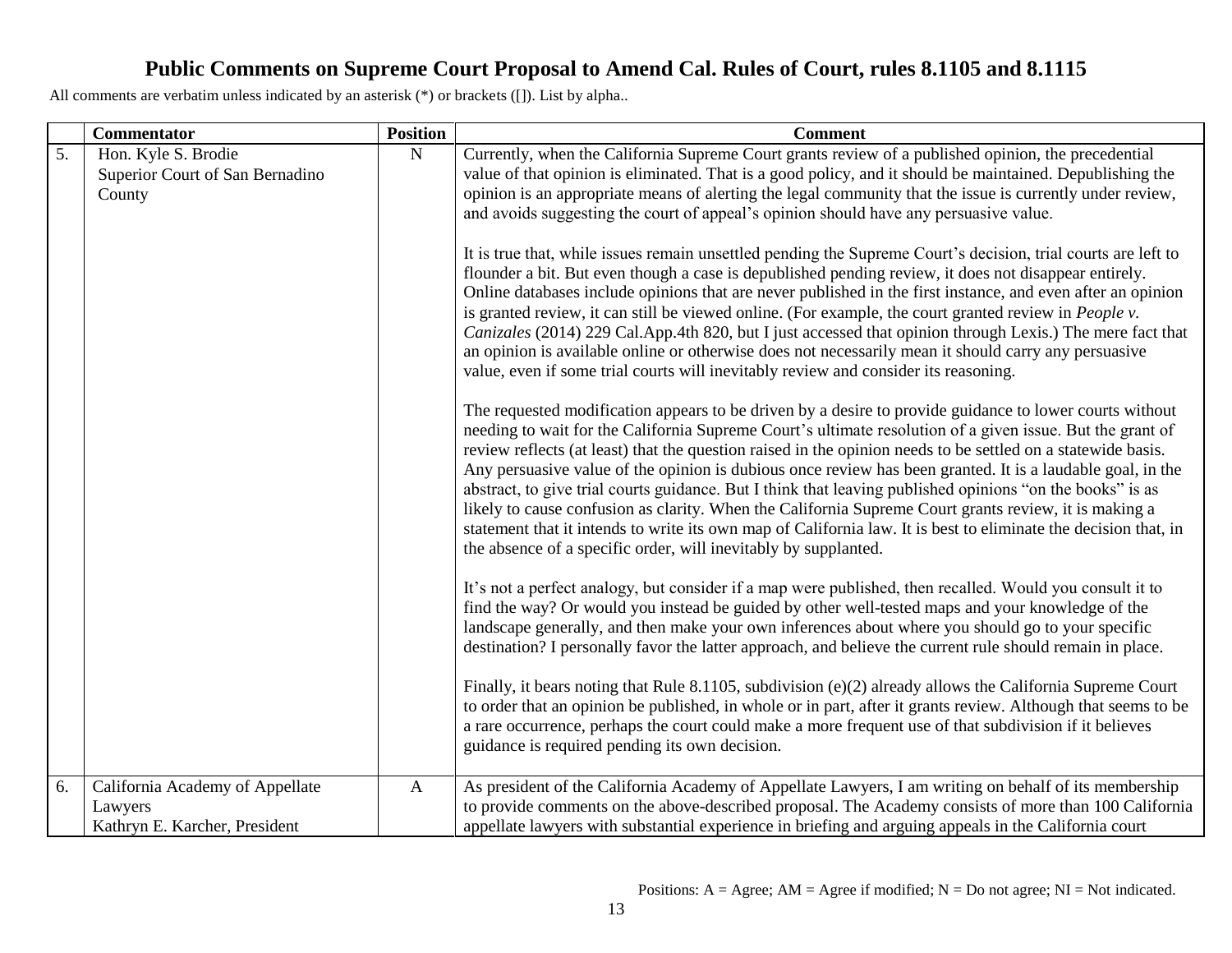| <b>Commentator</b> | <b>Position</b> | <b>Comment</b>                                                                                                                                                                                                                                                                                                                                                                                                                                                                                                                                                                                                                                                                                                                                                                                                                                                                                                                                                                                                                                                                                                                                                                                                                                                                                                                                                                                                                                                                                                                                                                                                                                                                                                                                                          |
|--------------------|-----------------|-------------------------------------------------------------------------------------------------------------------------------------------------------------------------------------------------------------------------------------------------------------------------------------------------------------------------------------------------------------------------------------------------------------------------------------------------------------------------------------------------------------------------------------------------------------------------------------------------------------------------------------------------------------------------------------------------------------------------------------------------------------------------------------------------------------------------------------------------------------------------------------------------------------------------------------------------------------------------------------------------------------------------------------------------------------------------------------------------------------------------------------------------------------------------------------------------------------------------------------------------------------------------------------------------------------------------------------------------------------------------------------------------------------------------------------------------------------------------------------------------------------------------------------------------------------------------------------------------------------------------------------------------------------------------------------------------------------------------------------------------------------------------|
|                    |                 | system. The Academy has a vital interest in ensuring that the rules governing appellate practice promote<br>the efficient and fair administration of justice at the appellate level.                                                                                                                                                                                                                                                                                                                                                                                                                                                                                                                                                                                                                                                                                                                                                                                                                                                                                                                                                                                                                                                                                                                                                                                                                                                                                                                                                                                                                                                                                                                                                                                    |
|                    |                 | The Academy strongly supports the proposed rule change, which provides that Court of Appeal opinions<br>remain published after a grant of review by the Supreme Court. The benefits of that change are important:<br>maintaining a record of important cases that end up before the Supreme Court, providing enhanced notice<br>to practitioners researching published decisions of issues currently pending before the Court, and<br>preserving the work of the Court of Appeal. Because Court of Appeal opinions often address issues as to<br>which review is <i>not</i> granted, adopting the proposal has the virtue of maintaining the availability of the<br>Court of Appeal's analysis on those issues. Precedential guidance on such issues is a welcome benefit to<br>litigants and to the lower courts.                                                                                                                                                                                                                                                                                                                                                                                                                                                                                                                                                                                                                                                                                                                                                                                                                                                                                                                                                      |
|                    |                 | Regarding Alternatives A and B, governing the precedential value of Court of Appeal decisions when<br>review is pending, the Academy qualifiedly favors Alternative A for the reasons discussed below. We<br>emphasize, however, that the Academy supports adoption of the proposal regardless of which alternative<br>the Judicial Council approves.                                                                                                                                                                                                                                                                                                                                                                                                                                                                                                                                                                                                                                                                                                                                                                                                                                                                                                                                                                                                                                                                                                                                                                                                                                                                                                                                                                                                                   |
|                    |                 | Between the two proposed precedential alternatives, the Academy supports Alternative A for several<br>reasons. Alternative A is the model followed by the federal courts insofar as the precedential value of an<br>opinion is not altered by a grant of certiorari, and that model works well in the federal system. Although<br>under Auto Equity Sales, Inc. v. Superior Court (1962) 57 Cal.2d 450, 455-456 (Auto Equity Sales) the<br>scope of such precedential value is different in the two systems, Alternative A will achieve a more<br>appropriate result than Alternative B when the Supreme Court grants review to secure uniformity of<br>conflicting Court of Appeal decisions. In that event, under the stare decisis doctrine as applied under<br>existing California law, no conflicting Court of Appeal opinions will bind the superior courts until the<br>Supreme Court issues its opinion. By contrast, in that same situation Alternative B would merely<br>perpetuate the status quo, in which superior courts are bound by the earlier line of decisions when review<br>of a conflicting decision is granted and the new decision is automatically depublished. The Academy<br>believes that allowing the lower courts to choose between the conflicting lines of authority while review is<br>pending is preferable to what could be a random outcome under Alternative B if an earlier decision (or<br>line of decisions) decided an issue one way and the opinion on review is in conflict. Under Alternative B,<br>the earlier decision would remain binding on the superior courts unless the Supreme Court altered the<br>default rule and declared the opinion on review to be binding precedent even while review remained<br>pending. |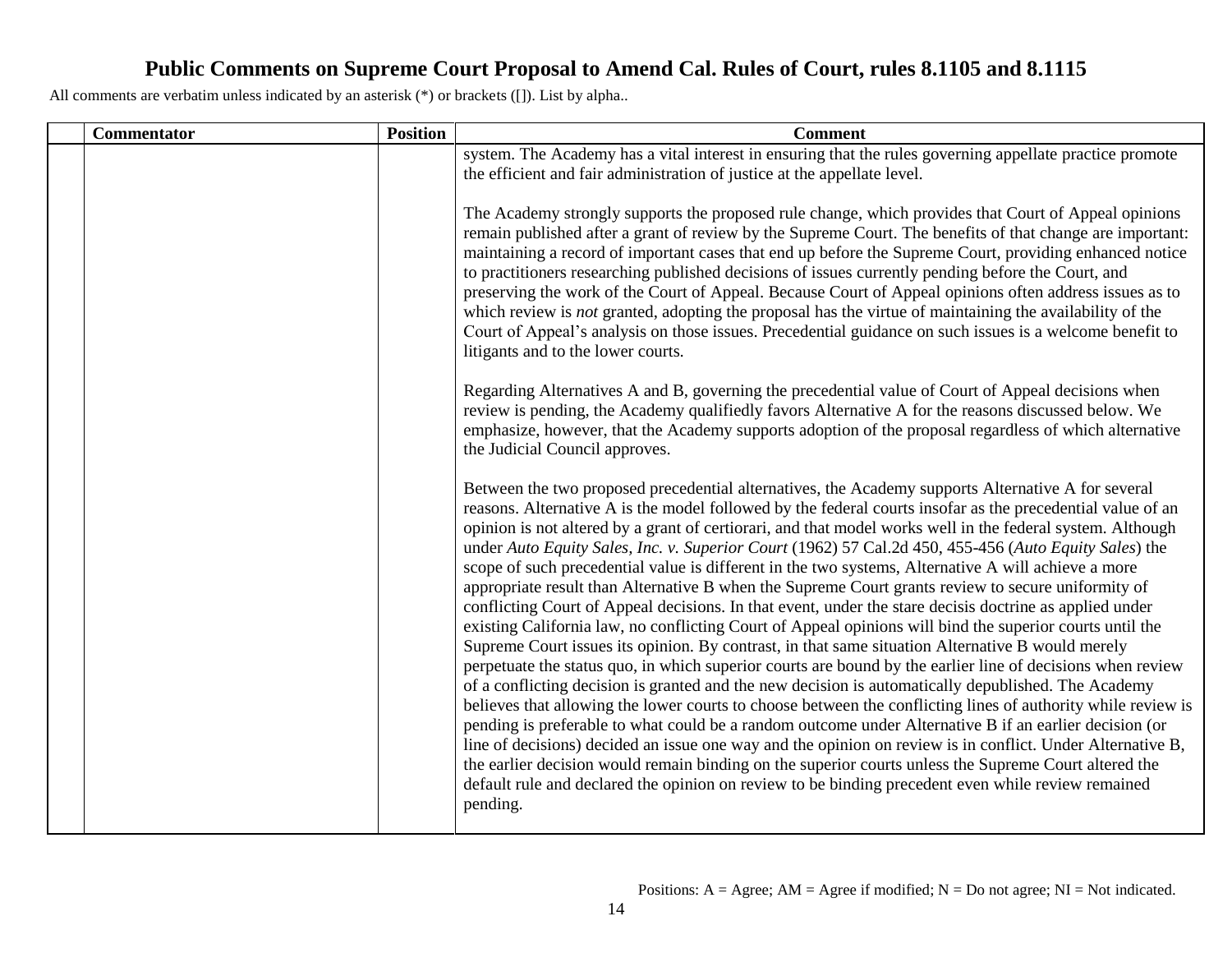| Commentator | <b>Position</b> | <b>Comment</b>                                                                                                                                                                                                                                                                                                                                                                                                                                                                                                                                                                                                                                                                                                                                                                                                                                                                                                                                                                                                                                                           |
|-------------|-----------------|--------------------------------------------------------------------------------------------------------------------------------------------------------------------------------------------------------------------------------------------------------------------------------------------------------------------------------------------------------------------------------------------------------------------------------------------------------------------------------------------------------------------------------------------------------------------------------------------------------------------------------------------------------------------------------------------------------------------------------------------------------------------------------------------------------------------------------------------------------------------------------------------------------------------------------------------------------------------------------------------------------------------------------------------------------------------------|
|             |                 | Alternative A also avoids some challenging complexities that Alternative B could create. Under<br>Alternative B, a Court of Appeal opinion would operate as binding precedent until review is granted (Cal.<br>Rules of Ct., rule 8.1115(d)), but upon a grant of review, would become merely persuasive, not binding,<br>authority. But upon completion of review, the Court of Appeal opinion would again become binding<br>precedent to the extent not disapproved by or inconsistent with the Supreme Court's opinion. This "on<br>again, off again" quality could be challenging for courts and practitioners to implement, and could also<br>lead to arbitrary results in different cases when a Court of Appeal decision is binding precedent one day,<br>then not the next day, and then at some future point regains binding precedential status. The changing<br>precedential status of a Court of Appeal opinion could also result in multiple motions for reconsideration<br>in pending cases in the superior courts, increasing the burden on those courts. |
|             |                 | While Alternative A appears to be the preferable approach in situations where review is granted to resolve<br>conflicts among the intermediate courts, Alternative B might be preferable when there is a single Court of<br>Appeal opinion on an important issue of law and the Court grants review to decide that issue. This is<br>especially so under the reasonable assumption that lower court decisions on important issues of first<br>impression are reversed more often than not when review is granted. Treating such decisions as binding<br>precedent would result in an erroneous outcome in the majority of such cases while review is pending.                                                                                                                                                                                                                                                                                                                                                                                                            |
|             |                 | In such cases, the Supreme Court retains discretion to depublish a Court of Appeal decision if its holding<br>is likely to work serious injustice when applied to a particular issue under review. Indeed, the Supreme<br>Court's discretion to selectively depublish decisions is an important part of the answer to any critique of<br>either Alternative A or Alternative B. We anticipate, however, that such discretion would be used<br>infrequently to avoid unintended consequences. Lower courts and practitioners will carefully watch any<br>orders that are contrary to the "default" rule and read much into them—perhaps something more or<br>different than what the Supreme Court intends. In addition, parties to cases under review that are subject<br>to selective depublication could perceive that as a strong advance signal from the Supreme Court as to the<br>likely outcome, and be more likely to settle and thereby deprive the Court of an opportunity to decide the<br>issue with adversary briefing by fully engaged parties.            |
|             |                 | As an alternative to selective depublication if Alternative A is adopted, the Supreme Court may instead<br>wish to refine its decision in Auto Equity Sales as applied to intermediate appellate decisions from which<br>review has been granted on issues of first impression. Just as such decisions are not binding on other<br>intermediate appellate courts (see Sarti v. Salt Creek Ltd. (2008) 167 Cal.App.4th 1187, 1193 ["there is no<br>horizontal stare decisis" in the Courts of Appeal]), the Supreme Court could alter the general stare decisis<br>rule to provide that when review has been granted on an issue of first impression, the superior courts                                                                                                                                                                                                                                                                                                                                                                                                 |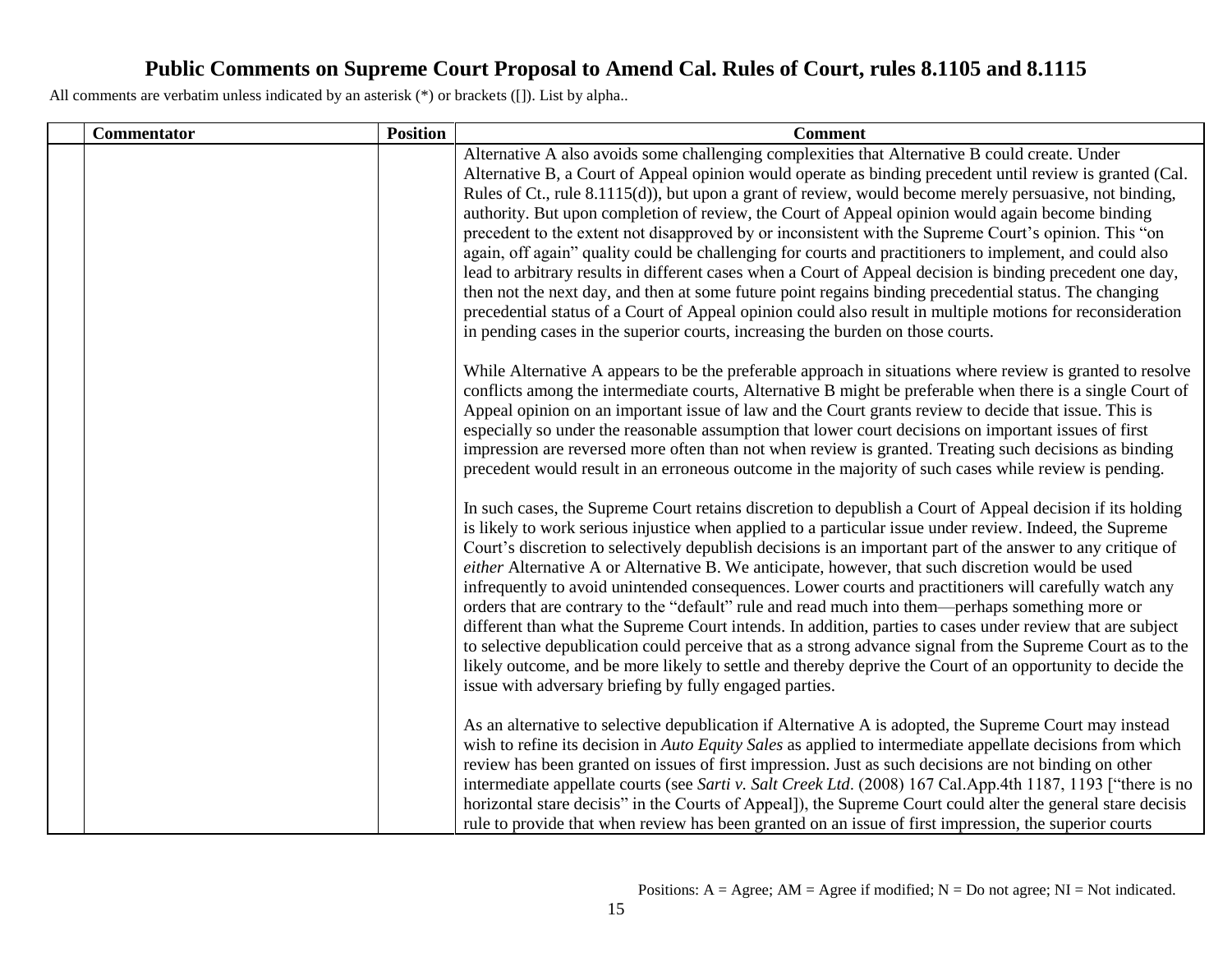|                  | Commentator                                                                                           | <b>Position</b> | <b>Comment</b>                                                                                                                                                                                                                                                                                                                                                                                                                                                                                                                                                                                                                                                                                                                                                                                                                                                                                                                                                                                                                                                                                                                                                                                                                                                                                                                                                                                                                                                                                                                                                                                                                                                                                                                                                                                                                                                                                                                                                                                                                                                                                                                                                                                                                                                                                                                                                                                                                                                                                                                                                                                                                                                                                                                                                                                                                                                                                                                                                                                |
|------------------|-------------------------------------------------------------------------------------------------------|-----------------|-----------------------------------------------------------------------------------------------------------------------------------------------------------------------------------------------------------------------------------------------------------------------------------------------------------------------------------------------------------------------------------------------------------------------------------------------------------------------------------------------------------------------------------------------------------------------------------------------------------------------------------------------------------------------------------------------------------------------------------------------------------------------------------------------------------------------------------------------------------------------------------------------------------------------------------------------------------------------------------------------------------------------------------------------------------------------------------------------------------------------------------------------------------------------------------------------------------------------------------------------------------------------------------------------------------------------------------------------------------------------------------------------------------------------------------------------------------------------------------------------------------------------------------------------------------------------------------------------------------------------------------------------------------------------------------------------------------------------------------------------------------------------------------------------------------------------------------------------------------------------------------------------------------------------------------------------------------------------------------------------------------------------------------------------------------------------------------------------------------------------------------------------------------------------------------------------------------------------------------------------------------------------------------------------------------------------------------------------------------------------------------------------------------------------------------------------------------------------------------------------------------------------------------------------------------------------------------------------------------------------------------------------------------------------------------------------------------------------------------------------------------------------------------------------------------------------------------------------------------------------------------------------------------------------------------------------------------------------------------------------|
|                  |                                                                                                       |                 | would not be bound by the Court of Appeal decision, but would instead remain free to use their best<br>judgment to anticipate how the Supreme Court will decide the issue under review.                                                                                                                                                                                                                                                                                                                                                                                                                                                                                                                                                                                                                                                                                                                                                                                                                                                                                                                                                                                                                                                                                                                                                                                                                                                                                                                                                                                                                                                                                                                                                                                                                                                                                                                                                                                                                                                                                                                                                                                                                                                                                                                                                                                                                                                                                                                                                                                                                                                                                                                                                                                                                                                                                                                                                                                                       |
| $\overline{7}$ . | California Department of Justice<br>Edward C. DuMont<br><b>Solicitor General</b><br>San Francisco, CA | NI              | The Supreme Court has invited comment on possible changes to Rules 8.1105 and 8.1115 of the<br>California Rules of Court, concerning the continued publication and precedential status of court of appeal<br>opinions, originally designated for publication, in cases in which the Court grants a petition for review.<br>The Attorney General regularly represents the People, the State, and various state officers and agencies in<br>litigation in both state and federal courts. We appreciate the opportunity to participate in this discussion.<br>The materials posted in connection with the Court's invitation to comment provide a detailed history of the<br>current "automatic depublication" rule and of prior proposals for change. As an initial matter, we note that<br>attorneys at the Department of Justice have not expressed any particular dissatisfaction with the current<br>rule, or reported that the rule has presented special challenges for client agencies or officials. There is,<br>moreover, some concern among Department attorneys about the possible practical consequences of any<br>change to a longstanding and familiar rule. As a general matter, changes to procedures and rules impose<br>transitional costs while attorneys and courts become accustomed to them. There is usually some<br>uncertainty as to how new rules will operate in practice, and it can take time and a commitment of<br>resources on the part of counsel, parties, and the courts to identify and resolve unanticipated interpretive<br>questions.<br>At the same time, we recognize that there may well be sound reasons for updating the rule in question<br>here. Most saliently, technological developments have substantially changed the practical significance of<br>"depublication." Now that judicial opinions are routinely available to attorneys, courts, and the public in<br>electronic form, the practical effect of formal "depublication" is primarily to prohibit almost any reference,<br>in state proceedings in California, to judicial opinions that are otherwise readily available on the public<br>record (and, indeed, are sometimes cited to other state and federal courts). That prohibition, too, has its<br>costs. The current rule deprives the legal community of the ability to refer overtly, in other state<br>proceedings, to potentially valuable discussions of relevant issues by court of appeal justices who have<br>considered those issues from the standpoint of neutral arbiters but in the practical context of a particular<br>case. That deprivation can lead to its own inefficiencies. It may also entail an undue impoverishment of<br>the ongoing public discussion among parties, advocates, and judges on which our common-law system<br>relies for the sound development and application of the law.<br>If a change is to be made, in our view the key to proper evolution of the current rule is to focus on |
|                  |                                                                                                       |                 | breaking the traditional link between "publication" and the different question of precedential effect during                                                                                                                                                                                                                                                                                                                                                                                                                                                                                                                                                                                                                                                                                                                                                                                                                                                                                                                                                                                                                                                                                                                                                                                                                                                                                                                                                                                                                                                                                                                                                                                                                                                                                                                                                                                                                                                                                                                                                                                                                                                                                                                                                                                                                                                                                                                                                                                                                                                                                                                                                                                                                                                                                                                                                                                                                                                                                  |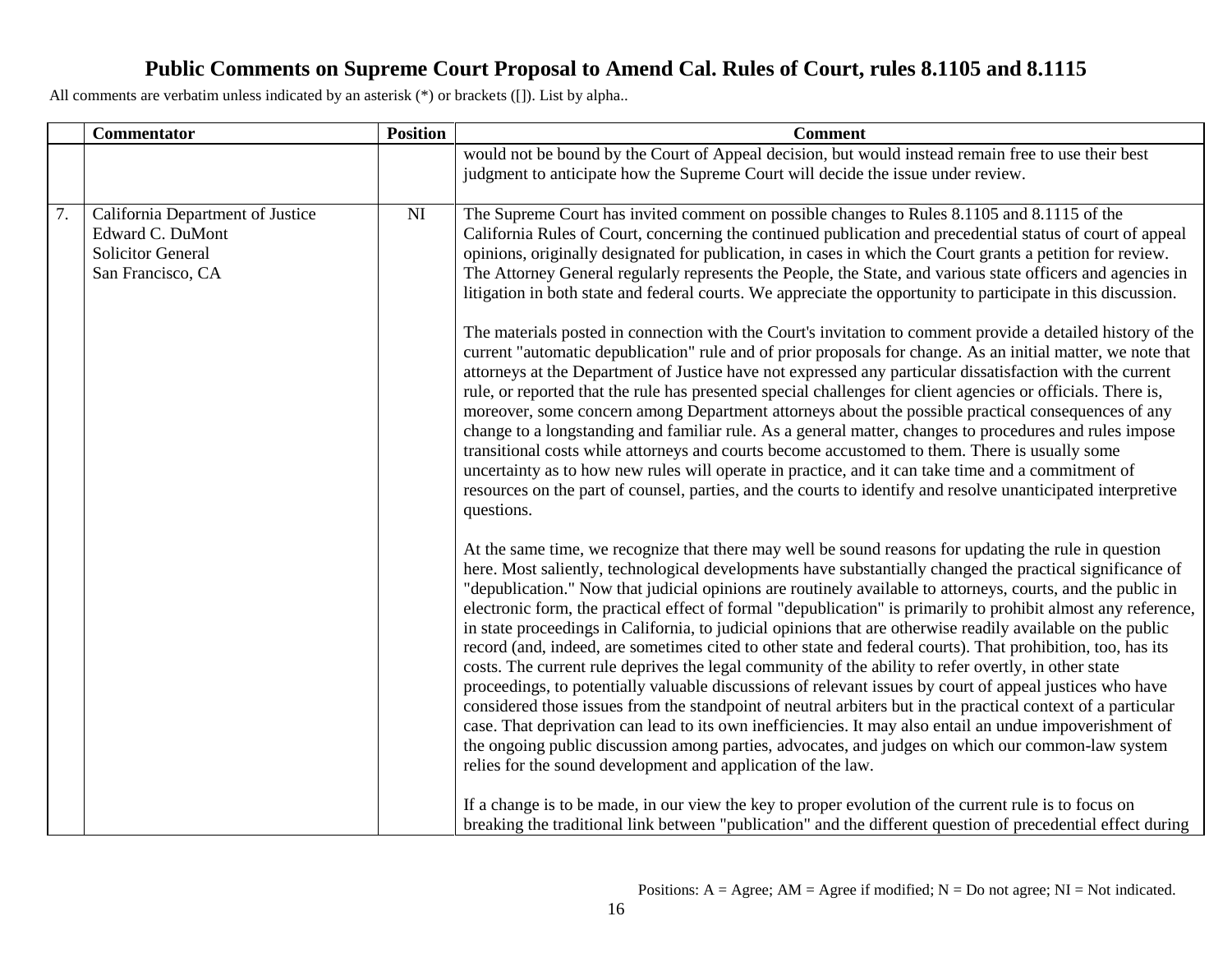| Commentator | <b>Position</b> | <b>Comment</b>                                                                                                                                                                                                                                                                                                                                                                                                                                                                                                                                                                                                                                                                                                                                                                                                                                                                                                                                                                                                                                                                                                                                                                                                                                                                                                                                                                                                                                                                                                                                                                                                                                                                                                                                                                                                                                                                                                                                                                                                                                                                                                                                                                                                                                                                                                       |
|-------------|-----------------|----------------------------------------------------------------------------------------------------------------------------------------------------------------------------------------------------------------------------------------------------------------------------------------------------------------------------------------------------------------------------------------------------------------------------------------------------------------------------------------------------------------------------------------------------------------------------------------------------------------------------------------------------------------------------------------------------------------------------------------------------------------------------------------------------------------------------------------------------------------------------------------------------------------------------------------------------------------------------------------------------------------------------------------------------------------------------------------------------------------------------------------------------------------------------------------------------------------------------------------------------------------------------------------------------------------------------------------------------------------------------------------------------------------------------------------------------------------------------------------------------------------------------------------------------------------------------------------------------------------------------------------------------------------------------------------------------------------------------------------------------------------------------------------------------------------------------------------------------------------------------------------------------------------------------------------------------------------------------------------------------------------------------------------------------------------------------------------------------------------------------------------------------------------------------------------------------------------------------------------------------------------------------------------------------------------------|
|             |                 | the period when review is pending. For reasons discussed below, the Department strongly opposes any<br>change to the current default rule that a published appellate decision ceases to have any binding<br>precedential effect as to issues that the Court has decided to review. Thus, we oppose the potential change<br>identified as "Alternative A." On the other hand, so long as the default rule remains that the grant of<br>review on an issue deprives the underlying appellate opinion of any immediate binding or precedential<br>effect as to that issue, we can see value to a change that would permit citation to and discussion of such an<br>opinion in other state proceedings, for whatever persuasive value it may have, while the Court is<br>considering the issue. Accordingly, as set out in the discussion below, we would not oppose the potential<br>change identified as "Alternative B." We also identify some additional points that the Court may wish to<br>address or clarify in any new rule.                                                                                                                                                                                                                                                                                                                                                                                                                                                                                                                                                                                                                                                                                                                                                                                                                                                                                                                                                                                                                                                                                                                                                                                                                                                                                    |
|             |                 | 1. Alternative B Strikes an Appropriate Balance by Distinguishing Between Publication and Precedential<br>Effect<br>Under the current system, any published court of appeal decision constitutes binding precedent for<br>superior courts statewide. (Auto Equity Sales, Inc. v. Superior Court (1962) 57 Cal.2d 450, 455 ("Auto<br><i>Equity"</i> ).) "Binding" in this context means that a superior court, as a court of lower authority, must accept<br>and follow published court of appeal decisions. (Ibid.) Where published appellate opinions are in conflict,<br>superior courts "can and must make a choice" between them. (Id. at p. 456.) In contrast, published court of<br>appeal decisions are not binding at the state appellate level. ( <i>Jn re Marriage of Shaban</i> $(2001)$ 88<br>Cal.App.4th 398, 409.) Rather, they are generally considered only persuasive authority. (See, e.g.,<br>California Clean Energy Committee v. City of San Jose (2013) 220 Cal.App.4th 1325, 1345, fn. 8<br>[appellate court "not bound by precedents created by other appellate courts, [but] may find the reasoning<br>set forth in [those] decisions, including dicta, persuasive as to the facts . on appeal"]; Greyhound Lines,<br>Inc. v. County of Santa Clara (1986) 187 Cal.App.3d 480, 485 [appellate courts "ordinarily follow the<br>decisions of other districts" unless there is "good reason to disagree"]; Danley v. Superior Court (1923) 64<br>Cal.App. 594, 599 [previous appellate decision has "persuasive" effect if current appellate court "agree[s]<br>both in the reasoning advanced and the conclusion reached"].) The current system properly recognizes that<br>when the Supreme Court grants review of a published court of appeal decision, that decision should no<br>longer be binding on any court, at least as to the issues subject to review. Currently, that change is clearly<br>signaled by automatic depublication of the court of appeal decision. With minor exceptions, a depublished<br>decision may not be cited or referred to in other state proceedings for any purpose. (See, e.g., Schmier v.<br>Supreme Court (2002) 96 Cal.App.4th 873, 881-882; Airline Pilots Association Intern. v. United Airlines,<br>Inc. (2014) 223 Cal.App.4th 706, 724, fn. 7.) |
|             |                 | Both Alternative A and Alternative B propose to move away from automatic depublication, but they differ                                                                                                                                                                                                                                                                                                                                                                                                                                                                                                                                                                                                                                                                                                                                                                                                                                                                                                                                                                                                                                                                                                                                                                                                                                                                                                                                                                                                                                                                                                                                                                                                                                                                                                                                                                                                                                                                                                                                                                                                                                                                                                                                                                                                              |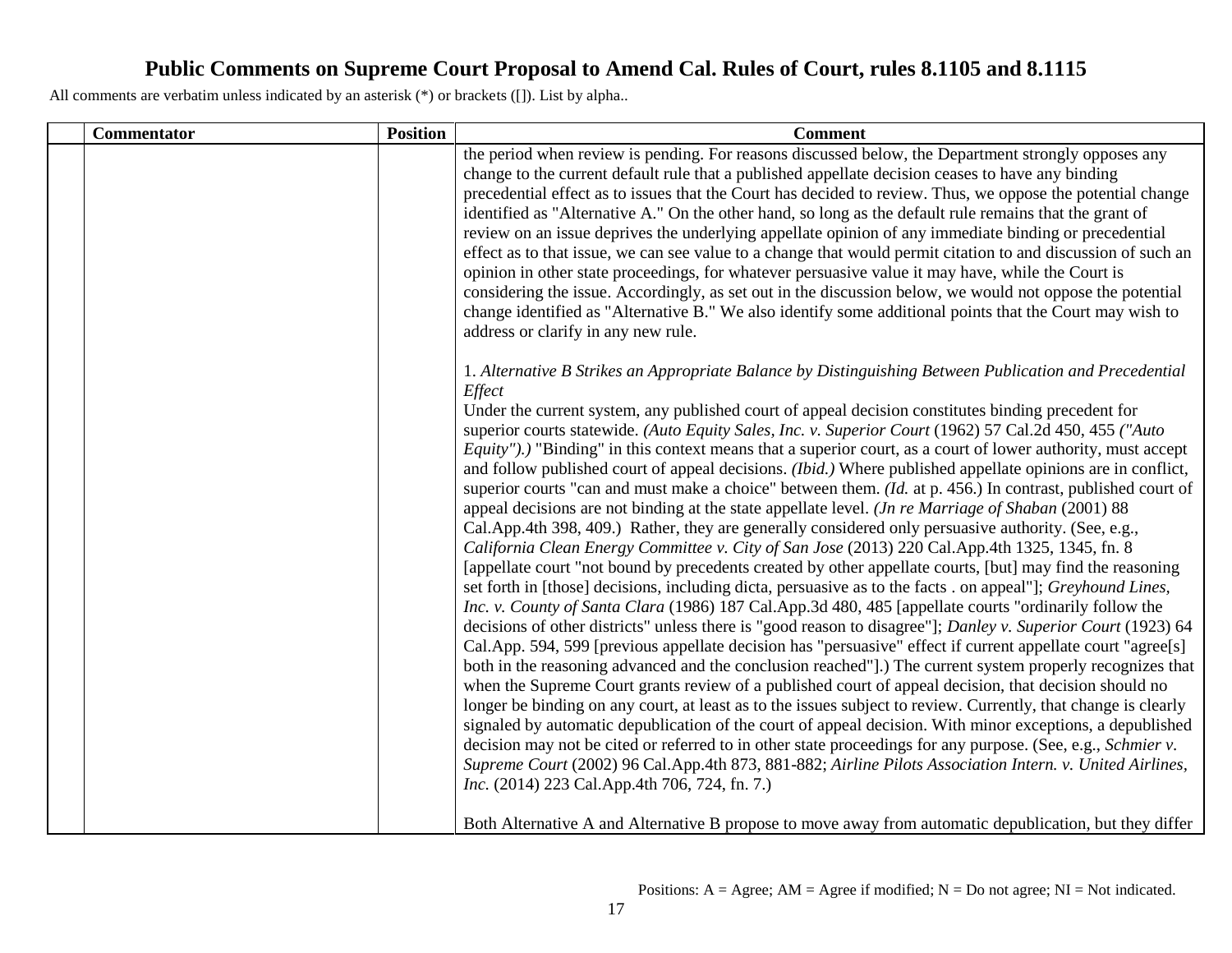| <b>Commentator</b> | <b>Position</b> | <b>Comment</b>                                                                                                                                                                                                                                                                                                                                                                                                                                                                                                                                                                                                                                                                                                                                                                                                                                                                                                                                                                                                                                                                                                                                                                                                                                                                                                                                           |
|--------------------|-----------------|----------------------------------------------------------------------------------------------------------------------------------------------------------------------------------------------------------------------------------------------------------------------------------------------------------------------------------------------------------------------------------------------------------------------------------------------------------------------------------------------------------------------------------------------------------------------------------------------------------------------------------------------------------------------------------------------------------------------------------------------------------------------------------------------------------------------------------------------------------------------------------------------------------------------------------------------------------------------------------------------------------------------------------------------------------------------------------------------------------------------------------------------------------------------------------------------------------------------------------------------------------------------------------------------------------------------------------------------------------|
|                    |                 | greatly in their treatment of the precedential value of published court of appeal decisions after a grant of<br>review. Alternative A would provide that, unless otherwise ordered by the Supreme Court, the court of<br>appeal decision not only would remain published but also would continue to have the same binding or<br>precedential effect that it had before review was granted. Alternative B, in contrast, breaks the link<br>between publication and precedential effect. Under Alternative B, while a court of appeal opinion that was<br>originally certified for publication would remain published, and thus could be cited and discussed in other<br>proceedings, absent some further order the opinion would be recognized only as potentially persuasive<br>authority, not as binding precedent. Because there can be different views about exactly what "persuasive"<br>authority means, we think it would be helpful for the Court to clarify that, in this context, it would mean<br>that its influence should depend on the extent to which the court examining it finds it to be relevant and<br>well reasoned. (See, e.g., Danley v. Superior Court, supra, 64 Cal.App. at p. 599; People v. Landis (1996)<br>51Cal.App.4th1247, 1255.) With that clarification, we believe Alternative B is far superior to Alternative<br>A. |
|                    |                 | Allowing court of appeal decisions to be cited for whatever persuasive value they may have would seem<br>to address most of the concerns that have motivated calls for changes to the automatic depublication rule.<br>It respects the efforts and considered opinions of appellate justices. It promotes the development of the<br>law by recognizing that the appellate opinion may have offered important contributions, such as historical<br>or doctrinal discussions of potential use to other courts, future litigants, and legal scholars. And it ensures<br>that, where the Supreme Court has granted review to consider only some of the issues addressed by the<br>court of appeal's decision (or may end up addressing only some of those issues in its own discussion), the<br>remainder of the court of appeal's efforts are not needlessly cast aside.                                                                                                                                                                                                                                                                                                                                                                                                                                                                                    |
|                    |                 | Alternative B achieves those goals as well as Alternative A, and offers at least one significant practical<br>advantage. By decoupling (in this limited circumstance) an opinion's publication status from its status as<br>binding authority, Alternative B would reduce what is otherwise likely to be considerable pressure on<br>litigants or interested non-parties to request that the Supreme Court order what would now be<br>discretionary depublication pending review. For instance, when the Attorney General successfully seeks<br>Supreme Court review, it is often because a court of appeal decision harms a statewide program, impedes<br>the proper enforcement of state law, or could adversely affect a large number of pending cases. If, under<br>Alternative A, the Court's grant of review presumptively left such a decision binding pending the Supreme<br>Court's review, then the Attorney General and other public officers or agencies would likely often feel the<br>need to request depublication or seek some form of stay or similar order to protect the public interest.<br>Ruling on such applications would, in turn, require the Supreme Court to devote additional resources to<br>further proceedings at the initial stages of such cases, before full briefing and argument. Alternative B is                  |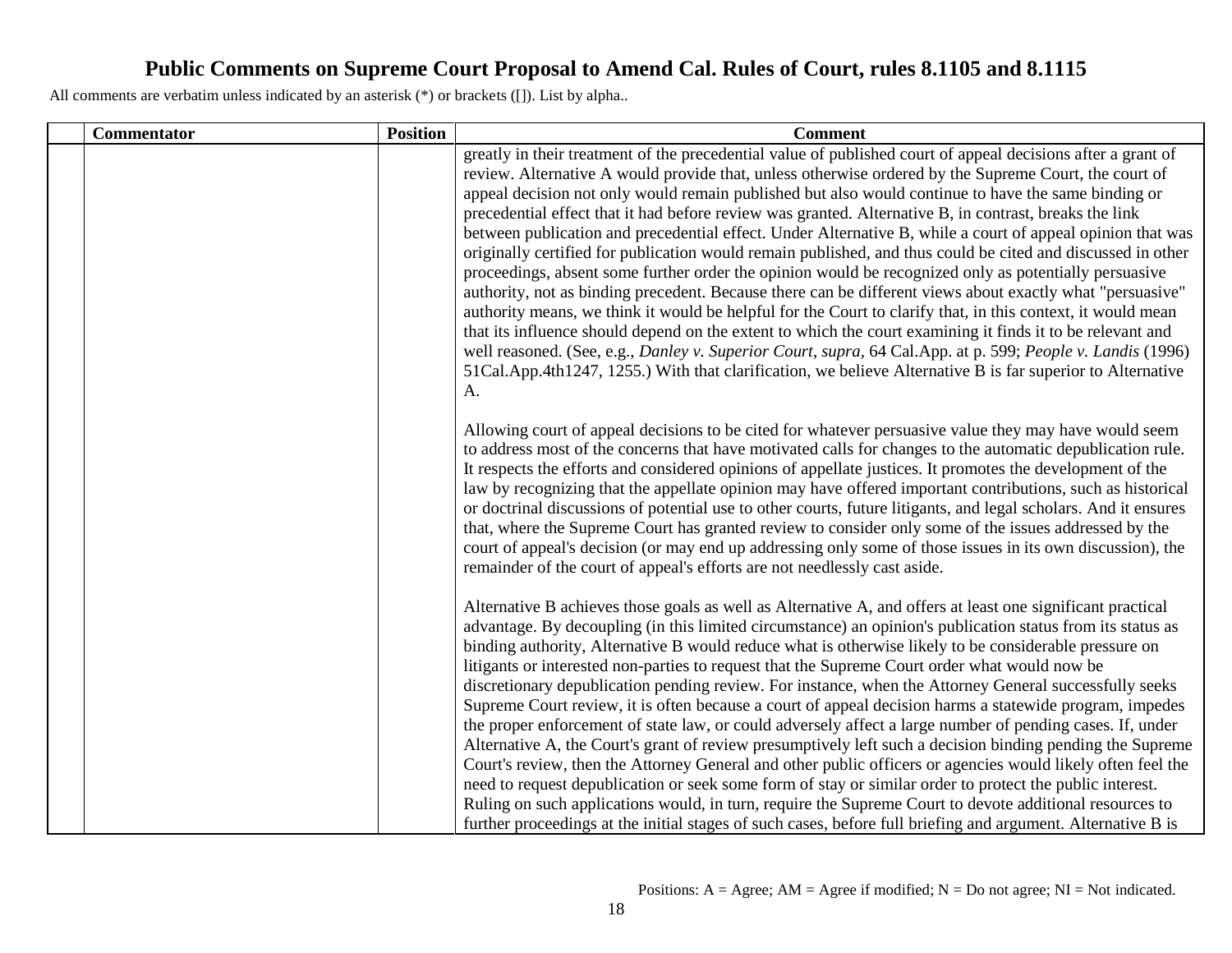| <b>Commentator</b> | <b>Position</b> | <b>Comment</b>                                                                                                                                                                                                                                                                                                                                                                                                                                                                                                                                                                                                                                                                                                                                                                                                                                                                                                                                                                                                                                                                                                                                                                                                                                                                                                                                                                                                                                                                                                                                                                                                                                                                              |
|--------------------|-----------------|---------------------------------------------------------------------------------------------------------------------------------------------------------------------------------------------------------------------------------------------------------------------------------------------------------------------------------------------------------------------------------------------------------------------------------------------------------------------------------------------------------------------------------------------------------------------------------------------------------------------------------------------------------------------------------------------------------------------------------------------------------------------------------------------------------------------------------------------------------------------------------------------------------------------------------------------------------------------------------------------------------------------------------------------------------------------------------------------------------------------------------------------------------------------------------------------------------------------------------------------------------------------------------------------------------------------------------------------------------------------------------------------------------------------------------------------------------------------------------------------------------------------------------------------------------------------------------------------------------------------------------------------------------------------------------------------|
|                    |                 | likely to lessen the need for such additional proceedings, to the benefit of the Court and litigants alike.                                                                                                                                                                                                                                                                                                                                                                                                                                                                                                                                                                                                                                                                                                                                                                                                                                                                                                                                                                                                                                                                                                                                                                                                                                                                                                                                                                                                                                                                                                                                                                                 |
|                    |                 | Alternative B also avoids certain ill effects that would result from making court of appeal decisions<br>binding on superior courts while the Supreme Court resolves the legal uncertainties raised or recognized<br>by the grant of review. Given the frequency of reversal by the Supreme Court, a court of appeal decision<br>under review is not best thought of as presumptively correct.[ <sup>1</sup> ] While it may well make sense to allow<br>superior courts to consider the reasoning and persuasiveness of such a decision, it does not make sense for<br>the default rule to be that they must apply it as binding precedent. The number of superior court cases<br>affected could be substantial, given the time that may be required for briefing, argument, and final<br>decision in the Supreme Court. And the consequences may be serious, or even irreversible. In criminal<br>cases, for example, where Double Jeopardy protections bar retrial following an acquittal, a court of appeal<br>decision might require trial courts in other cases to exclude highly probative evidence or to instruct the<br>jury using a heightened mens rea requirement. (See, e.g., People v. Cogswell (2010) 48 Cal.4th 467, 471<br>[reversing court of appeal decision that required exclusion of out-of-state victim's preliminary hearing<br>testimony]; People v. Valdez (2002) 27 Cal.4th 778, 781 [reversing court of appeal decision that required<br>subjective awareness of risk, rather than criminal negligence, for felony child endangerment]). If such trial<br>rulings were followed by potentially erroneous acquittals, the People would have no remedy even if the |
|                    |                 | Supreme Court later corrected the court of appeal's error.<br>$\left[ \begin{array}{c} 1 \end{array} \right]$ The Court's reversal rate has been estimated at 40 to 55 percent. (Jon B. Eisenberg, Ellis J. Horvitz and<br>Justice Howard B. Wiener (Ret.), California Practice Guide: Civil Appeals and Writs (Sept. 2015), ch. 13,<br>§ 13:119.1.)]<br>In civil cases, interim errors likewise will not always be capable of subsequent correction. For instance, a                                                                                                                                                                                                                                                                                                                                                                                                                                                                                                                                                                                                                                                                                                                                                                                                                                                                                                                                                                                                                                                                                                                                                                                                                       |
|                    |                 | court of appeal decision might require superior courts to reject a claim of privilege and order information<br>disclosed—an act that, once done, cannot be fully undone. (See, e.g., Roberts v. City of Palmdale (1993) 5<br>Cal.4th 363, 367 [reversing court of appeal decision that required disclosure of attorney-client letters<br>under the Brown Act]; Coito v. Superior Court (2012) 54 Cal.4th 480, 486 [reversing court of appeal<br>decision requiring disclosure of witness interview recordings made by investigators employed by counsel<br>and disclosure of witness identities; remanding to determine whether attorney work product privilege<br>should apply].) Even where mistakes can be remedied by a later reversal, interim errors could impose<br>substantial costs on litigants and judges alike—costs of appeal, retrial, and prolongation of proceedings.<br>The occurrence of such adverse results will be reduced if superior courts have the ability to consider and<br>evaluate for themselves the benefits and harms that would flow from following the reasoning of a court of                                                                                                                                                                                                                                                                                                                                                                                                                                                                                                                                                                            |
|                    |                 | appeal decision that the Supreme Court has decided to review.                                                                                                                                                                                                                                                                                                                                                                                                                                                                                                                                                                                                                                                                                                                                                                                                                                                                                                                                                                                                                                                                                                                                                                                                                                                                                                                                                                                                                                                                                                                                                                                                                               |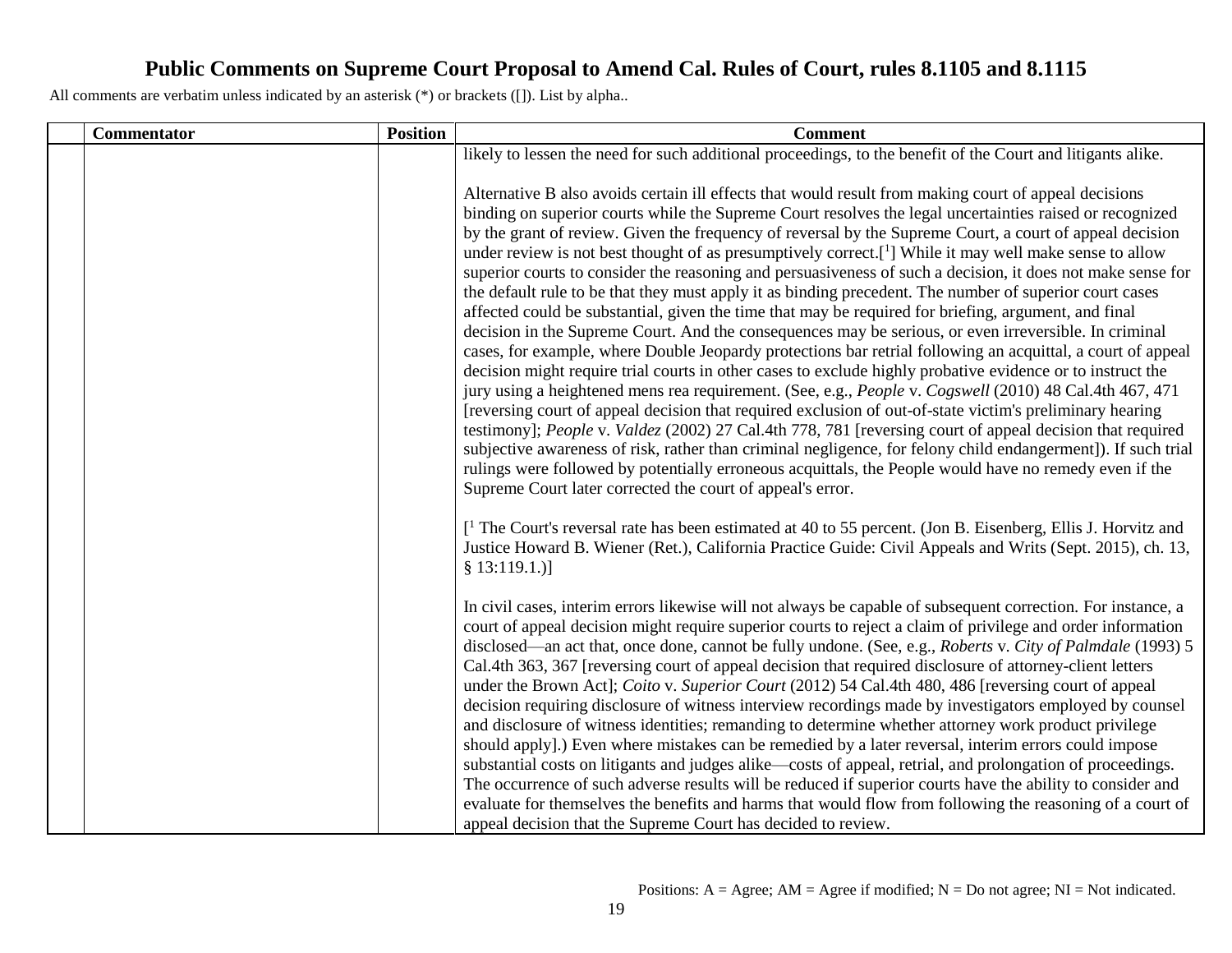| <b>Commentator</b> | <b>Position</b> | <b>Comment</b>                                                                                                                                                                                                                                                                                                                                                                                                                                                                                                                                                                                                                                                                                                                                                                                                                                                                                                                                                                                                                                                                                                                                                                                                                                                                                                                                                                                                                                                                                                                                                                                                                                                                                                                                                                                                                                                                                                                                                                                  |
|--------------------|-----------------|-------------------------------------------------------------------------------------------------------------------------------------------------------------------------------------------------------------------------------------------------------------------------------------------------------------------------------------------------------------------------------------------------------------------------------------------------------------------------------------------------------------------------------------------------------------------------------------------------------------------------------------------------------------------------------------------------------------------------------------------------------------------------------------------------------------------------------------------------------------------------------------------------------------------------------------------------------------------------------------------------------------------------------------------------------------------------------------------------------------------------------------------------------------------------------------------------------------------------------------------------------------------------------------------------------------------------------------------------------------------------------------------------------------------------------------------------------------------------------------------------------------------------------------------------------------------------------------------------------------------------------------------------------------------------------------------------------------------------------------------------------------------------------------------------------------------------------------------------------------------------------------------------------------------------------------------------------------------------------------------------|
|                    |                 | Alternative B differs from the rule in the federal courts, where a published circuit court decision continues<br>to be binding precedent within the circuit even after the U.S. Supreme Court grants certiorari. (See<br>Medina-Remigio v. Solis (5th Cir. 2001) 252 F.3d 436.) This difference is also present, however, in the<br>existing state system. <sup>[2]</sup> And California law differs from federal law in a variety of other related ways. A<br>California court of appeal decision is binding on superior courts throughout the State, whereas a published<br>federal circuit court opinion binds courts only within that circuit. (Compare Auto Equity, supra, with, e.g.,<br>Apache Bend Apartments, Ltd. v. United States (5th Cir. 1993) 987 F.2d 1174, 1177.) Comparatively<br>speaking, then, the effect of a single California court of appeal decision is broader than the effect of a<br>single federal court of appeals decision. On the other hand, as discussed above, the California appellate<br>decision, unlike a federal circuit decision, does not bind other appellate panels, even within a single<br>appellate district. Furthermore, under California law, "mandatory" injunctions requiring a change in the<br>status quo must be stayed on request pending appeal, whereas federal judgments are stayed on appeal only<br>when ordered by the court in its discretion. (Compare <i>Ohaver v. French</i> (1928) 206 Cal. 118, 121, with<br>Newball v. Offshore Logistics Internat. (5th Cir. 1986) 803 F.2d 821, 827.) Similarly, California trial court<br>judgments have no res judicata effect while an appeal is pending, whereas federal district court judgments<br>do. (Compare Franklin & Franklin v. 7-Eleven Owners (2000) 85 Cal.App.4th 1168, 1174, with United<br>States v. 5 Unlabeled Boxes (3d Cir. 2009) 572 F.3d 169, 175.) In short, we do not view any divergence<br>from the federal model as a serious objection to Alternative B. |
|                    |                 | $\int_1^2$ In the Ninth Circuit, a panel opinion is deprived of any effect, and may not be cited, if the court grants<br>en banc rehearing. This reflects the view that the grant of rehearing means that there is no longer any<br>effective decision of the court. (See Circuit Adv. Comm. Note (3) to Ninth Circuit Local Rules 35-1<br>through 35-3; Socop-Gonzalez v. I.N.S. (9th Cir. 2001) 272 F.3d 1176, 1186, fn.8 (en banc).)]<br>2. Alternative B Will Not Create Confusion About Precedential Effect<br>Some have expressed concern that Alternative B could cause confusion by introducing a new category of<br>persuasive authority into California law. We see little basis for this objection, because the concept of<br>persuasive authority is not a new one under California law. California litigants and courts often look to<br>other states' judicial interpretations of their own laws as potentially persuasive in the development of<br>California law. (E.g., Bacich v. Board of Control (1943) 23 Cal.2d 343, 352.) They acknowledge federal<br>circuit and district court decisions as nonbinding but potentially persuasive both on matters of federal law<br>(e.g., People v. Bradley (1969) 1 Cal.3d 80, 86) and on the interpretation of California statutes that are<br>modeled on federal law (e.g., Upland Police Officers Assn. v. City of Upland (2003) 111 Cal.App.4th<br>1294). Indeed, as noted above, the panels of the courts of appeal generally treat published decisions of                                                                                                                                                                                                                                                                                                                                                                                                                                                                       |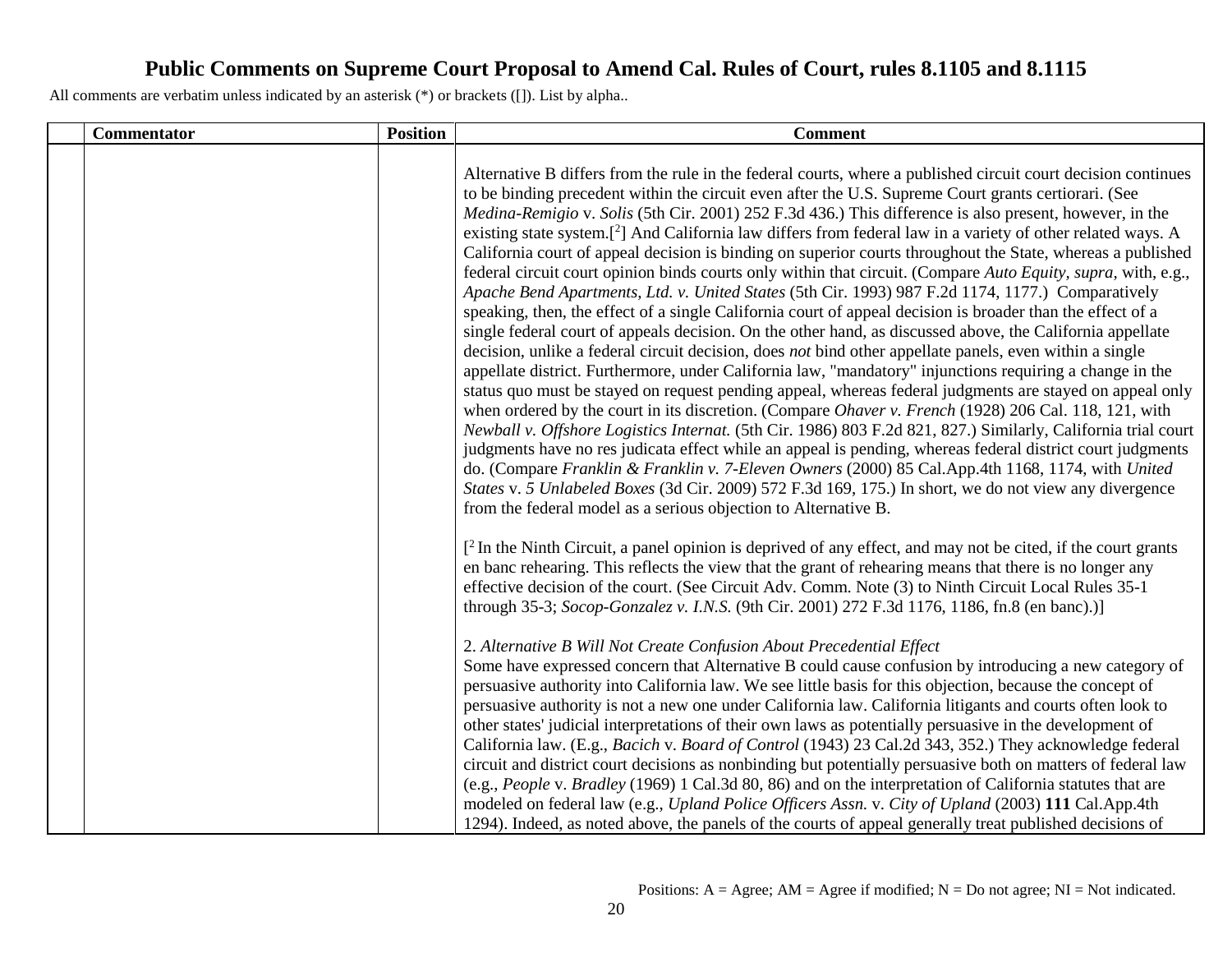| <b>Commentator</b> | <b>Position</b> | <b>Comment</b>                                                                                                                                                                                                                                                                                                                                                                                                                                                                                                                                                                                                                                                                                                                                                                                                                                                                                                                                                                                                                                                                                                                                                                                                                                                                                                                                                                                                                                                                                                                                                                                                                                                                                                                                                                                      |
|--------------------|-----------------|-----------------------------------------------------------------------------------------------------------------------------------------------------------------------------------------------------------------------------------------------------------------------------------------------------------------------------------------------------------------------------------------------------------------------------------------------------------------------------------------------------------------------------------------------------------------------------------------------------------------------------------------------------------------------------------------------------------------------------------------------------------------------------------------------------------------------------------------------------------------------------------------------------------------------------------------------------------------------------------------------------------------------------------------------------------------------------------------------------------------------------------------------------------------------------------------------------------------------------------------------------------------------------------------------------------------------------------------------------------------------------------------------------------------------------------------------------------------------------------------------------------------------------------------------------------------------------------------------------------------------------------------------------------------------------------------------------------------------------------------------------------------------------------------------------|
|                    |                 | other panels as persuasive authority. (See In re Marriage of Shaban, supra, 88 Cal.App.4th at p. 409.)<br>Moreover, a substantial number of lawyers who practice in California state courts also practice in federal<br>court, where they presumably are accustomed to citing district court opinions and out-of-circuit appellate<br>opinions as persuasive authority. California already provides a rule for how persuasive authority works: A<br>court considering such authority decides whether or not to follow it based on an evaluation of the<br>thoroughness and persuasiveness of the opinion's analysis. (E.g., People v. Teresinski (1982) 30 Cal.3d<br>822, 827 ["Although recognizing the authority of this court to construe the California Constitution to<br>provide protection beyond that afforded by parallel provisions of the federal document, we nevertheless<br>find the reasoning of [a United States Supreme Court decision] persuasive and consistent with past<br>California decisions; we therefore adopt [it] as defining the rights of the parties under the California<br>Constitution."].) That is similar to what presumably happens under the existing regime when a superior<br>court chooses to follow one of two or more conflicting published court of appeal decisions based on its<br>analysis of which decision is best reasoned and most consonant with other binding principles of law. (See<br>Auto Equity, supra, 57 Cal.2d at p. 456.) In short, Alternative B would not require lawyers or judges to<br>grapple with any fundamentally new concept or skill. It would simply involve extending well established<br>principles and tools to a new context.                                                                                         |
|                    |                 | 3. Alternative B's Effect in Cases of Conflicting Decisions<br>One aspect of Alternative B should be further clarified. The Supreme Court frequently grants review to<br>"secure uniformity of decision." (Rule 8.500, subd. $(b)(l)$ .) In such a circumstance, Alternative B as<br>currently written leaves unclear whether superior courts could choose to follow the reasoning of a court of<br>appeal opinion in a case the Court has accepted for review (which would be considered only persuasive<br>authority under the proposal), or whether they would instead be required to follow the conflicting decision<br>in a different case which the Court is not simultaneously reviewing (perhaps because the time for granting<br>review in that case expired before a later decision created the conflict). The confusion arises from the<br>draft's statement that the court of appeal opinion from a case where review has been granted "has no<br>binding or precedential effect"—something that the Invitation to Comment regards as placing the opinion<br>"in the same category as a decision rendered in another jurisdiction." (Invitation to Comment, p. 4.)<br>Because a superior court has no authority to follow a case from another jurisdiction over a contrary<br>California court of appeal decision (see Auto Equity, sipra, 57 Cal.2d at p. 455), Alternative B appears to<br>mandate that the opinion not subject to review be followed and that the opinion under review be<br>disregarded, although it could now be cited to the lower court.<br>Where two or more cases reaching different conclusions on a point of law are all relatively recent, it might<br>often make sense to allow superior courts to choose which decision to follow while the Supreme Court |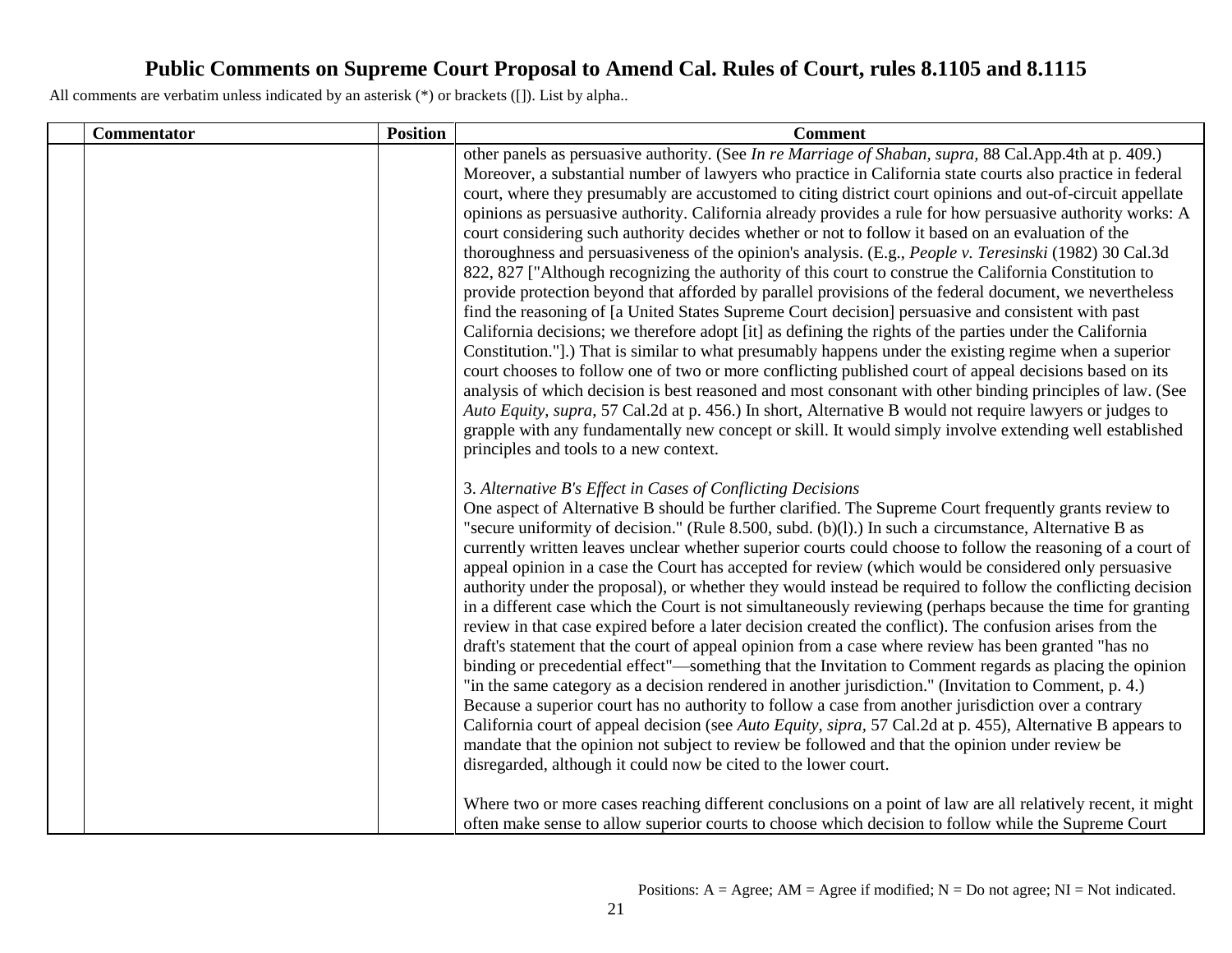| Commentator | <b>Position</b> | <b>Comment</b>                                                                                                                                                                                                                                                                                                                                                                                                                                                                                                                                                                                                                                                                                                                                                                                                                                                                                                                                                                                                                                                                                                                                             |
|-------------|-----------------|------------------------------------------------------------------------------------------------------------------------------------------------------------------------------------------------------------------------------------------------------------------------------------------------------------------------------------------------------------------------------------------------------------------------------------------------------------------------------------------------------------------------------------------------------------------------------------------------------------------------------------------------------------------------------------------------------------------------------------------------------------------------------------------------------------------------------------------------------------------------------------------------------------------------------------------------------------------------------------------------------------------------------------------------------------------------------------------------------------------------------------------------------------|
|             |                 | considers the issue. In such circumstances, the fact that the Court granted review in one case and not<br>another cannot confidently be read as an endorsement of the reasoning in the non-reviewed decision.<br>Indeed, it may be mere happenstance that one case reached the Court and the other did not, or that one was<br>a better vehicle for the Court's review. There may thus be substantial value in allowing trial courts to<br>select the reasoning that they believe should prevail and will best do justice between the parties and serve<br>the public interest pending the Court's decision. On the other hand, where existing court of appeal<br>precedent on an issue is longstanding and the Court grants review based on a conflict created by a new<br>case that may be characterized as an outlier, allowing superior courts the discretion to follow the new<br>decision and ignore established law may be disruptive and ill advised.                                                                                                                                                                                              |
|             |                 | For these reasons, we recommend that further thought be given to what default rule makes the most sense<br>for those matters where review is granted to secure uniformity of decision. If the answer is not clear (as we<br>think may be the case, based on our limited consideration of the issue during this comment period), the<br>Court might wish to consider adopting a transitional practice for some period: in its orders granting review<br>based on conflicts in authority, the Court could specify whether the reasoning in the decisions being<br>reviewed may be followed while the case remains pending, notwithstanding contrary published precedent.<br>After a period of time the clarity and usefulness of that practice could be evaluated, or an appropriate<br>default approach might become apparent. Alternatively, the Court might consider promulgating the new<br>rule as proposed but noting this potential issue and specifying an appropriate way for litigants or other<br>interested parties to bring a situation of this sort to the Court's attention, with a proposal for an appropriate<br>order, on an ad hoc basis. |
|             |                 | 4. Process for Requesting Depublication Between Grant of Review and Decision<br>Under the proposed change to Rule 8.1 105, subdivision (e)(1), "automatic depublication" would be<br>abolished. The proposed advisory committee comment clarifies, however, that the Supreme Court's power<br>to order a particular opinion depublished would remain intact. Neither the proposed rule nor the advisory<br>comment specifies the procedure by which parties would request depublication in conjunction with a grant<br>of review, or the criteria the Court would use to evaluate such a request. We think these matters warrant<br>some consideration.                                                                                                                                                                                                                                                                                                                                                                                                                                                                                                    |
|             |                 | If the Court adopts Alternative B, there may be little need for any adjustment to current practice in this<br>regard. In that situation, a party filing a petition for review would do so with the understanding that a grant<br>of review would not automatically result in depublication. If under the current system the party would<br>have sought depublication as an alternative to a grant of review (and at roughly the same time), it would<br>have the same motivation to do so under the new rule, because of the usual possibility that review will be                                                                                                                                                                                                                                                                                                                                                                                                                                                                                                                                                                                         |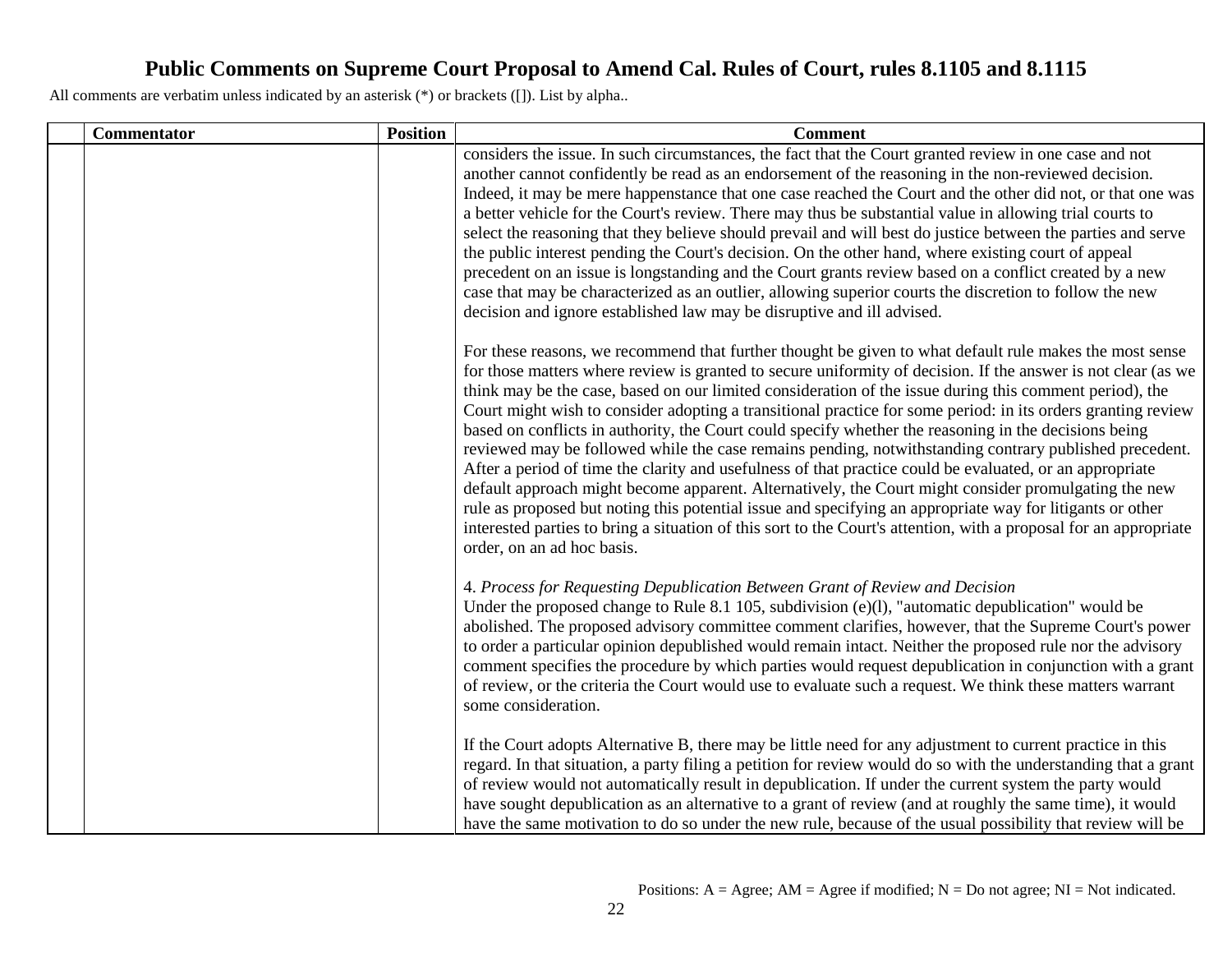|    | <b>Commentator</b>                                                                   | <b>Position</b> | <b>Comment</b>                                                                                                                                                                                                                                                                                                                                                                                                                                                                                                                                                                                                                                                                                                                                                                                                                                                                                                                                                                                                                                                                                  |
|----|--------------------------------------------------------------------------------------|-----------------|-------------------------------------------------------------------------------------------------------------------------------------------------------------------------------------------------------------------------------------------------------------------------------------------------------------------------------------------------------------------------------------------------------------------------------------------------------------------------------------------------------------------------------------------------------------------------------------------------------------------------------------------------------------------------------------------------------------------------------------------------------------------------------------------------------------------------------------------------------------------------------------------------------------------------------------------------------------------------------------------------------------------------------------------------------------------------------------------------|
|    |                                                                                      |                 | denied. Any additional argument for why the Court should order depublication even if it does grant review<br>would presumably be available to the party at that same time, and could be included in the same request<br>letter that would have been filed under current practice.                                                                                                                                                                                                                                                                                                                                                                                                                                                                                                                                                                                                                                                                                                                                                                                                               |
|    |                                                                                      |                 | In contrast, adoption of Alternative A (which we oppose) would entail new complications. In many cases,<br>there may be sound arguments for plenary review, but no particularly persuasive argument for<br>depublication if review is denied. (For example, this could be true in a case of first impression interpreting<br>the meaning or application of a statute or the implementation of a public program.) Under the current<br>system, a party challenging such a decision would file only a petition for review. Under Alternative A,<br>however, the same party would apparently be required to file, at roughly the same time, a parallel letter<br>setting out any argument for why the Court should order the appellate opinion depublished if review is<br>granted. It is not clear that this would be an efficient use of party or judicial resources. Thus, if the Court<br>were inclined to adopt Alternative A, then it should also consider specifying that a request for post-grant<br>depublication could be filed within some reasonable period after the grant of review. |
|    |                                                                                      |                 | Alternatively, the Court could consider creating an exception, for this purpose, to its current rule<br>forbidding parties from including a request for depublication as part of a petition for review. In addition, it<br>would be helpful for the Court to provide some guidance to parties concerning what grounds it would<br>consider appropriate for seeking depublication in this new situation-or whether the Court would prefer<br>that parties seek some other form of relief, such as a stay or a new type of order addressing the<br>precedential status, rather than the publication status, of a decision as to which review has been granted.<br>As noted above, such guidance would be especially important for the Attorney General and public officers<br>or agencies faced with potential disruptions to enforcement activities or public programs during the time<br>necessary to secure a final decision from the Court. As also noted, however, we believe that these potential<br>additional questions and complications are best avoided by not adopting Alternative A. |
| 8. | California Judges Association<br>Lexi Howard, Legislative Director<br>Sacramento, CA | NI              | Thank you for the opportunity to submit comments regarding this matter. On behalf of the California<br>Judges Association (CJA), we offer the following comments.<br>The proposal would effect a major change in California appellate practice. It would alter the current<br>provisions under which published court of appeal opinions become unpublished when the California<br>Supreme Court grants review. Among other things, the proposal would provide that the grant of review<br>would not affect the publication of a court of appeal opinion, except to the extent the Supreme Court<br>orders otherwise, and would require that the published opinion be accompanied by a notation indicating<br>that review has been granted.                                                                                                                                                                                                                                                                                                                                                      |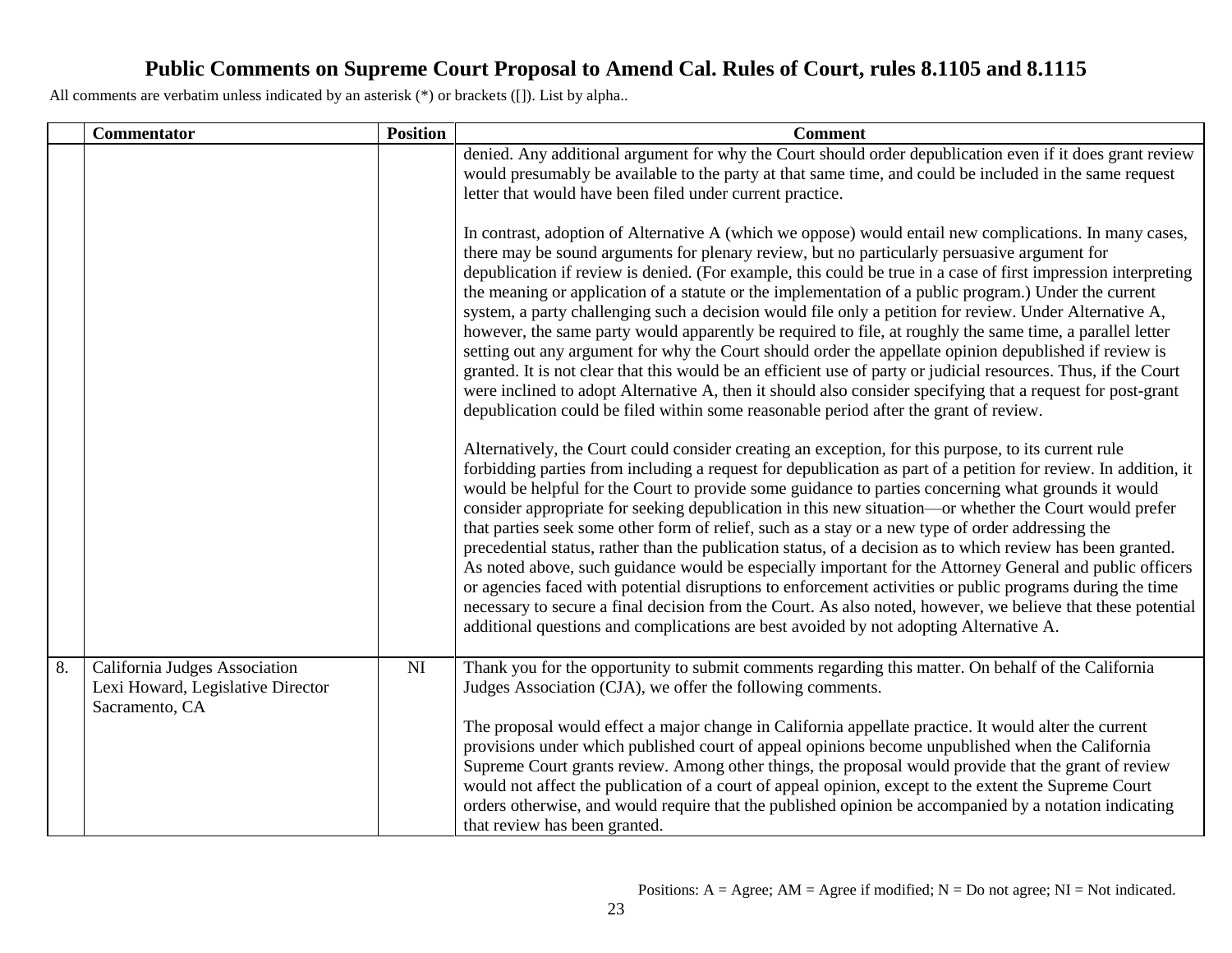| Commentator | <b>Position</b> | <b>Comment</b>                                                                                                                                                                                                                                                                                                                                                                                                                                                                                                                                                                                                                                                                                                                                                                                             |
|-------------|-----------------|------------------------------------------------------------------------------------------------------------------------------------------------------------------------------------------------------------------------------------------------------------------------------------------------------------------------------------------------------------------------------------------------------------------------------------------------------------------------------------------------------------------------------------------------------------------------------------------------------------------------------------------------------------------------------------------------------------------------------------------------------------------------------------------------------------|
|             |                 | The proposal presents two alternative changes for comment. Each would substantially change the present<br>rule. Under the first alternative, the opinion would retain full binding, stare decisis authority. The second<br>alternative would provide that the opinion would have "persuasive" but not binding authority.                                                                                                                                                                                                                                                                                                                                                                                                                                                                                   |
|             |                 | As distributed, the summary presents a brief history of previous proposals and reports, but does not<br>present a merits review of possible changes. As noted in the summary, this topic has been the subject of<br>four earlier reports and recommendations which called for changes to the governing rules that would<br>permit publication and citation: in 1979, 1985, 1986, and 1988. On each occasion the Supreme Court<br>reviewed the recommendations and declined to change the rule. CJA expressed its support for this type of<br>proposal at least once before, in 1988. Nevertheless, the present proposal is somewhat different, and<br>warrants further consideration of the alternatives presented, as well as other alternatives that may be<br>proposed.                                 |
|             |                 | There are other alternatives and questions not discussed. For example, should the rule direct that only<br>issues not specified in the order granting review be citable? Are there problems with what follows after the<br>Supreme Court has decided on the case (or cases) under review? If so, how should they be resolved? This<br>category includes "grant-and-hold" cases, where the court decides the issue under review without restoring<br>the court of appeal direction for publication. More fundamentally, what are the advantages and problems<br>created by any change. And what legal and practical problems will be presented by these or other<br>alternatives?                                                                                                                           |
|             |                 | It has been 18 years since the last time this subject was reviewed by the Court. Much has changed in terms<br>of the accessibility of published and non-published opinions of the appellate courts, as well as the volume<br>of that material. Some of the issues and problems have been discussed, substantially or briefly, in previous<br>reports, some not. But a careful review by a committee appointed for the purpose, which would have the<br>advantage of previous reports and information and insights gained over the last 18 years, can only aid<br>meaningful consideration of any policy change to the rule. That is the course taken when major changes in<br>court practices or procedure are proposed, and we believe it is the course that should be taken with respect<br>to this one. |
|             |                 | For these reasons, CJA recommends a committee be appointed under the auspices of the Supreme Court to<br>conduct a thorough review of the proposal and alternative changes, and prepare a report summarizing the<br>advantages and problems of alternative modifications, and making recommendations for consideration by<br>the Supreme Court. We note that the authority to change a rule governing publication of opinions is vested                                                                                                                                                                                                                                                                                                                                                                    |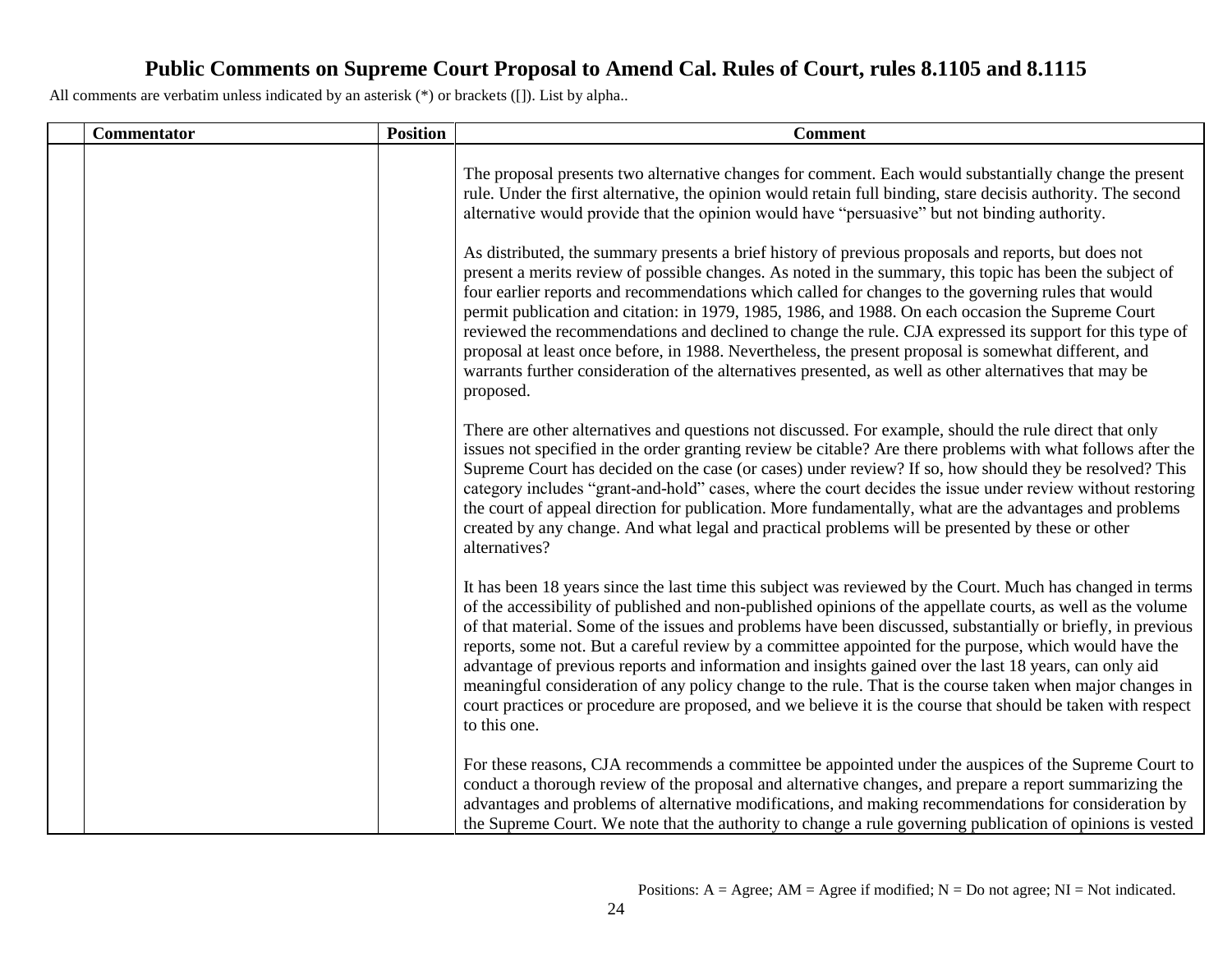|     | Commentator                               | <b>Position</b> | <b>Comment</b>                                                                                                                                                                                                                                                                                                                                                                                                                                                                                                                                                                 |
|-----|-------------------------------------------|-----------------|--------------------------------------------------------------------------------------------------------------------------------------------------------------------------------------------------------------------------------------------------------------------------------------------------------------------------------------------------------------------------------------------------------------------------------------------------------------------------------------------------------------------------------------------------------------------------------|
|     |                                           |                 | in the Supreme Court, and there may be a question whether it is appropriate for a Judicial Council<br>committee, such as the Rules and Projects Committee or the Appellate Advisory Committee, to undertake<br>or authorize the review; some previous reviews have been conducted by committees appointed by the<br>Chief Justice.                                                                                                                                                                                                                                             |
|     |                                           |                 | Such a study and report would be a valuable resource to the Supreme Court when changes are considered,<br>and we believe the advantages of such a review would more than offset the relatively brief time the review<br>will entail.                                                                                                                                                                                                                                                                                                                                           |
| 9.  | AB Carr                                   | $\mathbf{A}$    | I support the CA Supreme Court's proposed amendment SP15-05.                                                                                                                                                                                                                                                                                                                                                                                                                                                                                                                   |
| 10. | Jack Cohen, Attorney<br>Beverly Hills, CA | $\mathbf N$     | The following comments pertain to the proposed amendments to the California Rules of Court relating to<br>the publication and citation of Court of Appeal opinions when the California Supreme Court grants<br>review.                                                                                                                                                                                                                                                                                                                                                         |
|     |                                           |                 | I am an attorney and one of the drafters of Proposition 218, an initiative constitutional amendment known<br>as the "Right to Vote on Taxes Act" that added articles XIII C and XIII D to the California Constitution<br>and was approved by California voters in November 1996. To date, the California Supreme Court has<br>granted review in numerous Proposition 218 cases and it is anticipated the California Supreme Court will<br>grant review in future Proposition 218 cases that would be impacted by the proposed rule amendments.                                 |
|     |                                           |                 | I oppose the proposed rule amendments. As former Chief Justice Malcolm Lucas stated in his letter dated<br>November 8, 1988, when this issue was last considered and rejected, "there is no pressing reason at this<br>time to change the publication status of Court of Appeal cases in which review has been granted." (Letter<br>Chief Justice Malcolm M. Lucas dated Nov. 8, 1988.)                                                                                                                                                                                        |
|     |                                           |                 | Reasons in apparent support of the proposed rule amendments provide no pressing reason for their<br>adoption. For example, the Invitation to Comment document noted that "some Court of Appeal justices"<br>have expressed a renewed interest in changing the rule calling for automatic depublication of published<br>Court of Appeal opinions when the Supreme Court grants review." (Invitation to Comment, p. 3.) While<br>this might provide a basis for considering the proposed rule amendments, it does not provide a sound basis<br>for adopting the rule amendments. |
|     |                                           |                 | Similarly, the Invitation to Comment document notes that "California appears to be unique in its treatment<br>of appellate opinions when review by the state's highest court has been granted." (Invitation to Comment,                                                                                                                                                                                                                                                                                                                                                        |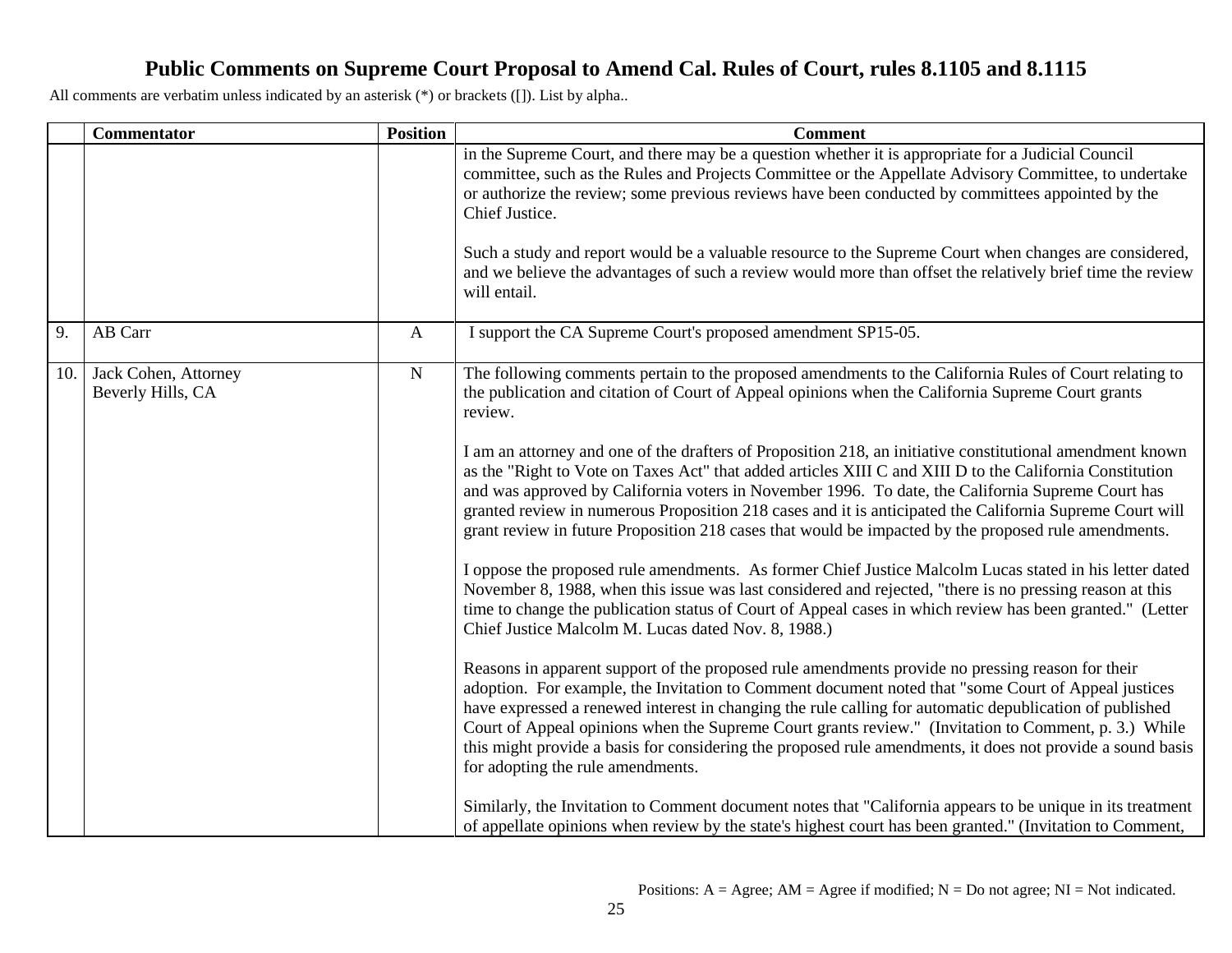| Commentator | <b>Position</b> | <b>Comment</b>                                                                                                                                                                                                                                                                                                                                                                                                                                                                                                                                                                                                                                                                                                                                                                     |
|-------------|-----------------|------------------------------------------------------------------------------------------------------------------------------------------------------------------------------------------------------------------------------------------------------------------------------------------------------------------------------------------------------------------------------------------------------------------------------------------------------------------------------------------------------------------------------------------------------------------------------------------------------------------------------------------------------------------------------------------------------------------------------------------------------------------------------------|
|             |                 | p. 2.) Even if true, this "bandwagon" argument does not provide a solid policy basis for adopting the<br>proposed rule amendments. California must decide what is best for California based on circumstances and<br>conditions that exist in California and not based on what other jurisdictions are doing.                                                                                                                                                                                                                                                                                                                                                                                                                                                                       |
|             |                 | In light of the foregoing, it is the conditions and circumstances under which the California Supreme grants<br>review in cases that led me to oppose the proposed rule amendments. Several years ago, I performed an<br>informal analysis of the reversal rates in civil cases by the California Supreme Court. The analysis<br>covered volumes 50 Cal.4th through 53 Cal.4th, inclusive (4 volumes). Of the roughly 50 civil cases<br>included in the analysis, the California Supreme Court reversed the judgment of the Court of Appeal in<br>about 80% of the cases. Even in cases where the judgment of the Court of Appeal was affirmed, in many<br>instances the reasoning by the California Supreme Court was significantly different than that by the Court<br>of Appeal. |
|             |                 | With regard to Proposition 218 cases, the California Supreme Court has to date decided six (6) cases on<br>the merits following a grant of review (covering a period from 2001 to 2010). This includes one<br>Proposition 218 case that was ultimately decided on statutory procedural grounds. Of the six (6) cases<br>decided, the California Supreme Court reversed in five (5) cases and affirmed in one case. The one case<br>where the judgment was affirmed, the reasoning by the California Supreme Court was significantly<br>different.                                                                                                                                                                                                                                  |
|             |                 | The conclusion I reached was that when the California Supreme Court granted review in at least a civil<br>case the likelihood is high that the decision of the Court of Appeal will either be reversed or affirmed on a<br>substantially different basis. In the context of the proposed rule amendments, what this means is that the<br>vast majority of the impacted Court of Appeal decisions will not be good law once the California Supreme<br>Court ultimately decides the case, a process that can often take several years. Under such circumstances,<br>it is highly questionable that such Court of Appeal decisions should be allowed to remain on the case<br>books and citable pending a decision by the California Supreme Court.                                   |
|             |                 | Furthermore, if such Court of Appeal decisions remained on the case books and continued to be citable<br>with the same binding or precedential effect prior to the grant of review (Alternative A), it is expected that<br>such decisions will be cited in other published Court of Appeal decisions pending a decision by the<br>California Supreme Court (which could take several years). If that were to happen, and if the California<br>Supreme Court were to subsequently reverse or affirm on a substantially different basis (which is highly<br>likely), then those other Court of Appeal decisions will have been based on one or more decisions that are<br>no longer good law. This would effectively result in the unnecessary propagation of bad case law to other  |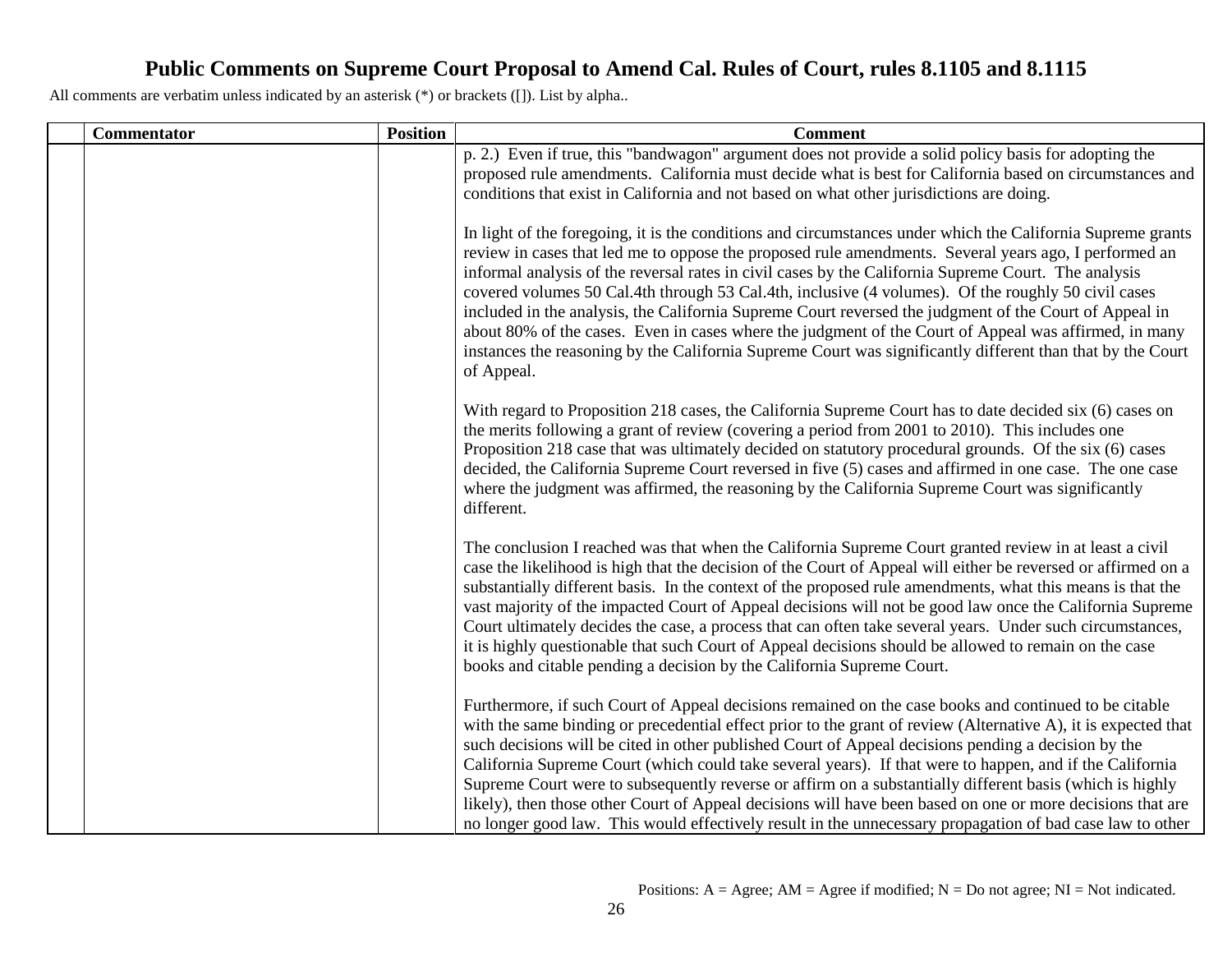|     | Commentator                                                                  | <b>Position</b> | <b>Comment</b>                                                                                                                                                                                                                                                                                                                                                                                                                                                                                                                                                                                                                                                                                                                                                                                                                                                                                                                                                                                                                                                                                                                                                                                                                                                                                                                                                                                                                                                                                                                                                                                                                                                                                                                                                                                                                                                                                                                                                                                                                                                                                                                                                                                                                                                                                                                                                                                                              |
|-----|------------------------------------------------------------------------------|-----------------|-----------------------------------------------------------------------------------------------------------------------------------------------------------------------------------------------------------------------------------------------------------------------------------------------------------------------------------------------------------------------------------------------------------------------------------------------------------------------------------------------------------------------------------------------------------------------------------------------------------------------------------------------------------------------------------------------------------------------------------------------------------------------------------------------------------------------------------------------------------------------------------------------------------------------------------------------------------------------------------------------------------------------------------------------------------------------------------------------------------------------------------------------------------------------------------------------------------------------------------------------------------------------------------------------------------------------------------------------------------------------------------------------------------------------------------------------------------------------------------------------------------------------------------------------------------------------------------------------------------------------------------------------------------------------------------------------------------------------------------------------------------------------------------------------------------------------------------------------------------------------------------------------------------------------------------------------------------------------------------------------------------------------------------------------------------------------------------------------------------------------------------------------------------------------------------------------------------------------------------------------------------------------------------------------------------------------------------------------------------------------------------------------------------------------------|
|     |                                                                              |                 | published Court of Appeal decisions, which is not a good result.<br>For the reasons set forth herein, the proposed rule amendments should be rejected as they have been in the<br>past. Thank you for your consideration of my comments.                                                                                                                                                                                                                                                                                                                                                                                                                                                                                                                                                                                                                                                                                                                                                                                                                                                                                                                                                                                                                                                                                                                                                                                                                                                                                                                                                                                                                                                                                                                                                                                                                                                                                                                                                                                                                                                                                                                                                                                                                                                                                                                                                                                    |
| 11. | Committee for the Rule of Law<br>Kenneth Schmier, Chairman<br>Emeryville, CA | A <sup>1</sup>  | In response to your request, some comments are offered here regarding your proposed amendment to the<br>California Rules of Court concerning publication of appellate opinions (rule $8.1105(e)(1)$ ) and the citation<br>of opinions (rule 8.1115) - to provide that a published opinion of a Court of Appeal will no longer be<br>automatically depublished after the Supreme Court grants review of the case.<br>1. The "no-citation" rules, forbidding us to mention in our state courts all unpublished opinions (over<br>ninety percent), should be included as a part of this study now - and/or in another study in your next six-<br>month cycle – and be revoked.<br>Unfortunately, however, the "charge" or "mandate" outlining the scope of your study does not refer to no-<br>citation rules. Regardless, the no-citation rules should be studied first because it is not unlikely that you<br>will follow the successful example of almost ten years in the federal judiciary - and abandon them. This<br>would obviate the need for study of depublication rules - and save the taxpayers the unnecessary cost of an<br>additional study. The public should be timely and effectively notified of the study of no-citation rules,<br>including by ads in general circulation newspapers, in order to permit you to gather its input. Posting to<br>your website all public comments immediately upon receipt, like many federal agencies do, and providing<br>60 or more days for response, also immediately posted, would help foster meaningful dialogue.<br>This would fulfill the commitments by former Chief Justice Ronald M. George to then Senator Sheila<br>Kuehl in 2004, and to then Assemblymember Jared Huffman in 2008: " to accumulate data regarding<br>the new publication rules before <i>moving</i> to <i>charge</i> a<br>new follow-up committee that could recommend<br>revocation of the no-citation rules" (emphasis added, www.nonpublication.com/huffman090508.pdf,<br>p.4, par.2, no.7).<br>The study should address all the questions and concerns about non-publication and no-citation rules<br>transmitted to the Supreme Court by Assemblymember Huffman's letters dated September 5, 2008 and his<br>August 9, 2011 www.nonpublicaton.com/huffman110809.pdf) and by the May 8, 2007 letter from then<br>Assemblymember Mervyn Dymally (www.nonpublication.com/dymally.pdf). |

l  $<sup>1</sup>$  This is the position stated in the comment submitted. However, the content of the comment focuses on alternatives to the proposal (ending the practice of having unpublished</sup> decisions that are not citable), suggesting that the position should not be considered one of support for the proposal, but rather as agree if modified or not indicated.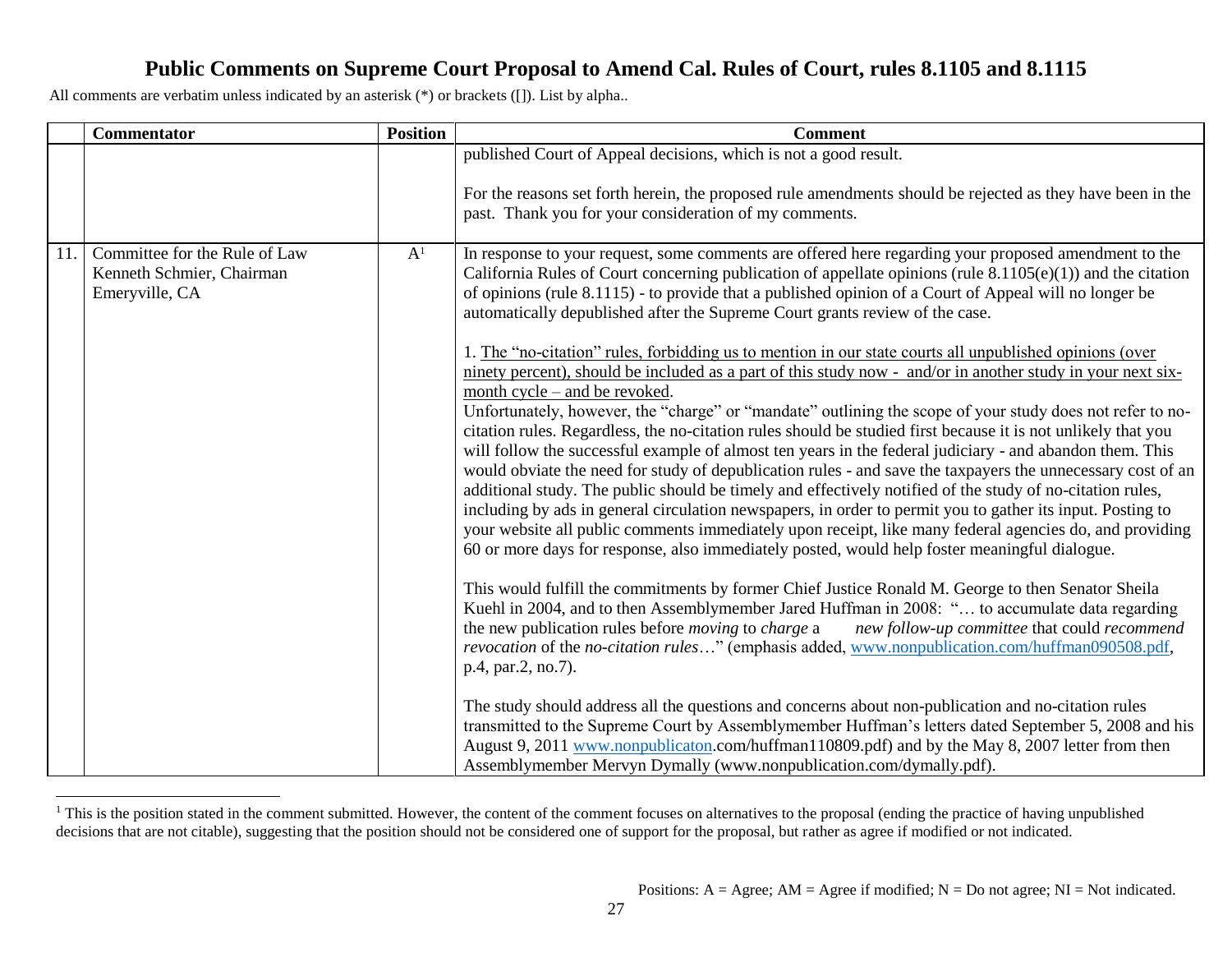| <b>Commentator</b> | <b>Position</b> | <b>Comment</b>                                                                                                                                                                                                                                                                                                                                                                                                                                                                                                                                                                                                                                                                                                                                                                                                                                                                                                                                                                                                                                |
|--------------------|-----------------|-----------------------------------------------------------------------------------------------------------------------------------------------------------------------------------------------------------------------------------------------------------------------------------------------------------------------------------------------------------------------------------------------------------------------------------------------------------------------------------------------------------------------------------------------------------------------------------------------------------------------------------------------------------------------------------------------------------------------------------------------------------------------------------------------------------------------------------------------------------------------------------------------------------------------------------------------------------------------------------------------------------------------------------------------|
|                    |                 | 2. Our position is that rule 8.1115 (the "no-citation rule") should be eliminated in its entirety.<br>Rule $8.1105(e)(1)$ and the balance of Rule 8 have no meaning other than to effect censor of the vast<br>majority of decisions of our appellate courts in the courts themselves - a serious deviation from basic<br>concepts of freedom of speech, active transparency, accountability and the mechanism by which the rule<br>of law is imposed on our state and its judiciary.                                                                                                                                                                                                                                                                                                                                                                                                                                                                                                                                                         |
|                    |                 | There is no purpose for the no-citation rule. The California Supreme Court, through its lawyer, the<br>Attorney General of California, wrote:<br>"First, the determinations of the state Supreme Court and the Appellate Division to exclude these<br>opinions from the decisional law of the state do not preclude the Plaintiff from asserting the<br>arguments on the reasoning of those decisions. The California Rules of Court merely prohibit him<br>from attributing to those arguments the weight of published decisional law, a weight the authors of<br>those published opinions decided – for whatever reasons – that these opinions should not have. In<br>other words, Plaintiff can use the content of the opinions, he simply cannot attribute to them an<br>authority that the state appellate courts have decided is unwarranted" (emphasis added).[1]                                                                                                                                                                      |
|                    |                 | [ <sup>1</sup> Edmund G. Brown, Jr., Attorney General of California, attorney for the California Supreme Court, the<br>Judicial Council of California et al., Opposition to Application for Motion for Injunctive Relief, Schmier<br>v. Justices of the California Supreme Court, et al., U.S. Dist. Ct. No. Dist, Cal., Case 3:09-cv-02740,<br>Document 22, pg. 10, lines 5-11, (filed 7-10-09).]                                                                                                                                                                                                                                                                                                                                                                                                                                                                                                                                                                                                                                            |
|                    |                 | The words "the content of the opinions" includes the caption, the recitation of facts, the legal analysis, the<br>conclusions, and the signatures of the deciding judges as per Evidence Code, Section 451 (a). That is<br>consistent with: the California Constitution's restriction upon court rulemaking authority that permits only<br>court rules which do not contradict state statutes; the California Constitution's requirement that appellate<br>opinions be written with reasons stated; the Auto Equity Sales, Inc. v. Superior Court, 57 Cal 2d 450<br>(1962) requirement that lower courts are jurisdictionally bound to follow the <i>decisions</i> (not limited to the<br><i>published</i> opinions) of the Courts of Appeal; and the fact that: "[F]ifty eight percent [58%] of the justices<br>stated that they have <i>relied</i> on <i>unpublished</i> opinions when drafting opinions," a judicial ethics and rule-<br>forbidden practice - which affords litigants no chance to refute these clandestine references.[2] |
|                    |                 | [ <sup>2</sup> California Supreme Court Advisory Committee on Rules for Publication of Court of Appeal Opinions<br>("Werdegar Committee") 2006 Report adopting California Rules of Court 8.1100 et seq., pg. 41, Graph<br>21, emphasis added, www.nonpublication.com/sc_report_12-07-06.pdf.]                                                                                                                                                                                                                                                                                                                                                                                                                                                                                                                                                                                                                                                                                                                                                 |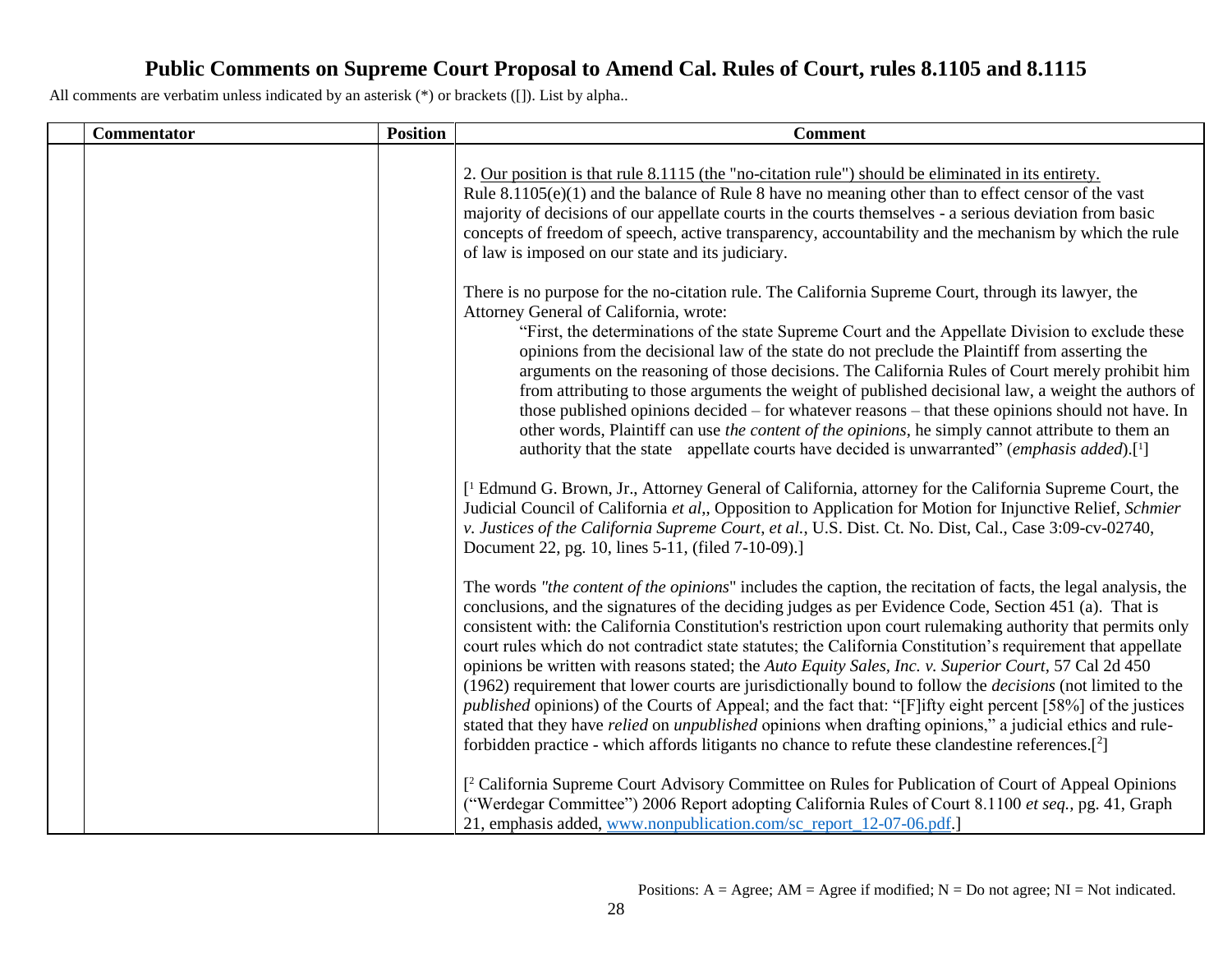| Commentator | <b>Position</b> | <b>Comment</b>                                                                                                                                                                                                                                                                                                                                                                                                                                                                                                                                                                                                                                                                                                                                                                                                                                                                                                                                                                                                                                                                                                                                                                                                                                                                                                                                        |
|-------------|-----------------|-------------------------------------------------------------------------------------------------------------------------------------------------------------------------------------------------------------------------------------------------------------------------------------------------------------------------------------------------------------------------------------------------------------------------------------------------------------------------------------------------------------------------------------------------------------------------------------------------------------------------------------------------------------------------------------------------------------------------------------------------------------------------------------------------------------------------------------------------------------------------------------------------------------------------------------------------------------------------------------------------------------------------------------------------------------------------------------------------------------------------------------------------------------------------------------------------------------------------------------------------------------------------------------------------------------------------------------------------------|
|             |                 | The no-citation rule defeats the mechanisms by which the democracy is informed, and by which the<br>people have opportunity to correct the law, discussed <i>infra</i> . It destroys the legal system's intrinsic<br>warranty, namely: that cases are not decided arbitrarily, but rather, according to law applicable to all. It<br>fosters judges' efforts to avoid criticism, a fundamental part of the legal system, and thus turns many into<br>timorous recreants, discussed infra.                                                                                                                                                                                                                                                                                                                                                                                                                                                                                                                                                                                                                                                                                                                                                                                                                                                             |
|             |                 | Moreover, there are other, albeit generally ignored consequences of the no-citation rule including the<br>unseemly contortions an otherwise respectable judicial system uses to maintain this rule: 1) the standards<br>for publication allow substantially unfettered discretion $(e, g)$ , the use of the word "should" (not "must") in<br>Rule 8.1105); 2) the meaning of the word "precedent", i.e. that which was done in the past, is re-written to<br>select, parse-out and revise history prospectively; 3) the re-definition of "published" to be only those<br>opinions chosen by their author-judges to be physically included and bound into the published volumes,<br>and excluding all others - even though they are all available online and indexed by legal services; 4) the<br>fact that the no-citation rule and Auto Equity Sales, supra, combine to give published cases a prospectivity<br>not unlike statutes, while allowing deviations of all kinds to be made under the cover of darkness provided<br>by unpublished decisions; 5) the idea that a litigant may inform a court of logical argument made by an<br>appellate court, but cannot say it was done by an appellate court; and 6) the fact that the rule prevents<br>criminal defendants and other litigants from citing cases that would exonerate and help them. |
|             |                 | The no-citation rule is unnecessary. The federal judiciary has eliminated it. In the nine years since its<br>2006 adoption, Federal Rule of Appellate Procedure ("FRAP") 32.1 has been working successfully. As far<br>as we are aware, there has been no criticism.                                                                                                                                                                                                                                                                                                                                                                                                                                                                                                                                                                                                                                                                                                                                                                                                                                                                                                                                                                                                                                                                                  |
|             |                 | We do not argue that any judge must, at any time, blindly follow prior decisions of the California judiciary<br>at any level. This may suggest that Auto Equity Sales, supra, was wrongly decided. It interferes with the<br>use of individual logic by individual judges. The sole requirement for the use of judicial power is that its<br>rationale be articulated and intended to resolve future similar conflicts in the same way.                                                                                                                                                                                                                                                                                                                                                                                                                                                                                                                                                                                                                                                                                                                                                                                                                                                                                                               |
|             |                 | In all events, judges need to be free <i>not</i> to follow precedent – but must correctly articulate the facts, the<br>prior existing law and the logic and reasons supporting their decision not to follow precedent – in opinions<br>which are citable. This is the healthy process called the "development of the law." Its key is citability. The<br>unworthy alternative in achieving the desired result forces judges intentionally to misstate, truncate,<br>obfuscate and/or omit matters in their recitation of facts, law and logic, and use the dark censorship of no-<br>citation rules to cover-up. This destroys reliability, disrespects and dishonors the humanity of the litigants                                                                                                                                                                                                                                                                                                                                                                                                                                                                                                                                                                                                                                                   |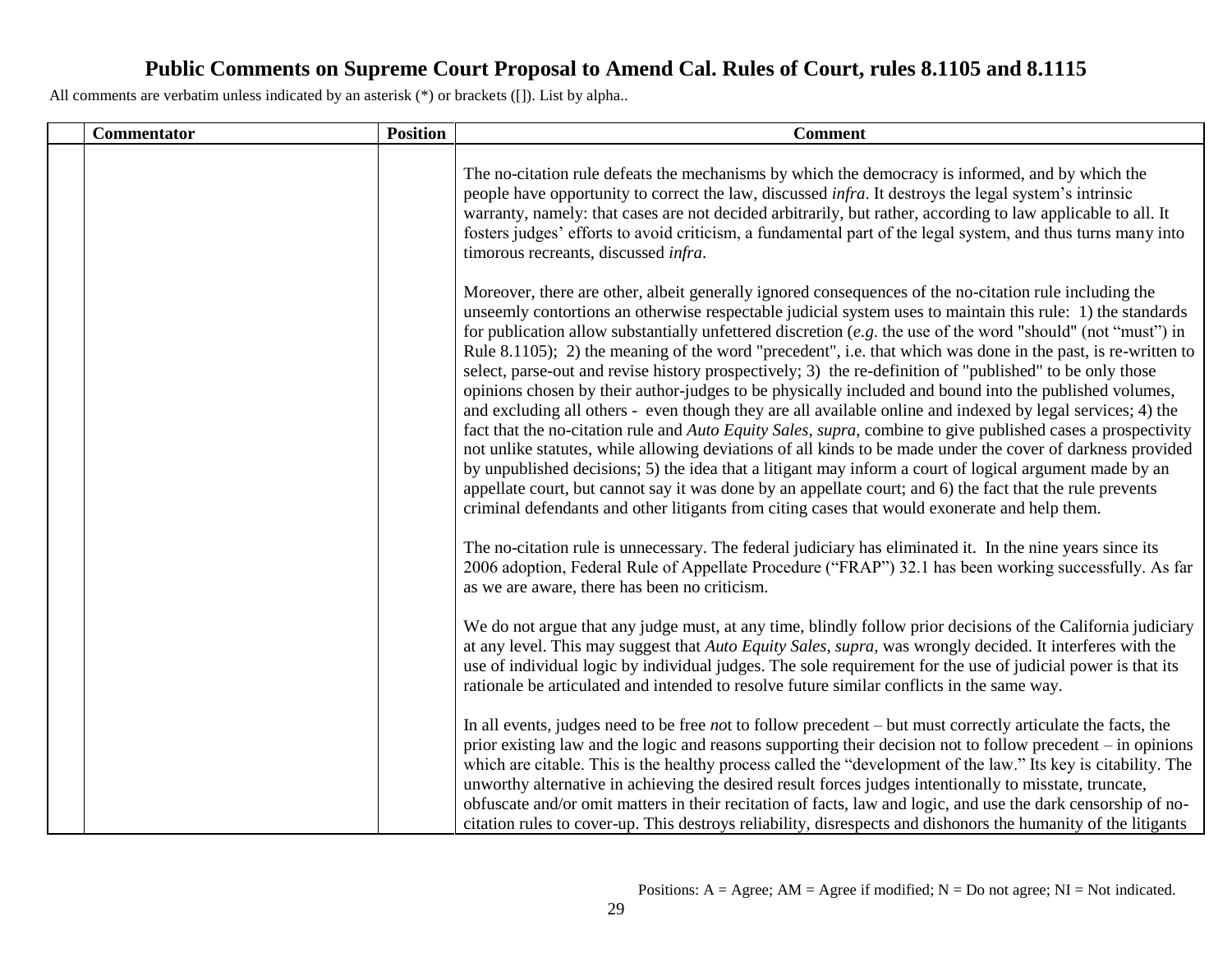| <b>Commentator</b> | <b>Position</b> | <b>Comment</b>                                                                                                                                                                                                                                                                                                                                                                                                                                                                                                                                                                                                                                                                                                                                                                                                                            |
|--------------------|-----------------|-------------------------------------------------------------------------------------------------------------------------------------------------------------------------------------------------------------------------------------------------------------------------------------------------------------------------------------------------------------------------------------------------------------------------------------------------------------------------------------------------------------------------------------------------------------------------------------------------------------------------------------------------------------------------------------------------------------------------------------------------------------------------------------------------------------------------------------------|
|                    |                 | and transmits unpredictable shock and devastation.                                                                                                                                                                                                                                                                                                                                                                                                                                                                                                                                                                                                                                                                                                                                                                                        |
|                    |                 | Generally the doctrine of <i>stare decicis</i> will suggest following prior decisions of a similar issue. But <i>stare</i><br>decisis has limits. It must be understood in light of the fundamental difference in the law-making power of<br>the judiciary on the one hand, from that of the legislature on the other. Subject to constitutional<br>limitations, the legislature may make rules of permanent prospectivity because it has substantial practices<br>and procedures, unavailable to the judiciary, to inform its use of that power.                                                                                                                                                                                                                                                                                         |
|                    |                 | Judicial law-making is generally done by panels of three judges who cannot be expected to be sufficiently<br>knowledgeable about the vast variety of issues that may arise in the future and to contemplate all the<br>intended or unintended consequences of the rules they make. Appellate opinions may be imperfect for<br>many reasons - that is why they are called 'opinions' of the law. These opinions face a host of problems,<br>including error and mistake as to law or fact. They are often the product of less than three active judges,<br>and sometimes, unfortunately, are even produced by one assistant staff attorney, or a young law clerk.                                                                                                                                                                          |
|                    |                 | A recent example occurred when Governor Jerry Brown, Attorney General Kamala Harris, the State Water<br>Resources Control Board, the Howard Jarvis Taxpayers Association and numerous others urged either that<br>the Supreme Court depublish, or refrain from depublishing, a recent drought related Fourth District Court<br>of Appeal opinion resolving Capistrano Taxpayers Association, Inc. v. City of San Juan Capistrano<br>(S226906; G048969). This decision determined the validity of tiered water price structures intended to<br>discourage water use. These approaches to the Supreme Court breached the separation of powers doctrine,<br>bringing the practice of lobbying to judicial decision-making, without the many procedural processes<br>employed by the legislative branch before it uses its legislative power. |
|                    |                 | We are concerned citizens who took no position on the underlying wisdom or rightness of the Capistrano<br>case resolution, but who attempted to ask the Supreme Court to abandon permanently its depublication<br>and no-citation rules, policies and practices.                                                                                                                                                                                                                                                                                                                                                                                                                                                                                                                                                                          |
|                    |                 | Seeking depublication, often thought by attorneys to increase the slight, approximately one percent,<br>chance of obtaining Supreme Court review, has become a part of the "gamesmanship" - and has become<br>voluminous. The Supreme Court Clerk has advised receiving an average of ten requests for depublication<br>per day, cf. [requests unrelated to review], e.g. Nevada County (Sheriff) et al. v. S.C. (Siegfried), S227745,<br>S227265 (8-19-15), [3DCA C074504].                                                                                                                                                                                                                                                                                                                                                              |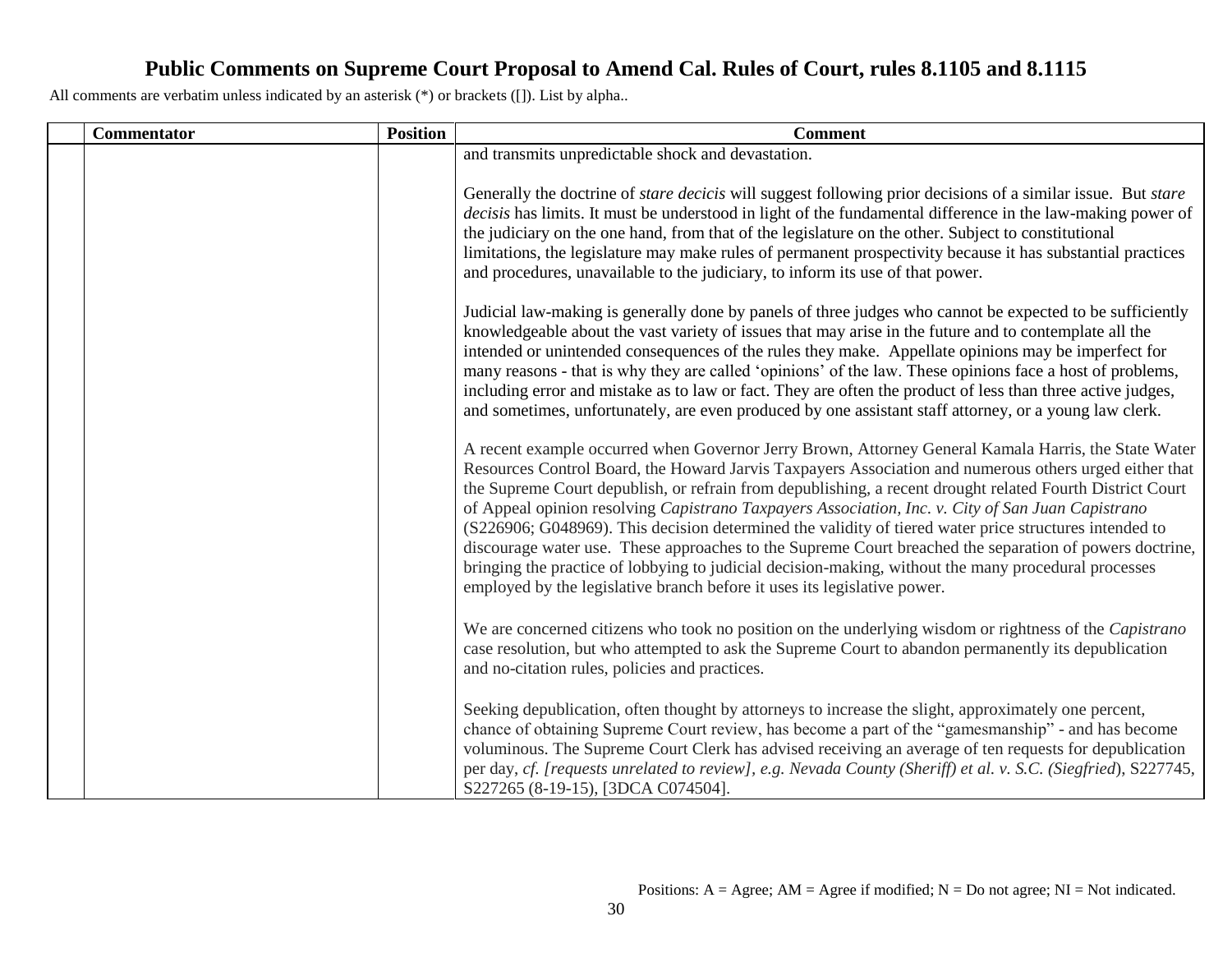| <b>Commentator</b> | <b>Position</b> | <b>Comment</b>                                                                                                                                                                                                                                                                                                                                                                                                                                                                                                                                                                                                                               |
|--------------------|-----------------|----------------------------------------------------------------------------------------------------------------------------------------------------------------------------------------------------------------------------------------------------------------------------------------------------------------------------------------------------------------------------------------------------------------------------------------------------------------------------------------------------------------------------------------------------------------------------------------------------------------------------------------------|
|                    |                 | As indicated above, "depublication" is not defined in any legal or other dictionary known to us, but refers<br>to the practice of the California Supreme Court, unique among the states, $[3]$ of erasing published decisions<br>of the California Court of Appeal from the body of precedential decisions of the California state courts.<br>California Court Rule 8.1105, which you promulgated, then prohibits us from citing such decisions in<br>California state courts.                                                                                                                                                               |
|                    |                 | $[3]$ More than ninety percent (90%) of California appellate decisions are ordered unpublished by their<br>author judges. The number of the few published decisions is further reduced by Supreme Court<br>depublication orders. No judiciary, neither the federal nor any state $-\text{except California}$ , depublishes<br>opinions previously published.]                                                                                                                                                                                                                                                                                |
|                    |                 | We are forbidden $-$ not allowed to rely on, or even to mention $-$ unpublished or depublished opinions in<br>our state courts. This prohibition, a violation of our free speech rights, is troubling for at least three<br>reasons: 1) citation of prior decisions is certainly appropriate in courts of law; 2) the interference with an<br>essential freedom emanates from this very Supreme Court, whose purpose includes the protection of that<br>right; and most importantly, 3) the practice works to defeat the process by which our democracy clarifies<br>and improves our law. It is this third concern upon which we now focus. |
|                    |                 | As stated above, the U.S. Supreme Court in 2006 abandoned the federal judiciary's experiment with no-<br>citation rules. In the nine years since, as indicated above, we are aware of no reports of any adverse<br>consequences. $[4]$                                                                                                                                                                                                                                                                                                                                                                                                       |
|                    |                 | <sup>4</sup> Our traditional historical right to cite all appeal court opinions was restored in all federal courts in 2006<br>when Federal Rule of Appellate Procedure (FRAP) 32.1 was adopted by the United States Supreme Court.<br>The judiciaries of over half the states (not including California) have followed. Authors of FRAP 32.1,<br>including the Hon. Samuel Alito, now United States Supreme Court Justice, and the Hon. John<br>Roberts, now Chief Justice of the United States, wrote:                                                                                                                                      |
|                    |                 | "A prior restraint on what a party may tell a court about the court's own rulings may also<br>raise First Amendment [Free Speech] concerns: But whether or not no-citation rules are<br>constitutionalthey cannot be justified as a policy matter."<br>www.nonpublication.com/alitomemo2.pdf, nb. pg. 4, lines. 1-10; pg. 6, 1. 39 – pg. 7, 1. 9; pg. 12, last par. –                                                                                                                                                                                                                                                                        |
|                    |                 | pg. 13, 1. 2; [see, e.g.: " <i>No-Citation Rules as a Prior Restraint on Attorney Speech</i> " by Martha Brooke<br>Tusk, 103 Columbia Law Review 1202 (2003)]. Chief Justice Roberts, then a member of the federal                                                                                                                                                                                                                                                                                                                                                                                                                           |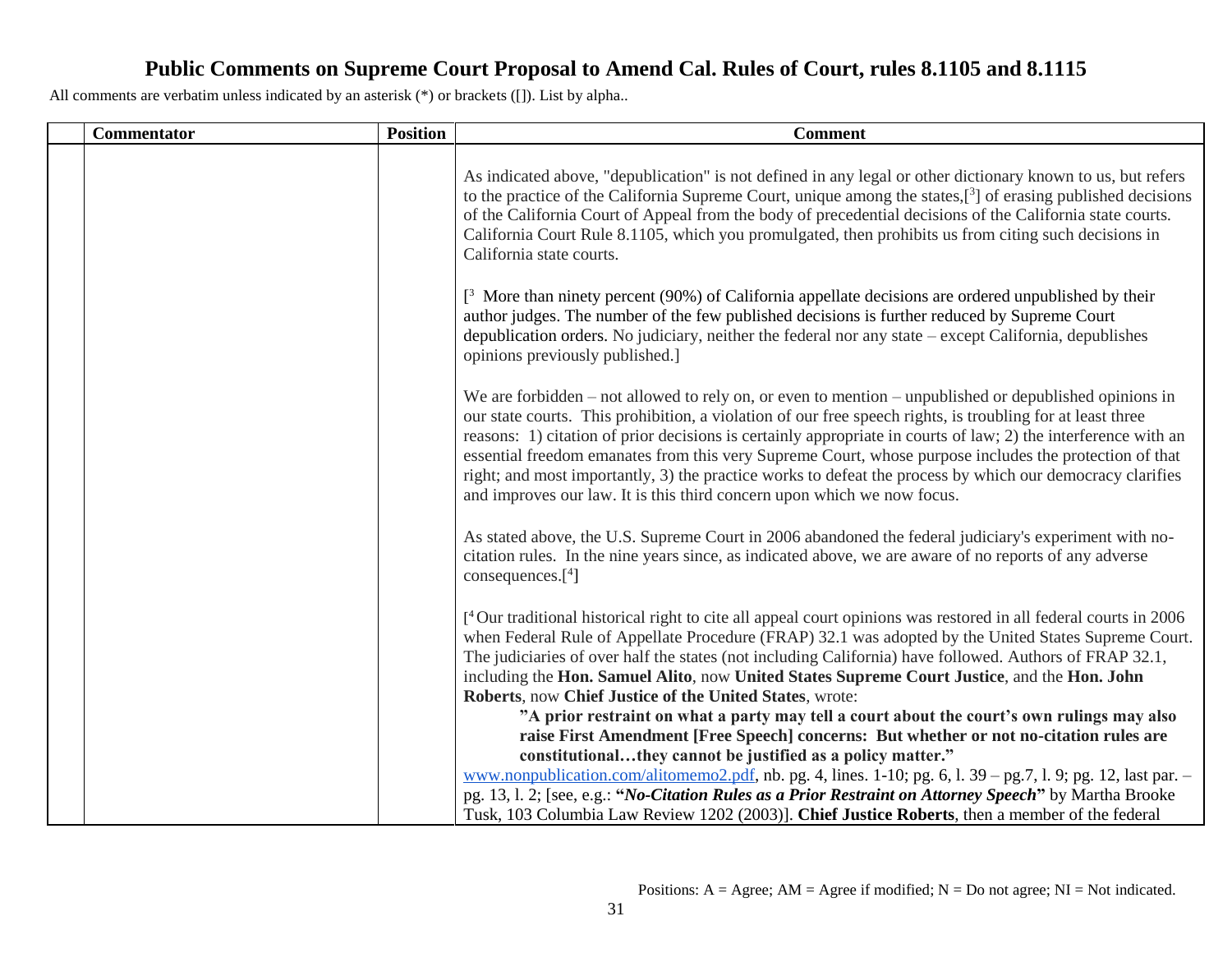| <b>Commentator</b> | <b>Position</b> | <b>Comment</b>                                                                                                                                                                                                                                                                                                                                                                                                                                                                                                                                                                                                                                                                                                                                                                                                                                                                                                                                                                                                                                                                                                                                                                                                                                                                         |
|--------------------|-----------------|----------------------------------------------------------------------------------------------------------------------------------------------------------------------------------------------------------------------------------------------------------------------------------------------------------------------------------------------------------------------------------------------------------------------------------------------------------------------------------------------------------------------------------------------------------------------------------------------------------------------------------------------------------------------------------------------------------------------------------------------------------------------------------------------------------------------------------------------------------------------------------------------------------------------------------------------------------------------------------------------------------------------------------------------------------------------------------------------------------------------------------------------------------------------------------------------------------------------------------------------------------------------------------------|
|                    |                 | advisory committee on rules, said: "A lawyer ought to be able to tell a court what it has done." Legal                                                                                                                                                                                                                                                                                                                                                                                                                                                                                                                                                                                                                                                                                                                                                                                                                                                                                                                                                                                                                                                                                                                                                                                 |
|                    |                 | Times, Tony Mauro, 4-15-04, par. 10, http:// www.non-publication.com/USJudConfhtm or op cit. "Press                                                                                                                                                                                                                                                                                                                                                                                                                                                                                                                                                                                                                                                                                                                                                                                                                                                                                                                                                                                                                                                                                                                                                                                    |
|                    |                 | Clippings" #89]                                                                                                                                                                                                                                                                                                                                                                                                                                                                                                                                                                                                                                                                                                                                                                                                                                                                                                                                                                                                                                                                                                                                                                                                                                                                        |
|                    |                 | We preliminarily observe that the options for appellate courts to issue unpublished decisions, or for the<br>Supreme Court to depublish appellate court decisions without replacing them with other decisions,<br>discourages concerned citizens from bringing test cases to resolve the law because the unpublished<br>decisions do not stand "citable" and do not count as law - and thus do not merit the effort needed to<br>criticize them. Test cases are well recognized as essential to our system of law. The unpublished or<br>depublished opinions allow courts to avoid meaningful determinations of law to be applied equally to all<br>prospective litigants similarly situated (hence called: "selective prospectivity"). This thus protects judges<br>from the criticism which otherwise attends every decision presently or when the issue is raised at some<br>time in the future, thus encouraging courts to engage in functionary group-think. It removes the need for<br>judges to use extreme care. Such results waste the effort of those that bring such a case, those that argue<br>against it, and those who decide it. Judges would find far better protection from criticism by carefully<br>considering many perspectives, and carefully deciding issues. |
|                    |                 | An order to depublish an appellate decision implies that the three judges of an appellate court are not<br>capable of finally resolving the issue of the subject case. It says that the people are better off without any<br>opinion in the case, rather than the work of the appellate court. Depublication is an order against<br>enlightenment. It presumes that the seven judges of the California Supreme Court have some special<br>ability, not shared by the judges of the appellate panel, to "get it right" with an eraser – without giving the<br>public any detailed explanation of their reasoning.                                                                                                                                                                                                                                                                                                                                                                                                                                                                                                                                                                                                                                                                       |
|                    |                 | In truth, only special interests benefit from depublication orders. For the rest, they create uncertainty,<br>confusion and anarchy. Depublication artificially and capriciously obliterates our law, and causes the<br>revision and re-writing of history.                                                                                                                                                                                                                                                                                                                                                                                                                                                                                                                                                                                                                                                                                                                                                                                                                                                                                                                                                                                                                            |
|                    |                 | For example, how would depublication of the Capistrano case, supra, guide water districts? If they rely<br>on the depublication order as <i>indicia</i> of the law approving a tiered rate structure, they risk having their<br>budgets devastated should a subsequent decision reach the same result as <i>Capistrano</i> . If they ignore the<br>depublication and follow Capistrano, they cannot make use of the tool of tiered water rates to discourage<br>water use and protect the public during the extant drought and beyond. By depublication, the Supreme<br>Court obfuscates, rather than clarifies the law. And, depublication eviscerates the judicial role in the                                                                                                                                                                                                                                                                                                                                                                                                                                                                                                                                                                                                       |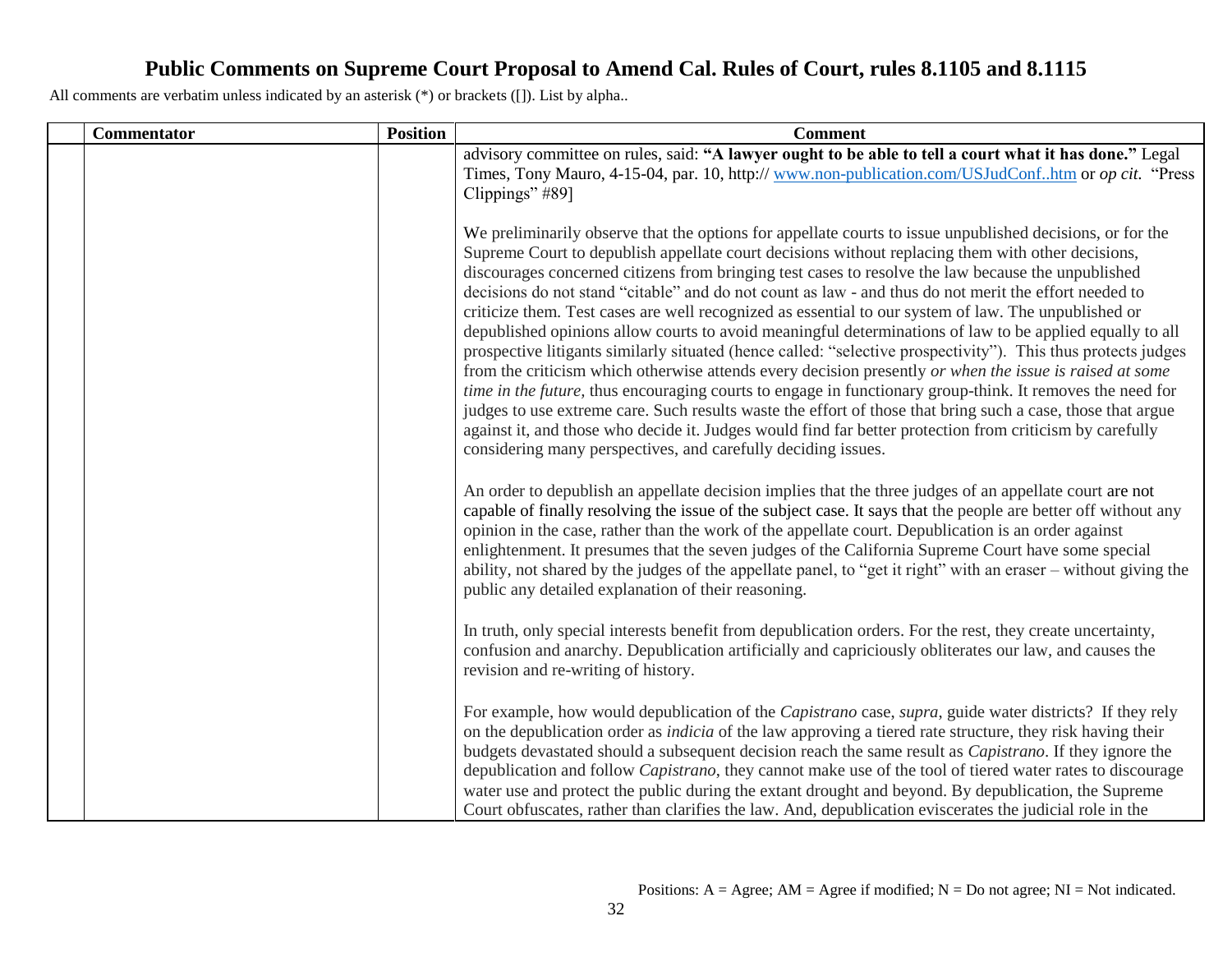| Commentator | <b>Position</b> | <b>Comment</b>                                                                                                                                                                                                                                                                                                                                                                                                                                                                                                                                                                                                                                                                                                                                                                                                                                    |
|-------------|-----------------|---------------------------------------------------------------------------------------------------------------------------------------------------------------------------------------------------------------------------------------------------------------------------------------------------------------------------------------------------------------------------------------------------------------------------------------------------------------------------------------------------------------------------------------------------------------------------------------------------------------------------------------------------------------------------------------------------------------------------------------------------------------------------------------------------------------------------------------------------|
|             |                 | development of law.                                                                                                                                                                                                                                                                                                                                                                                                                                                                                                                                                                                                                                                                                                                                                                                                                               |
|             |                 | Our democracy cannot presume that any panel of judges has sufficient knowledge, wisdom, or experience<br>to resolve correctly every issue coming before it, and it does not do so.                                                                                                                                                                                                                                                                                                                                                                                                                                                                                                                                                                                                                                                                |
|             |                 | Rather, the duty of the bench at any level is to resolve the issue as best it can. In doing so it is to reconcile<br>its decision with prior decisions - what we call <i>stare decisis</i> (the precedent stands). This is often<br>misunderstood to relieve judges of the painful task of creative thought. Stare decisis does not, and should<br>not, insist upon absolute forward authority of any precedent. The fallibility of judges, or even panels of<br>judges, is a reason that judicial decisions, unlike statutes, ultimately have no conclusive authority to bind<br>future courts - other than the authority conferred by strength of reasoning.                                                                                                                                                                                    |
|             |                 | What is important is that the judiciary resolve the issue with the <i>present</i> intent to resolve future similar<br>issues in the same way. Along with this resolution, we require the panel to justify its action in a manner<br>reminiscent of the scientific method: truthfully and carefully recording the facts, conclusions,<br>considerations and reasoning it has used to arrive at its decision. The issue between the parties is resolved<br>so that, hopefully, they can quickly return to productive activities. This process may not result in the best,<br>or even a "right," precedent. It is here that the secret of our democracy lies. The process of developing the<br>law wisely does not require the judiciary to be "right." It only requires that the judiciary provide an initial<br>resolution of the issue presented. |
|             |                 | Once a final decision is made by the judiciary, the law correction machinery of the democracy is invoked<br>and engaged - including courts, legislatures and the voices of concerned citizens. This is most critical.<br>Articles are written arguing the reason(s) that no court should follow a particular decision in the future.<br>This spreads light. If the decision is unpublished and not citable, darkness prevails because, as stated<br>above, beyond the case parties, the decision does not count - so there is no interest, nor market in writing<br>or reading about it.                                                                                                                                                                                                                                                          |
|             |                 | Appellate judges have said that published decisions rarely bring praise but often provoke harsh criticism.<br>That is as it should be, for it is criticism that encourages judges to regard their reasoning from the multiple<br>perspectives that geometry knows to be necessary to find rightness.                                                                                                                                                                                                                                                                                                                                                                                                                                                                                                                                              |
|             |                 | It is dissatisfaction with a decision that ensures that those who appreciate the consequences of any<br>particular decision will then bring their expertise and political power to bear and inform judges and                                                                                                                                                                                                                                                                                                                                                                                                                                                                                                                                                                                                                                     |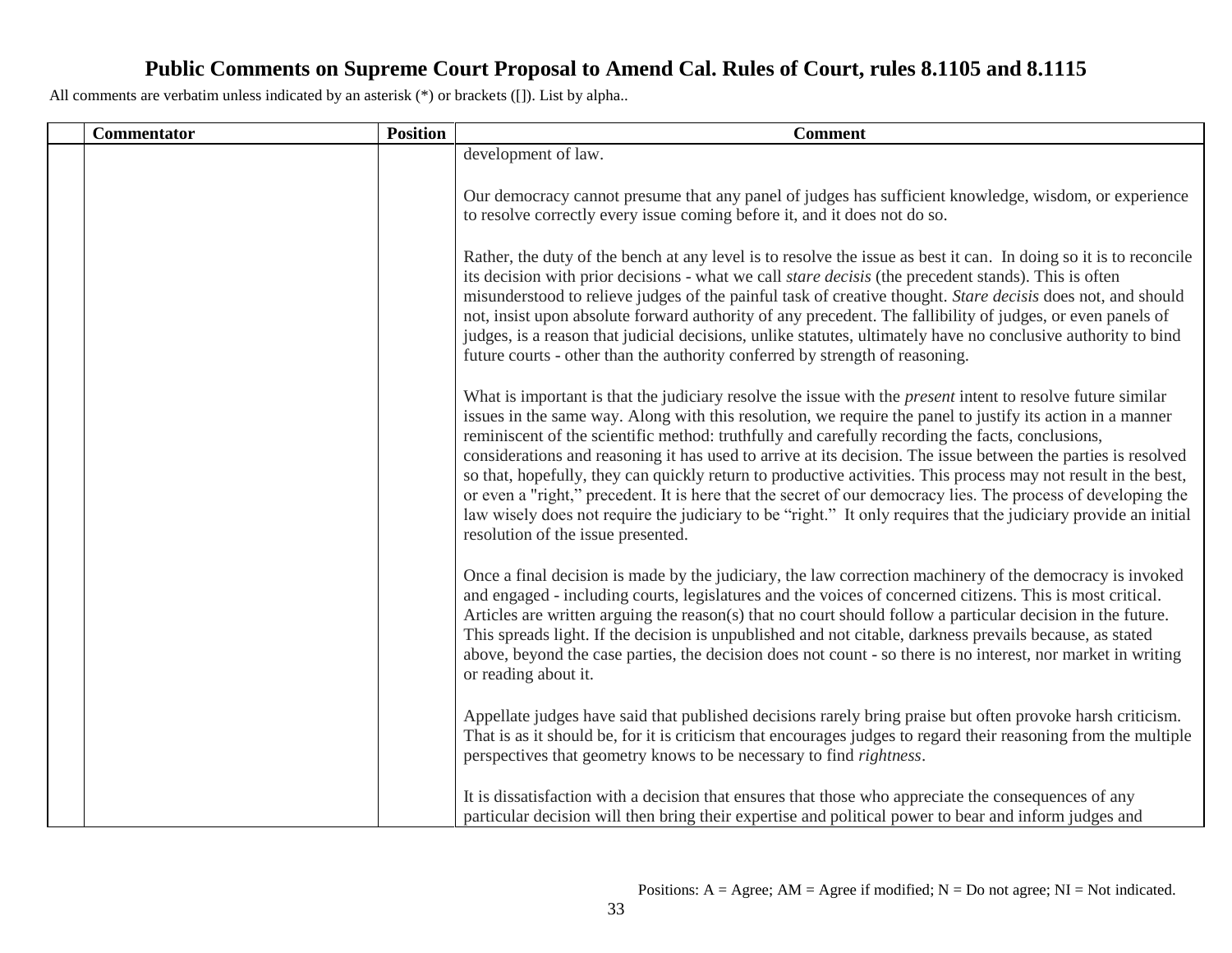|     | <b>Commentator</b>                                                                                  | <b>Position</b> | <b>Comment</b>                                                                                                                                                                                                                                                                                                                                                                                                                                                                                                                                                                                                                                                                                                                                                                                                                                                                                                                                                                                                                                                                                                                                                                                                                                                                              |
|-----|-----------------------------------------------------------------------------------------------------|-----------------|---------------------------------------------------------------------------------------------------------------------------------------------------------------------------------------------------------------------------------------------------------------------------------------------------------------------------------------------------------------------------------------------------------------------------------------------------------------------------------------------------------------------------------------------------------------------------------------------------------------------------------------------------------------------------------------------------------------------------------------------------------------------------------------------------------------------------------------------------------------------------------------------------------------------------------------------------------------------------------------------------------------------------------------------------------------------------------------------------------------------------------------------------------------------------------------------------------------------------------------------------------------------------------------------|
|     |                                                                                                     |                 | politicians - so that the law may be constantly improved. Depublished and unpublished decisions hide bad<br>law, and sedate the concern of those who would otherwise be affected by such decisions. There is no<br>pressure on judges to follow the law, and hence, judicial arbitrariness and no law obtain, but "not<br>counting", this warrants little attention. The problems are unaddressed and the healthy development of the<br>law is greatly skewed, and seriously chilled. $[5]$                                                                                                                                                                                                                                                                                                                                                                                                                                                                                                                                                                                                                                                                                                                                                                                                 |
|     |                                                                                                     |                 | [ <sup>5</sup> See Federal Judicial Center ("FJC") Citations to Unpublished Opinions in the Federal Courts of<br>Appeals: Preliminary Report April 14, 2005 by Tim Reagan et al.,<br>www.nonpublication.com/fjcprelim.pdf, pgs. 1-135; also (232) "Press Clippings" and (156) "Law Review<br>Articles" [all inter-active and accessible from home-page at www.nonpublication.com]; photocopies and a<br>history of three ameliorative bills and related documents in the California legislature in reverse chronology<br>(Kuehl SB 1655, 2005, www.nonpublication.com/sb1655.htm; Dymally AB1165, 2003,<br>www.nonpublication.com/1165 introduced.htm, and Papan AB2404, 2000,<br>www.nonpublication.com/2404introduced.htm), all also accessible beginning from "News and Events" at<br>home-page at www.nonpublication.com]<br>As Sacramento Bee columnist Dan Walters recently wrote: "The situation cries out for rational resolution<br>to create more uniformity and less legal gamesmanship." (www.nonpublication.com/walters.pdf or ibid<br>"Press Clippings" #3, 7-27-15).<br>We respectfully request the Supreme Court to revoke and abandon permanently its depublication and no-<br>citation rules, procedures and practice, and California Court Rules sections 8.1105 et seq. |
| 12. | Court of Appeal<br><b>Fifth Appellate District</b><br>Hon. Brad R. Hill<br><b>Presiding Justice</b> | $\mathbf{A}$    | We appreciate the opportunity to comment on the proposed amendment to the rules on publication that<br>would eliminate the automatic depublication of appellate opinions when the Supreme Court grants review.<br>I write on behalf of all of the justices of the Fifth Appellate District in unanimous support of the<br>amendment. We also unanimously support "Alternative A" which would allow a published opinion to<br>continue to have precedential effect while review is pending.<br>We believe that Alternative A will insure predictability, continuity and uniformity. It will also greatly<br>benefit the trial courts by maintaining the status of all court of appeal decisions until the issue in question<br>is decided by the Supreme Court.<br>Thank you for allowing us to present our views on this critical issue.                                                                                                                                                                                                                                                                                                                                                                                                                                                    |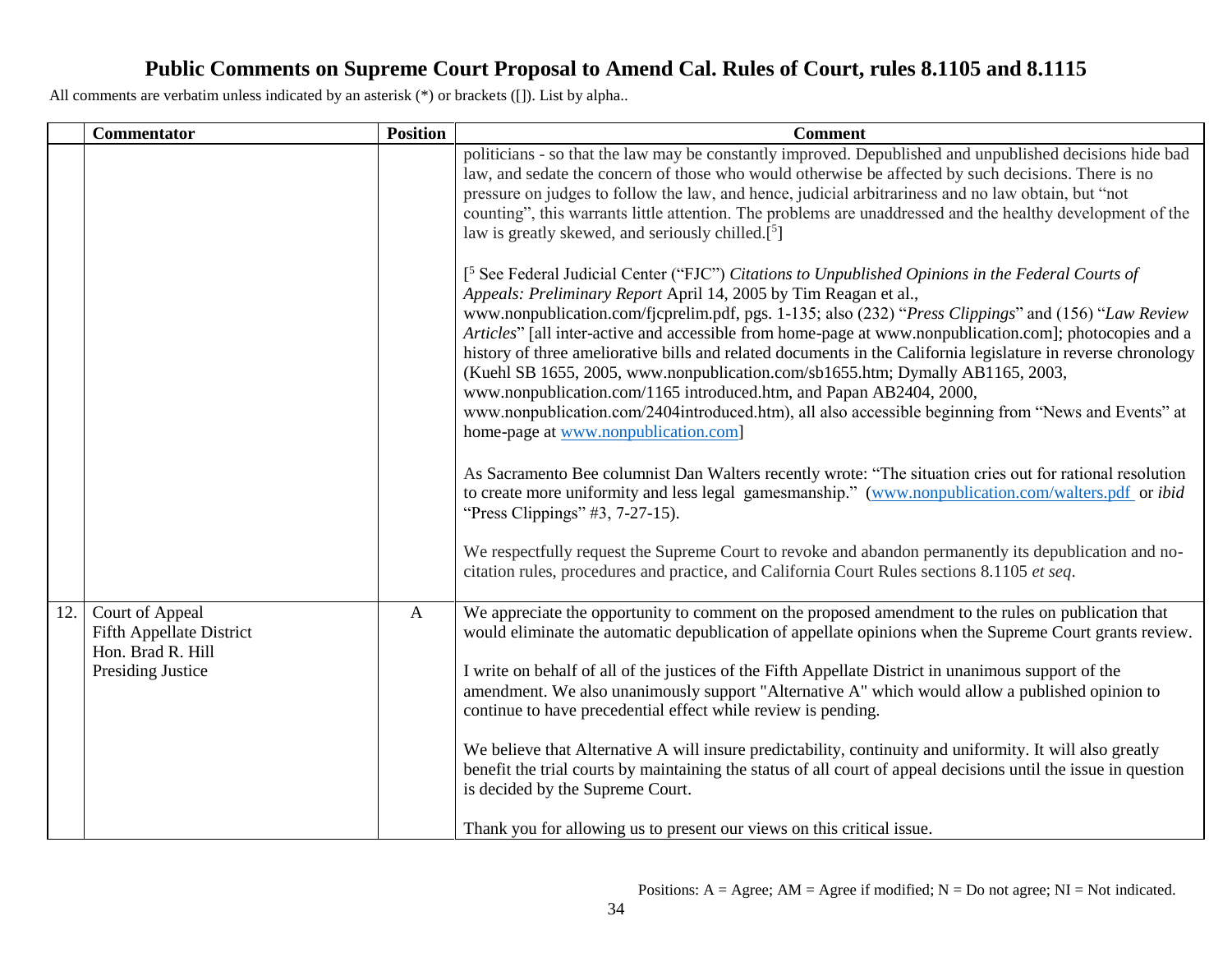|     | <b>Commentator</b>                                                                                                         | <b>Position</b> | <b>Comment</b>                                                                                                                                                                                                                                                                                                                                                                                                                                                                                                                                                                                                                                                                                                                                                                                                                    |
|-----|----------------------------------------------------------------------------------------------------------------------------|-----------------|-----------------------------------------------------------------------------------------------------------------------------------------------------------------------------------------------------------------------------------------------------------------------------------------------------------------------------------------------------------------------------------------------------------------------------------------------------------------------------------------------------------------------------------------------------------------------------------------------------------------------------------------------------------------------------------------------------------------------------------------------------------------------------------------------------------------------------------|
|     |                                                                                                                            |                 |                                                                                                                                                                                                                                                                                                                                                                                                                                                                                                                                                                                                                                                                                                                                                                                                                                   |
| 13. | Court of Appeal<br><b>First Appellate District</b><br>Hon. William R. McGuiness<br><b>Administrative Presiding Justice</b> | $\mathbf{A}$    | The proposed amendment to the rules on publication that would eliminate the automatic depublication of<br>appellate opinions when the Supreme Court grants review has generated considerable discussion among<br>the Justices of the First Appellate District. While I did not lead those discussions, Presiding Justice Kline<br>and Justice Pollak did so on my behalf. They created an objective process to obtain input from all of our<br>Justices. They have voted unanimously to support the proposed amendment.                                                                                                                                                                                                                                                                                                           |
|     |                                                                                                                            |                 | By definition a published appellate opinion resolves an issue of law that is important or needs<br>clarification. Because careful review by the Supreme Court necessarily takes time, automatic<br>depublication deprives the bench and bar of guidance on an important issue while that review is<br>occurring. The Justices of the First Appellate District believe the better practice is to leave the decision<br>on depublication pending review to the Supreme Court's discretion on a case-by-case basis.                                                                                                                                                                                                                                                                                                                  |
|     |                                                                                                                            |                 | The Justices of the First Appellate District also unanimously support "Alternative A" under which a<br>published opinion would continue to have precedential effect while review is pending. In our view,<br>Alternative A, would better insure continuity, predictability, and uniformity and would thereby ease the<br>burden on judges of the lower courts while review is pending. Alternative A also would avoid the<br>anomalous scenario where a published opinion might have precedential effect before review is granted,<br>lose it pending review, and then regain precedential status after the Supreme Court renders its decision.                                                                                                                                                                                   |
|     |                                                                                                                            |                 | Thank you for allowing us to present our views on these important proposed amendments.                                                                                                                                                                                                                                                                                                                                                                                                                                                                                                                                                                                                                                                                                                                                            |
| 14. | Court of Appeal<br>Fourth Appellate District<br>Hon. Judith McConnell<br><b>Presiding Justice</b>                          | $\mathbf{A}$    | In response to the California Supreme Court's invitation to comment on the proposed amendments to the<br>rules on publication to eliminate the automatic depublication of appellate opinions when the Supreme<br>Court grants review, I write on behalf of the justices of the Fourth Appellate District in unanimous support<br>of the amendments. Because appellate opinions are published to resolve important issues of law, we<br>believe that the courts, the bar and the public would benefit from having the high court's decision on<br>whether to depublish an opinion pending review made on a case-by-case basis and that this would<br>facilitate further consideration, analysis and refinement of a published appellate opinion's resolution of the<br>issue by the courts during the time that review is pending. |
|     |                                                                                                                            |                 | We also support proposed "Alternative A" of the proposed changes, which will allow a published opinion<br>to continue to have precedential effect pending review, to promote continuity, predictability, and<br>uniformity of the law to ease the burden on, and reduce confusion in, the lower courts. Alternative A                                                                                                                                                                                                                                                                                                                                                                                                                                                                                                             |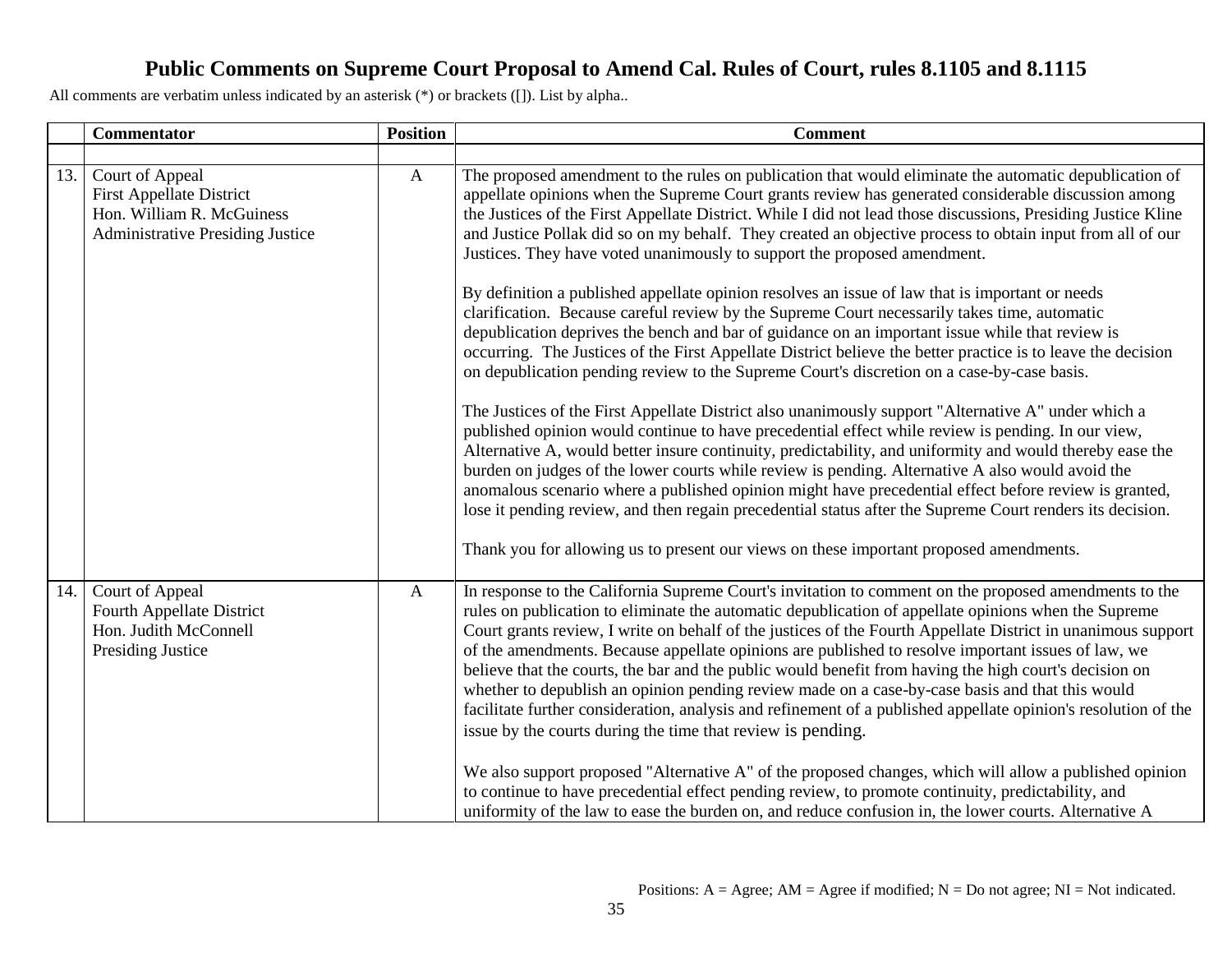|     | Commentator                                                                                                      | <b>Position</b> | <b>Comment</b>                                                                                                                                                                                                                                                                                                                                                                                                                                                                                                                                                                                                                                                                                                                                                                                                                                                                                                                                                                                                                                                                                                                                                                                                                                                                                                                                                                                                                                                                                                                       |
|-----|------------------------------------------------------------------------------------------------------------------|-----------------|--------------------------------------------------------------------------------------------------------------------------------------------------------------------------------------------------------------------------------------------------------------------------------------------------------------------------------------------------------------------------------------------------------------------------------------------------------------------------------------------------------------------------------------------------------------------------------------------------------------------------------------------------------------------------------------------------------------------------------------------------------------------------------------------------------------------------------------------------------------------------------------------------------------------------------------------------------------------------------------------------------------------------------------------------------------------------------------------------------------------------------------------------------------------------------------------------------------------------------------------------------------------------------------------------------------------------------------------------------------------------------------------------------------------------------------------------------------------------------------------------------------------------------------|
|     |                                                                                                                  |                 | would also avoid the anomalous scenario that arises from a published opinion having precedential effect<br>before review is granted, losing it pending review, and then regaining that status after the Supreme Court<br>renders its decision.                                                                                                                                                                                                                                                                                                                                                                                                                                                                                                                                                                                                                                                                                                                                                                                                                                                                                                                                                                                                                                                                                                                                                                                                                                                                                       |
|     |                                                                                                                  |                 | We appreciate this opportunity to present our views on these important proposed amendments.                                                                                                                                                                                                                                                                                                                                                                                                                                                                                                                                                                                                                                                                                                                                                                                                                                                                                                                                                                                                                                                                                                                                                                                                                                                                                                                                                                                                                                          |
| 15. | Court of Appeal<br>Sixth Appellate District<br>Hon. Conrad L. Rushing<br><b>Administrative Presiding Justice</b> | $\mathbf{A}$    | I write to comment on the current proposal of the Supreme Court and to convey this Court's unanimous<br>support for elimination of automatic depublication. We see merit in both Alternative A and Alternative B.<br>We plan a further meeting and hope to amplify our response in the near future.                                                                                                                                                                                                                                                                                                                                                                                                                                                                                                                                                                                                                                                                                                                                                                                                                                                                                                                                                                                                                                                                                                                                                                                                                                  |
| 16. | Court of Appeal<br>Third Appellate District<br>Hon. Vance W. Raye<br><b>Presiding Justice</b>                    | $\mathbf{A}$    | Following careful consideration, my colleagues on the Third District Court of Appeal, with the abstention<br>of one judge, have authorized me to express our support for the proposed rule to end the automatic<br>depublication of court of appeal opinions upon a grant of review by the Supreme Court. As our court<br>unanimously expressed in 1986 when a similar revision of rule 976 was proposed, we believe the<br>California rules of court should conform with the rules of every other state and the federal courts by<br>permitting a published opinion to continue to have some effect while review is pending.<br>At first blush, alternative A seems to provide maximum flexibility by providing the opinion to be<br>reviewed would continue to have the same binding or precedential effect unless the Supreme Court orders<br>otherwise as to all or part of it. However, the flexibility comes at the cost of increasing the complexity of<br>the Supreme Court's review and injecting an element of confusion into the process. Having decided an<br>issue merits review, the Supreme Court would then be required to reach an interim decision on the merits<br>of the ultimate issue by deciding whether to permit some or all of the opinion to remain in effect during<br>the review process. The parties and lower courts could reasonably be expected to attach significance to the<br>court's decision to invalidate all or part of the opinion though no reasons or analysis accompany the<br>decision. |
|     |                                                                                                                  |                 | Alternative B, on the other hand, preserves the benefits of the existing depublication rule by removing an<br>opinion as controlling authority where the court's grant of review reflects doubt as the viability of the<br>opinion, while permitting it to be cited and considered as persuasive authority and thus to influence<br>development of the law on the issue for which review was granted as well as on other points of law<br>addressed in the opinion that are unaffected by the grant of review. It offers the benefits of depublication<br>without imposing additional decision making obligations on the Supreme Court. The Supreme Court need<br>only decide whether an issue merits review without also deciding whether the appellate court's opinion on                                                                                                                                                                                                                                                                                                                                                                                                                                                                                                                                                                                                                                                                                                                                                          |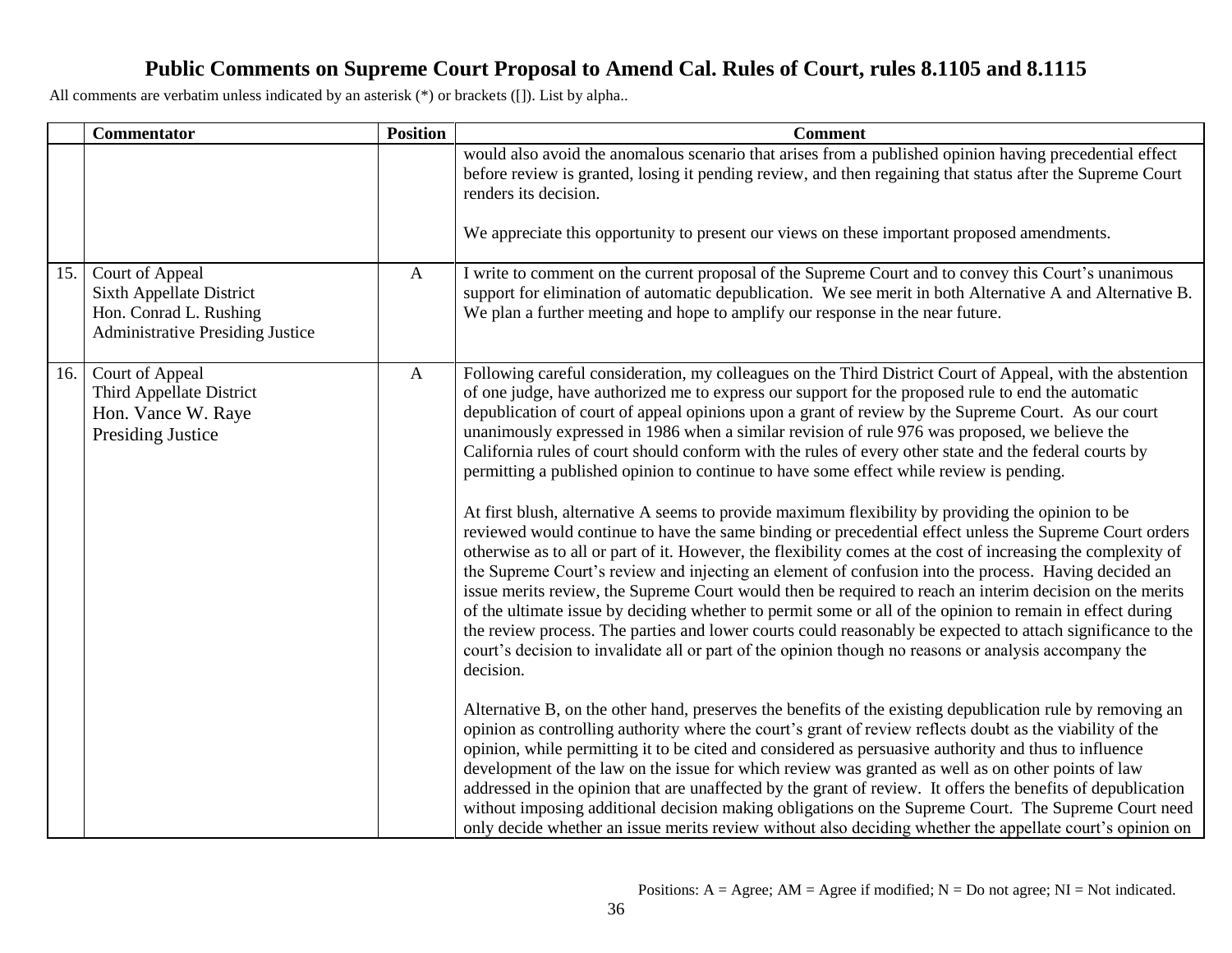|     | <b>Commentator</b>                                                                                                                                                                                                                                                          | <b>Position</b> | <b>Comment</b>                                                                                                                                                                                                                                                                                                                                                                                                                                                                                                                                                                                                                                                                                                                                                                                                                                                                                                                                                                                                                                                                                                                                                                                           |
|-----|-----------------------------------------------------------------------------------------------------------------------------------------------------------------------------------------------------------------------------------------------------------------------------|-----------------|----------------------------------------------------------------------------------------------------------------------------------------------------------------------------------------------------------------------------------------------------------------------------------------------------------------------------------------------------------------------------------------------------------------------------------------------------------------------------------------------------------------------------------------------------------------------------------------------------------------------------------------------------------------------------------------------------------------------------------------------------------------------------------------------------------------------------------------------------------------------------------------------------------------------------------------------------------------------------------------------------------------------------------------------------------------------------------------------------------------------------------------------------------------------------------------------------------|
|     |                                                                                                                                                                                                                                                                             |                 | the issue should be stricken from the published volume and denied any effect.                                                                                                                                                                                                                                                                                                                                                                                                                                                                                                                                                                                                                                                                                                                                                                                                                                                                                                                                                                                                                                                                                                                            |
|     |                                                                                                                                                                                                                                                                             |                 | Thank you for providing an opportunity to comment on this important issue.                                                                                                                                                                                                                                                                                                                                                                                                                                                                                                                                                                                                                                                                                                                                                                                                                                                                                                                                                                                                                                                                                                                               |
| 17. | Melanie Dorian, Attorney<br>Glendale, CA                                                                                                                                                                                                                                    | AM              | There is only one scenario, where it would be appropriate for a portion of a published opinion to remain<br>published following a grant of review. If an appeal involves issues A and B, and review is sought/granted<br>as to issue A only, then, the portion of the opinion that deals with issue B (not subject to review) should<br>remain published.                                                                                                                                                                                                                                                                                                                                                                                                                                                                                                                                                                                                                                                                                                                                                                                                                                                |
|     |                                                                                                                                                                                                                                                                             |                 | As an example, People v. Smith (2012) 203 Cal.App.4th 1051, addressed two unrelated arguments.<br>Argument B was resolved in favor of the defense, and argument A was not. Review was sought and<br>granted as to argument A only. (People v. Smith (2013) 57 Cal.4th 232.) However, the entire appellate<br>court opinion was automatically depublished, even though argument B presented a first impression issue<br>and the portion of the opinion addressing argument B could/should have theoretically remained published.                                                                                                                                                                                                                                                                                                                                                                                                                                                                                                                                                                                                                                                                          |
| 18. | Gerald H. Genard<br>Blackhawk, CA                                                                                                                                                                                                                                           | AM              | Electronic publication and storage has eliminated much of the rationale for depublishing opinions. The<br>more opinions available for research and citation, the better the chances of the bench and bar making the<br>right arguments and reaching the right results on legal issues. Particularly now that the Supreme Court can<br>accept specific issues and not others for appeal, issues not accepted but decided by the lower court should<br>still be binding on lower courts and citing of those opinions for that purpose can be subject to the<br>requirement of adding "Reversed on other grounds" or "Affirmed on other grounds" followed by the<br>citation to the Supreme Court decision.                                                                                                                                                                                                                                                                                                                                                                                                                                                                                                 |
| 19. | Hon. Joseph R. Grodin<br>Distinguished Emeritus Professor,<br>University of California, Hastings<br>College of the Law; former Associate<br>Justice, Supreme Court of California;<br>former Presiding Justice, Court of<br>Appeal, First Appellate District<br>Berkeley, CA | $\mathbf{A}$    | As a former Justice of both the California Court of Appeal and the California Supreme Court, as an<br>occasional appellate advocate, and as an academic consumer of judicial output, I have had opportunity to<br>observe from various perspectives the current rules that call for automatic depublication and preclusion of<br>citation of Court of Appeal opinions upon grant of review, and I write in support of the proposed<br>amendments, including "Alternative A" under the proposed new subdivision (e) to rule 8.1115.<br>The historic and current practice of relegating Court of Appeal opinions to a jurisprudential black hole<br>because the Supreme Court has granted review has several adverse consequences. The practice is<br>discouraging to the Court of Appeal justices and staff who have labored to produce what they consider to<br>be an opinion of quality. It is mystifying to the litigants who may find vindication in portions of the Court<br>of Appeal opinion even if other portions are eventually disapproved. More broadly, it deprives the legal<br>world, including both advocates and scholars, of the Court of Appeal's reasoning that is potentially useful |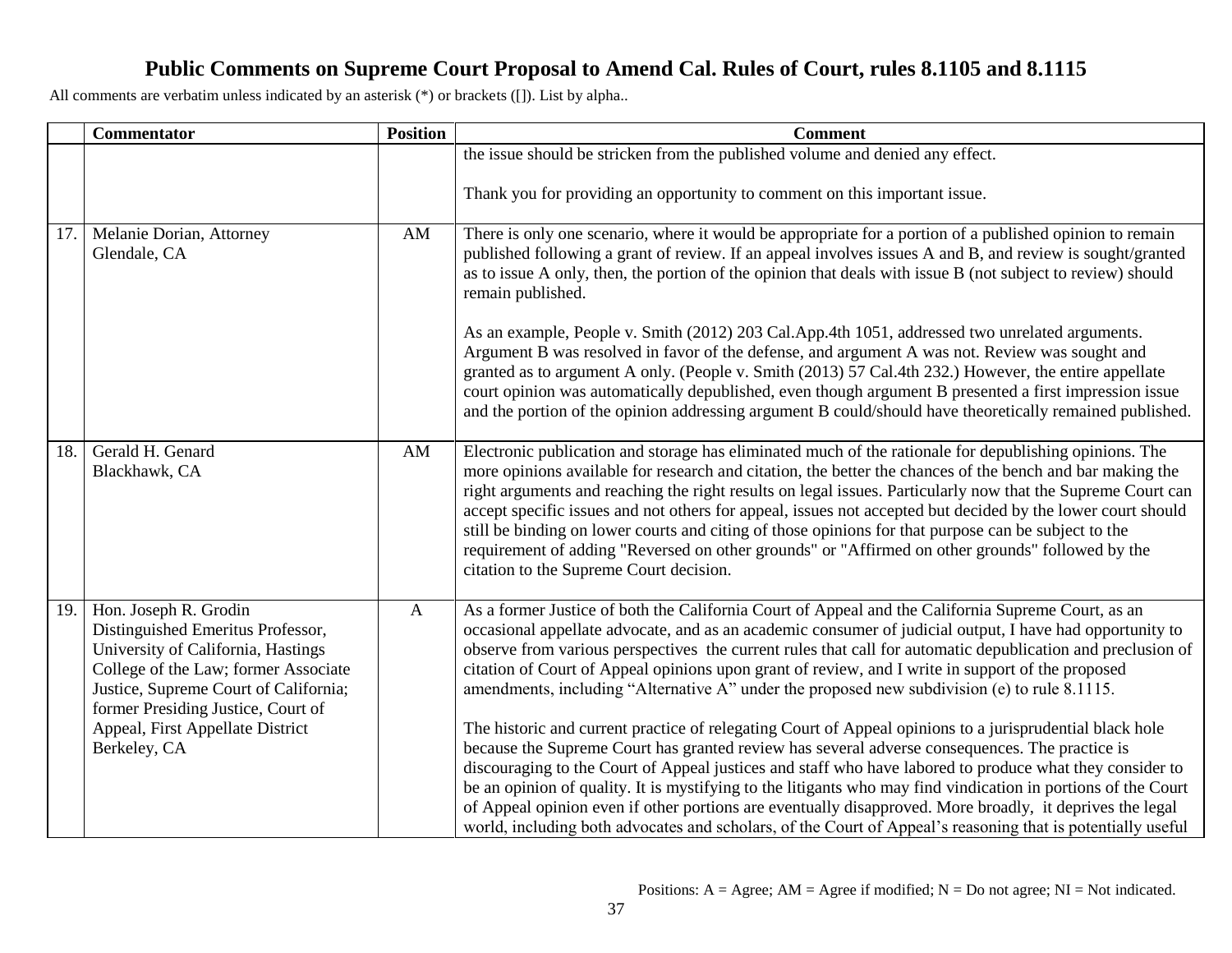|     | <b>Commentator</b>                                                                       | <b>Position</b> | <b>Comment</b>                                                                                                                                                                                                                                                                                                                                                                                                                                                                                                                                                                                                                                                                                                                                                                                                                                                                                                                                                                                  |
|-----|------------------------------------------------------------------------------------------|-----------------|-------------------------------------------------------------------------------------------------------------------------------------------------------------------------------------------------------------------------------------------------------------------------------------------------------------------------------------------------------------------------------------------------------------------------------------------------------------------------------------------------------------------------------------------------------------------------------------------------------------------------------------------------------------------------------------------------------------------------------------------------------------------------------------------------------------------------------------------------------------------------------------------------------------------------------------------------------------------------------------------------|
|     |                                                                                          |                 | both to understanding the context of the Supreme Court's opinion in the particular case and to the<br>development of precedent that may be of jurisprudential value on issues that might be left untouched by<br>the Supreme Court. And, by eliminating citation and precedential value during the process of review,<br>existing practice creates a kind of judicial limbo, in which lower courts are deprived of otherwise<br>applicable guidance for an unpredictable period of time.                                                                                                                                                                                                                                                                                                                                                                                                                                                                                                        |
|     |                                                                                          |                 | Moreover, existing practice (which are virtually unique in American law) produces these adverse<br>consequences without offsetting gain. While it may have been justified as a means of avoiding confusion<br>when the only form in which judicial opinions appeared was the printed page, technology has rendered<br>that justification obsolete. The proposed requirement that the lower court opinion be accompanied by a<br>notation advising that review by the Supreme Court has been granted is adequate to put the legal<br>community on notice as to the opinion's tentative nature. And, the proposal in Alternative A to allow<br>binding effect to the lower court opinion under Auto Equity Sales, 57 Cal. 2d 450, 455, unless otherwise<br>ordered by the Supreme Court, would on balance be preferable to the current uncertainty.                                                                                                                                               |
|     |                                                                                          |                 | While the subject is beyond the scope of the rule amendments currently under consideration, I would urge<br>the Court at some point to reconsider the current practice of ordering depublication of Court of Appeal<br>opinions in which no review is granted. Early in my career on the Supreme Court, at a time when<br>depublication practice was shrouded in mystery and not publicly discussed, I wrote an article, published at<br>72 Cal. L. Rev. 514 (1984), confessing that the practice did in fact exist, and attempting to explain the<br>reasons for its existence, while reserving my own judgment as to whether these reasons justified the rule.<br>Over time I have come to believe that on balance arguments in support of the practice are in most<br>situations outweighed by other considerations, and that the goal of avoiding doctrinal mischief might well<br>be achieved by other and better means. It is time, I think, for the Court to inquire whether that is so. |
| 20. | Beth Holzman, Research Attorney<br>Superior Court of Sacramento County<br>Sacramento, CA | ${\bf N}$       | This will make it a nightmare in the future, regarding the continuing validity of cases granted review that<br>are granted and held and later retransferred to the courts of appeal after the lead case is decided, or worse,<br>simply dismissed review. If left to stand published, the reader will have to figure out what the lead case<br>had been, and will have to compare it to the lead opinion to figure what part of it remains valid and what<br>part is no longer valid. By continuing the present rule, the case is automatically depublished, relieving<br>researchers of the future of this burden, as the cases will not be printed in the official reports bound<br>volumes and there will be no question about it. It is better to let the CalSupCt decide in an individual<br>case that it should remain published pending review, rather than have all of them do so. It will simply be<br>a nightmare for legal researchers of the future, if this is adopted.            |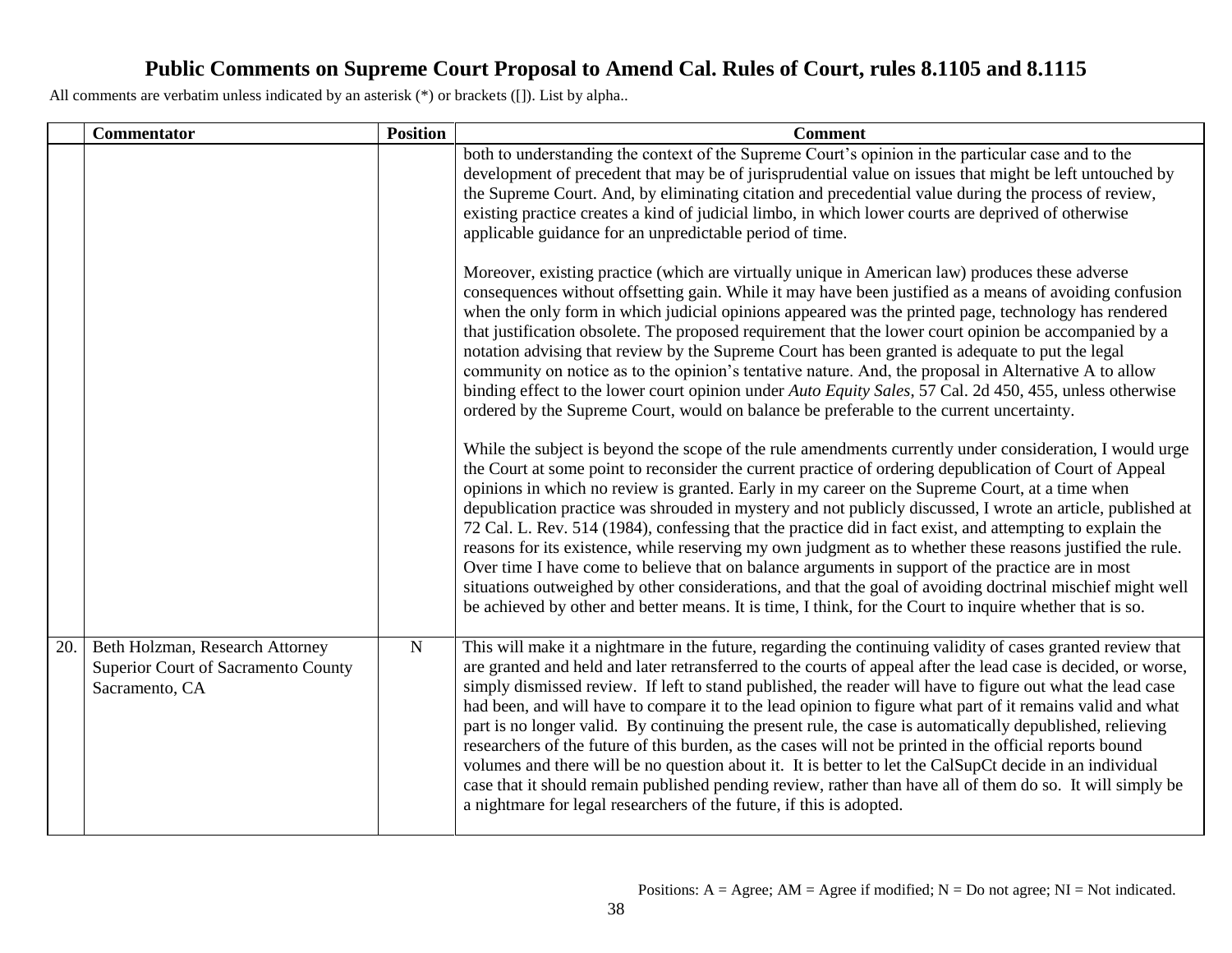|     | <b>Commentator</b>                                                            | <b>Position</b> | <b>Comment</b>                                                                                                                                                                                                                                                                                                                                                                                                                                                                                                                                                                                                                                                                                                                                                                                                                                                                                                                                                                                                                                                                                                                                                                                                                                                                                                                                                                                                                                                                                                                                                                                                                                                                                                                                                                                                                                                                                        |
|-----|-------------------------------------------------------------------------------|-----------------|-------------------------------------------------------------------------------------------------------------------------------------------------------------------------------------------------------------------------------------------------------------------------------------------------------------------------------------------------------------------------------------------------------------------------------------------------------------------------------------------------------------------------------------------------------------------------------------------------------------------------------------------------------------------------------------------------------------------------------------------------------------------------------------------------------------------------------------------------------------------------------------------------------------------------------------------------------------------------------------------------------------------------------------------------------------------------------------------------------------------------------------------------------------------------------------------------------------------------------------------------------------------------------------------------------------------------------------------------------------------------------------------------------------------------------------------------------------------------------------------------------------------------------------------------------------------------------------------------------------------------------------------------------------------------------------------------------------------------------------------------------------------------------------------------------------------------------------------------------------------------------------------------------|
| 21. | Michael J. Kennedy, Attorney<br>Law Office of Michael J. Kennedy<br>Indio, CA | $\mathbf{A}$    | My concerns on the topic of the publication of opinions are much broader than the issues the Court is<br>seeking to discuss here, so I shall reluctantly confine my comments to the issue being debated, although I<br>think the Court needs eventually to consider the wider issue of publication of opinions. The way things<br>are now [and will largely continue to be regardless of the resolution of the question being posed here], a<br>brilliantly discussed and researched matter of law cannot even be alluded to in litigation if it is presented<br>in an unpublished or depublished opinion, but if the same judge whose opinion must be ignored if<br>unpublished or depublished writes up the same arguments and presentations, verbatim, in an op-ed piece<br>or letter to the editor, it can be cited, discussed, considered, relied on by other courts [the only limitation<br>being that it would not be precedental stare decises]. For a profession pretending to be learned but too<br>often proving to be quite otherwise, that is an intellectually challenged policy. But we digress.<br>The question here poses a question with two alternative answers; I select alternative B. Alternative B<br>proposes that if there is a grant of review, the reviewed opinion may be cited by other and lower state<br>courts for its persuasive value [like an appeals opinion from another jurisdiction, foreign state or<br>intermediate federal], but it is not authoritatively precedental. The Supreme Court can still, however,<br>order the opinion being reviewed depublished; it is just that depublication would not automatically follow<br>a review grant, as is the case now. The Supreme Court could also, however, order that the opinion being<br>reviewed continues to have whatever precedental value it had prior to the grant of review pending that<br>review. |
|     |                                                                               |                 | Along the lines of my prefatory comments, it makes no sense to completely eliminate the didactic value<br>of well-considered and litigated matters just because the Supreme Court has chosen to also take a peek.<br>We should always be expanding our understanding of the manifold possibilities of appellate advocacy<br>and resolution, because legal wisdom is the product of many gray areas of juristic thought.<br>So, proposed Rule 8.1115(e)(1) should be added/amended to provide that, upon a grant of review of a<br>published appellate opinion, the Supreme Court could order that the reviewed opinion continue to have<br>precedental value, or it could expressly order that it is depublished, but absent either of those, the<br>reviewed opinion would have persuasive but not precedental value.                                                                                                                                                                                                                                                                                                                                                                                                                                                                                                                                                                                                                                                                                                                                                                                                                                                                                                                                                                                                                                                                                |
| 22. | Law Office of Priscilla Slocum<br>Priscilla Slocum<br>Nipomo, CA              | ${\bf N}$       | Having practiced appellate law for years, I think the proposed changes will allow parties to cite cases that<br>are being re-considered by the California Supreme Court and, if the court reverses, numerous other<br>appellate decisions may still be the subject of renewed petitions for review. The change ultimately will<br>not be efficient and will result in unnecessary expediture of judicial resources and attorneys fees.                                                                                                                                                                                                                                                                                                                                                                                                                                                                                                                                                                                                                                                                                                                                                                                                                                                                                                                                                                                                                                                                                                                                                                                                                                                                                                                                                                                                                                                                |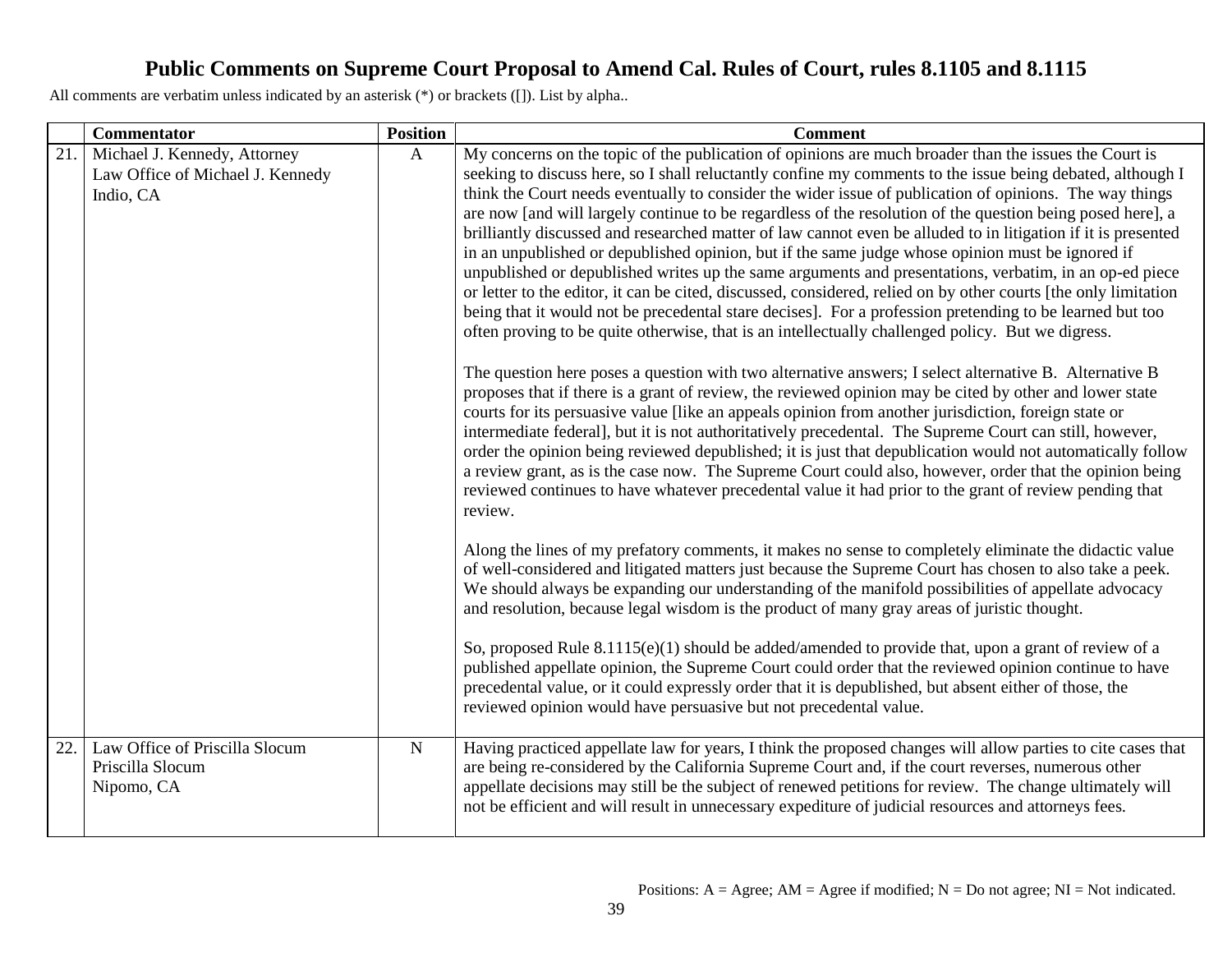|     | Commentator                                                                        | <b>Position</b> | <b>Comment</b>                                                                                                                                                                                                                                                                                                                                                                                                                                                                                                                                                                                                                                                                                                                                                                                                                                                                                 |
|-----|------------------------------------------------------------------------------------|-----------------|------------------------------------------------------------------------------------------------------------------------------------------------------------------------------------------------------------------------------------------------------------------------------------------------------------------------------------------------------------------------------------------------------------------------------------------------------------------------------------------------------------------------------------------------------------------------------------------------------------------------------------------------------------------------------------------------------------------------------------------------------------------------------------------------------------------------------------------------------------------------------------------------|
| 23. | League of California Cities<br>Patrick Whitnell, General Counsel<br>Sacramento, CA | ${\bf N}$       | The League of California Cities appreciates the opportunity to present our comments on Proposal SP15-<br>05. The League has significant questions and concerns regarding the proposal. After reviewing the<br>Invitation to Comment, the proposed rule changes, and the historical information provided, we are unclear<br>as to the need for proposed changes. Further the proposed changes will have significant practical effects<br>that need to be further explored. Lastly, the League believes that the current Rules of Court provide<br>enough flexibility to the Supreme Court to allow Court of Appeal opinions to be republished, in whole or<br>in part, in appropriate circumstances.                                                                                                                                                                                            |
|     |                                                                                    |                 | The League of California Cities is a membership association of 474 cities in California. The League,<br>through its Legal Advocacy Program, participates frequently as amicus curiae in the Courts of Appeal and<br>the Supreme Court. Further, the League files lawsuits in its own name and currently has two cases pending<br>in the Courts of Appeal. In evaluating the proposed changes to the Rules of Court, the League consulted<br>with its Legal Advocacy Committee, which consists of 24 city attorneys from all parts of the State. These<br>comments reflect the Committee's recommendation that the League provide its perspective to the<br>Supreme Court as set forth below.                                                                                                                                                                                                   |
|     |                                                                                    |                 | 1. The League is unclear as to the need for the proposed rule changes.<br>The Invitation to Comment does not present any discussion on the asserted need for the proposed changes<br>to the Rule of Court. The Invitation, on page 2, notes that California is unique compared to other state and<br>federal court systems in its treatment of intermediate court opinions after review has been granted. But<br>this, standing alone, does not justify a change to the longstanding practice in the Rules of Court for<br>treatment of Court of Appeal opinions where the Supreme Court has granted review. Certainly there may<br>be value in conforming the California Rules of Court to the practice of other state and federal court<br>systems in appropriate circumstances. But it is not clear why conforming the current rules in this area<br>would provide any significant benefit. |
|     |                                                                                    |                 | In reviewing the historical materials provided along with the Invitation to Comment, it is similarly difficult<br>to discern a relevant need for the proposed rule change. Dating from 1980 to 1985, the primary concern<br>expressed in these materials was that depublication of Court of Appeal opinions upon grant of review<br>would deprive the public of the benefit of those opinions. While this may have been a valid concern in the<br>early 1980s, this concern has been adequately addressed by modern legal research technology.<br>Unpublished and depublished opinions are readily available from various electronic searchable databases<br>such as Westlaw and LexisNexis as well as the court's website. Thus, these opinions are easily accessible<br>to the public through sources that weren't available in the early 1980s.                                             |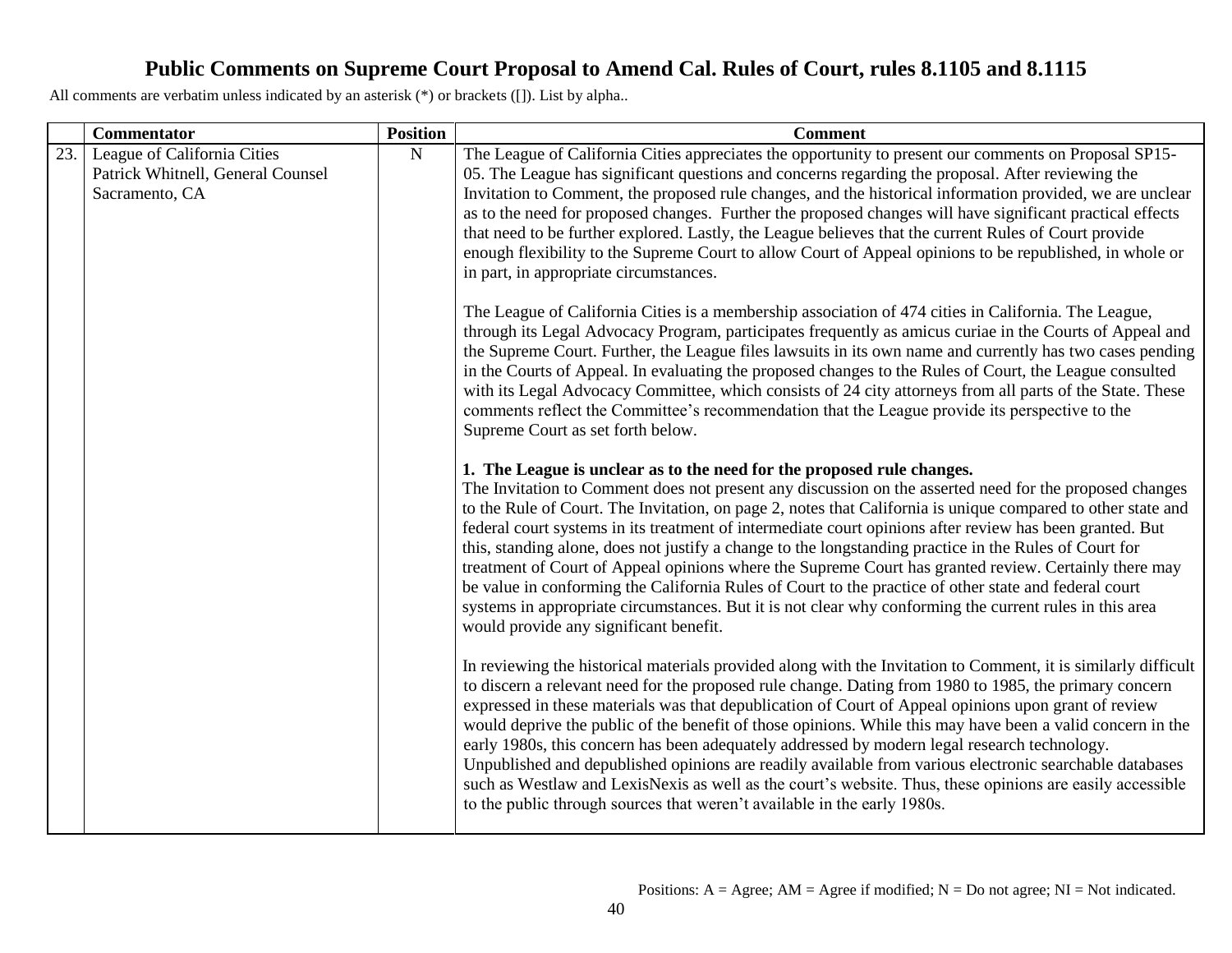| Commentator | <b>Position</b> | <b>Comment</b>                                                                                                                                                                                                                                                                                                                                                                                                                                                                                                                                                                                                                                                                                                                                                                                                                                                                                                                                                                                                                                                                                                                                                             |
|-------------|-----------------|----------------------------------------------------------------------------------------------------------------------------------------------------------------------------------------------------------------------------------------------------------------------------------------------------------------------------------------------------------------------------------------------------------------------------------------------------------------------------------------------------------------------------------------------------------------------------------------------------------------------------------------------------------------------------------------------------------------------------------------------------------------------------------------------------------------------------------------------------------------------------------------------------------------------------------------------------------------------------------------------------------------------------------------------------------------------------------------------------------------------------------------------------------------------------|
|             |                 | 2. The practical effects of the proposed rule changes need to be explored further.<br>Neither the Invitation to Comment nor the historical materials discuss the practical effects of the proposed<br>rule changes. The League is concerned that either alternative set forth in the proposed rule changes may<br>have unintended consequences detrimental to judicial economy. For example, the League is concerned that<br>litigants may be forced to appeal a trial court ruling where the trial court applied a binding appellate court<br>decision for which review has been granted. Litigants may feel compelled to appeal the trial court ruling in<br>order to keep the case alive pending final Supreme Court adjudication. The same concern is also presented<br>by Alternative 2. If a trial court ruling were based on a persuasive Court of Appeal decision, the<br>disappointed litigant may similarly feel compelled to appeal the decision pending final Supreme Court<br>adjudication. Thus, under the proposed rule changes, litigants may feel compelled to appeal trial court<br>decisions that they may have otherwise settled or accepted as final. |
|             |                 | Further, the rule change set forth in Proposed Rule $8.1105(e)(2)(A)$ also seems to encourage further<br>litigation. It is readily foreseeable that litigants will disagree to what extent a Supreme Court's ruling is<br>inconsistent with a binding, precedential Court of Appeal decision. Similar disagreements can also be<br>expected with respect to whether, and to what extent, a Supreme Court ruling has disapproved a binding,<br>precedential Court of Appeal decision. The League sees little, if any, benefit from the increased litigation<br>that will arise in the course of resolving these disputes.                                                                                                                                                                                                                                                                                                                                                                                                                                                                                                                                                   |
|             |                 | For cities, keeping Court of Appeal decisions as binding and precedential after a grant of review presents<br>particular concerns. For example, tax levies by cities and other public taxing agencies are frequently<br>challenged. While the particular city receiving an adverse ruling in the Court of Appeal is certainly fiscally<br>impacted, the consequences may be felt more broadly. Cities and other public agencies that levy taxes<br>similar to those that a Court of Appeal has declared unlawful may face litigation and attendant fiscal<br>uncertainty if the Court of Appeal decision remains binding and precedential. Under the current Rules of<br>Court, a Supreme Court grant of review maintains the status quo pending the Court's final adjudication.<br>This provides a significant benefit for cities and other taxing agencies by providing fiscal certainty and<br>avoiding unnecessary court costs in the interim. The League notes that the Supreme Court currently has<br>three such cases pending on its docket.                                                                                                                        |
|             |                 | 3. Current Rule of Court $8.1105(e)(2)$ provides the Supreme Court with the discretion to order a<br>Court of Appeal ruling to be published after a grant of review.<br>Rule $8.1105(e)(2)$ provides that "The Supreme Court may also order publication of an opinion, in whole or<br>in part, at any time after granting review." Recently in <i>Hilton v. Superior Court</i> (Case No. S217616), the<br>Supreme Court ordered the Court of Appeal decision republished, seven weeks after the Court had                                                                                                                                                                                                                                                                                                                                                                                                                                                                                                                                                                                                                                                                  |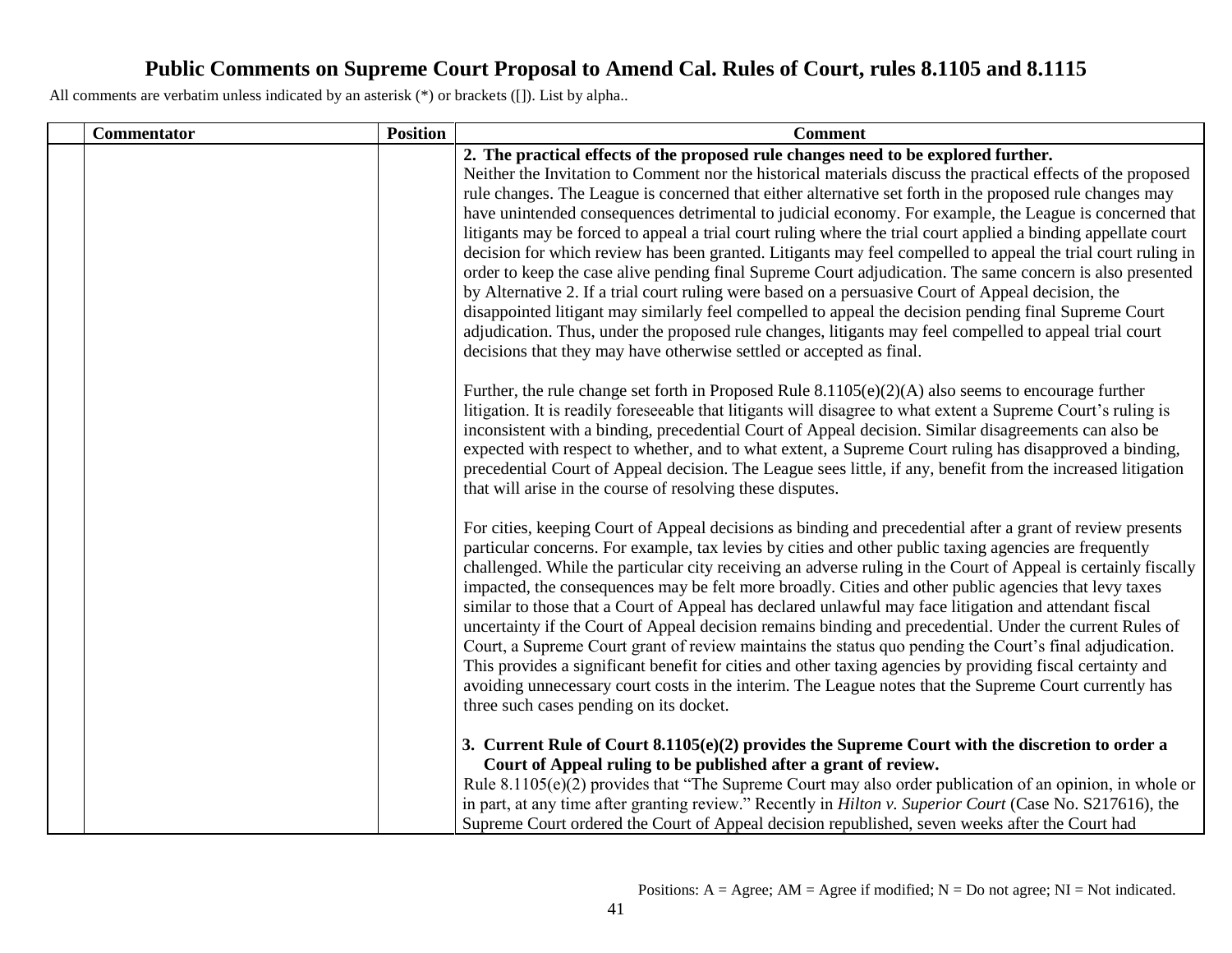|     | <b>Commentator</b>                                                                                                           | <b>Position</b> | <b>Comment</b>                                                                                                                                                                                                                                                                                                                                                                                                                                                                                                                           |
|-----|------------------------------------------------------------------------------------------------------------------------------|-----------------|------------------------------------------------------------------------------------------------------------------------------------------------------------------------------------------------------------------------------------------------------------------------------------------------------------------------------------------------------------------------------------------------------------------------------------------------------------------------------------------------------------------------------------------|
|     |                                                                                                                              |                 | dismissed reviewed. Similarly, the Supreme Court recently ordered Rodriguez v. RWA Trucking Company,<br>Inc. (Case No. S214150) to be republished. Given that the current Rules of Court allow the Supreme Court<br>to grant republication, in whole or in part, after a grant of review, the League is unclear as to what benefit<br>would be obtained from removing this decision from the Court's sound discretion.                                                                                                                   |
|     |                                                                                                                              |                 | The League of California Cities has significant concerns that the proposed rule changes do not provide any<br>significant benefits, particularly in light of the discretion provided to the Supreme Court under the current<br>Rules of Court, and the potential practical effects as discussed in our comments. The League of California<br>Cities requests that the Supreme Court either reject the changes as proposed or direct that further analysis<br>be undertaken.                                                              |
| 24. | Connie Littrell<br><b>Lead Appellate Attorney</b><br>Court of Appeal, Fifth Appellate<br>District<br>Fresno, CA              | $\mathbf{A}$    | I would like to see Alternative A adopted. It would be very helpful in some instances (for example, the<br>issue whether Proposition 47's definition of "unreasonable risk of danger to public safety" applies to<br>resentencings under Proposition 36) to be able to cite a case as authority to dispose of the issue rather than<br>having to reinvent the wheel for every new appeal that raises the same issue.                                                                                                                     |
| 25. | Nelson Lu<br>Deputy Public Defender<br>San Joaquin County Public Defender<br>Stockton, CA                                    | $\mathbf{A}$    | Specifically, I agree with Alternative A. As the rules currently stand, the lack of Court of Appeal<br>guidance while an issue is pending before the Supreme Court tends to cause trial court judges to act in a<br>random manner, which is not conducive to the interests of justice. Having Alternative A (rather than<br>Alternative B - which I would also support as better than having no change at all) would give better<br>guidance to the trial courts.                                                                        |
| 26. | John McCurley<br>Attorney, Dependency Legal Group of<br>San Diego, CA                                                        | $\mathbf{A}$    | I think this change makes sense as the granting of review does not mean the Court of Appeal decision is<br>incorrect. It merely means that the Supreme Court will review the issue. The depublication rule seems<br>particularly incongruent with the normal judicial process when the Supreme Court ultimately declines to<br>decide the issue (i.e., a decision is not published by the Supreme Court).                                                                                                                                |
| 27. | Hon. Richard M. Mosk<br>Associate Justice<br>Court of Appeal, Second Appellate<br>District, Division Five<br>Los Angeles, CA | $\mathbf{A}$    | With regard to the question of publication of Court of Appeal opinions, I favor option B. I also think that<br>the case should not [be] depublished after a Supreme Court opinion because it may contain issues on<br>which the Supreme Court did not reach. Finally, I would like to see an end to selective depublication. If<br>the issue is subject to depublication, the Supreme Court should grant review. A losing party remains a<br>loser even thought the Supreme Court apparently disagrees with the Court of Appeal opinion. |
| 28. | Hon. Stuart R. Pollak                                                                                                        | $\mathbf{A}$    | I would respectfully offer the following comments re the proposed changes to Rules 8.1105 and 8.1115:                                                                                                                                                                                                                                                                                                                                                                                                                                    |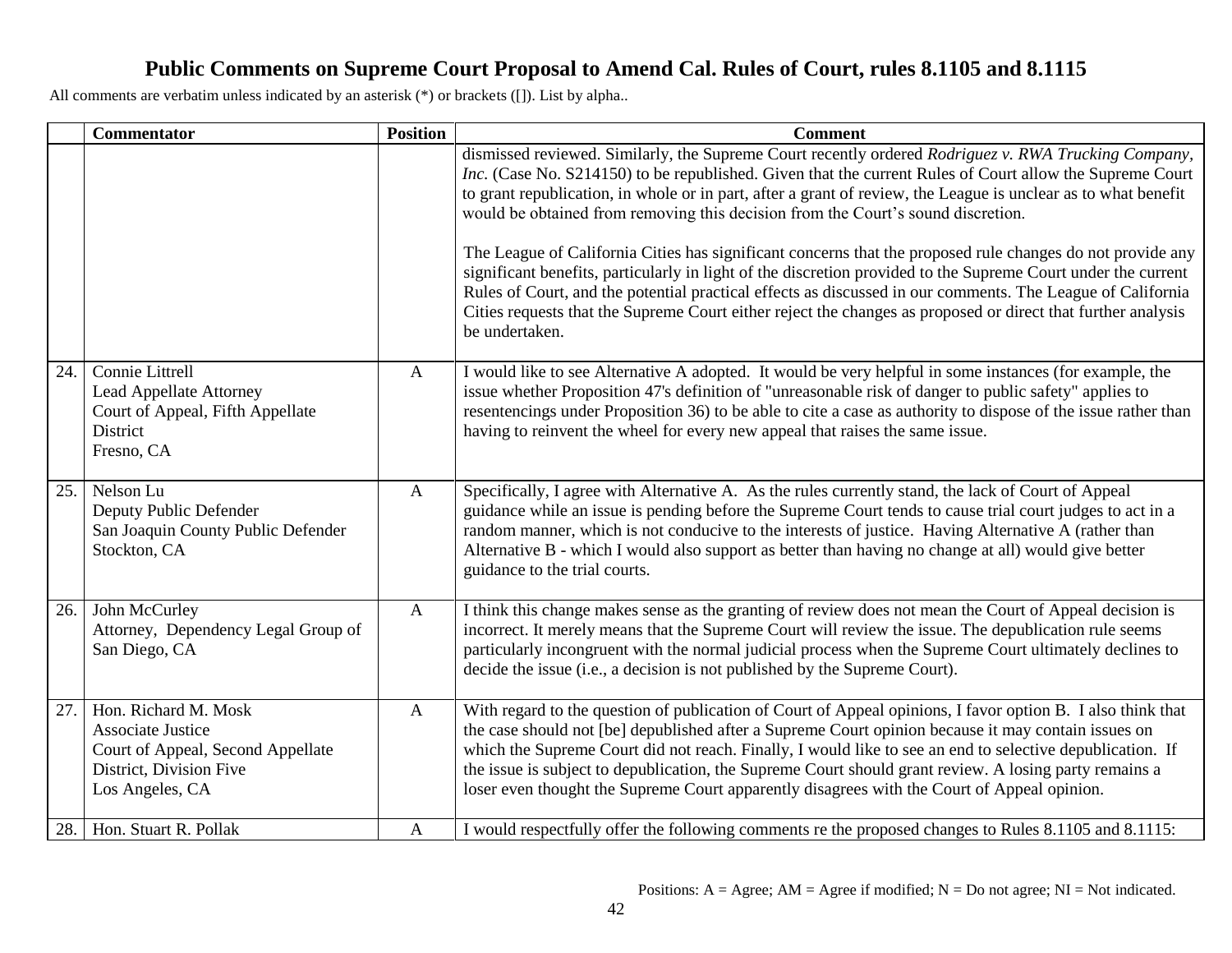|     | Commentator                                                                                                   | <b>Position</b> | <b>Comment</b>                                                                                                                                                                                                                                                                                                                                                                                                                                                                                                                                                                                                                                                                                                                                                                                                                               |
|-----|---------------------------------------------------------------------------------------------------------------|-----------------|----------------------------------------------------------------------------------------------------------------------------------------------------------------------------------------------------------------------------------------------------------------------------------------------------------------------------------------------------------------------------------------------------------------------------------------------------------------------------------------------------------------------------------------------------------------------------------------------------------------------------------------------------------------------------------------------------------------------------------------------------------------------------------------------------------------------------------------------|
|     | <b>Associate Justice</b><br>Court of Appeal, First Appellate<br>District, Division Three<br>San Francisco, CA |                 | 1. In general I wholeheartedly support the changes. Not only do the changes preserve the views of the<br>appellate court on any issue as to which the Supreme Court disagrees, for consideration by legislators,<br>scholars and possibly future members of the Supreme Court, but the changes will also preserve rulings<br>on issues included in published appellate opinions that are not considered in the Supreme Court<br>opinion.                                                                                                                                                                                                                                                                                                                                                                                                     |
|     |                                                                                                               |                 | 2. The proposed new Rule 8.1105, subdivision (e)(1)(B) refers only to the grant of review of a decision by<br>the Court of Appeal, whereas subdivision (b) refers to the publication of opinions by a Court of Appeal<br>or superior court appellate division. I do not know how frequently, if ever, the Supreme Court grants<br>review of an appellate division decision, but query whether subdivision $(e)(1)(B)$ should also refer to<br>the review of such a decision.                                                                                                                                                                                                                                                                                                                                                                 |
|     |                                                                                                               |                 | 3. As to proposed Rule 8.115, subdivision $(e)(1)$ , I believe that Alternative A is preferable. This<br>alternative is more consistent with the provisions in subdivision $(e)(2)$ , especially as the rule affects<br>issues that the Supreme Court decision does not discuss. Alternative B would mean that the Court of<br>Appeal decision on such an issue would be citable and have precedential effect before review is<br>granted, then lose that status after review is granted, but then regain that status after the Supreme Court<br>decision is issued. This could only lead to confusion.                                                                                                                                                                                                                                      |
|     |                                                                                                               |                 | 4. Although not within the scope of these proposals, I would urge that renewed consideration be given to<br>modifying Rule 8.1115, subdivision (a), to permit the citation of unpublished opinions for their<br>persuasive value but without binding or precedential effect. Current research technology has rendered<br>the non-citation rule an anachronism which I believe merits reconsideration at this time.<br>I hope these comments will be of some assistance.                                                                                                                                                                                                                                                                                                                                                                      |
| 29. | Chris Redburn<br>Attorney, Law Offices of Chris R.<br>Redburn<br>San Francisco, CA                            | ${\bf N}$       | I do not believe that cases that have been accepted for review should continue to be cited as binding<br>precedent. I do not believe it will serve the need for consistency in the law if there are two binding<br>precedents on an issue which are in direct conflict. However, I would favor a change in the rules which<br>would allow litigants to cite cases accepted for review, not as precedent, but as evidence of a split in<br>authority and of the substantive holdings courts have made on the issue. Any decisions so cited should be<br>clearly identified as non-precedential. Although it is technically improper, the Supreme Court and other<br>Courts of Appeal have cited unpublished or depublished cases for this purpose, so the rule change I<br>propose would simply reflect the practice of our appellate courts. |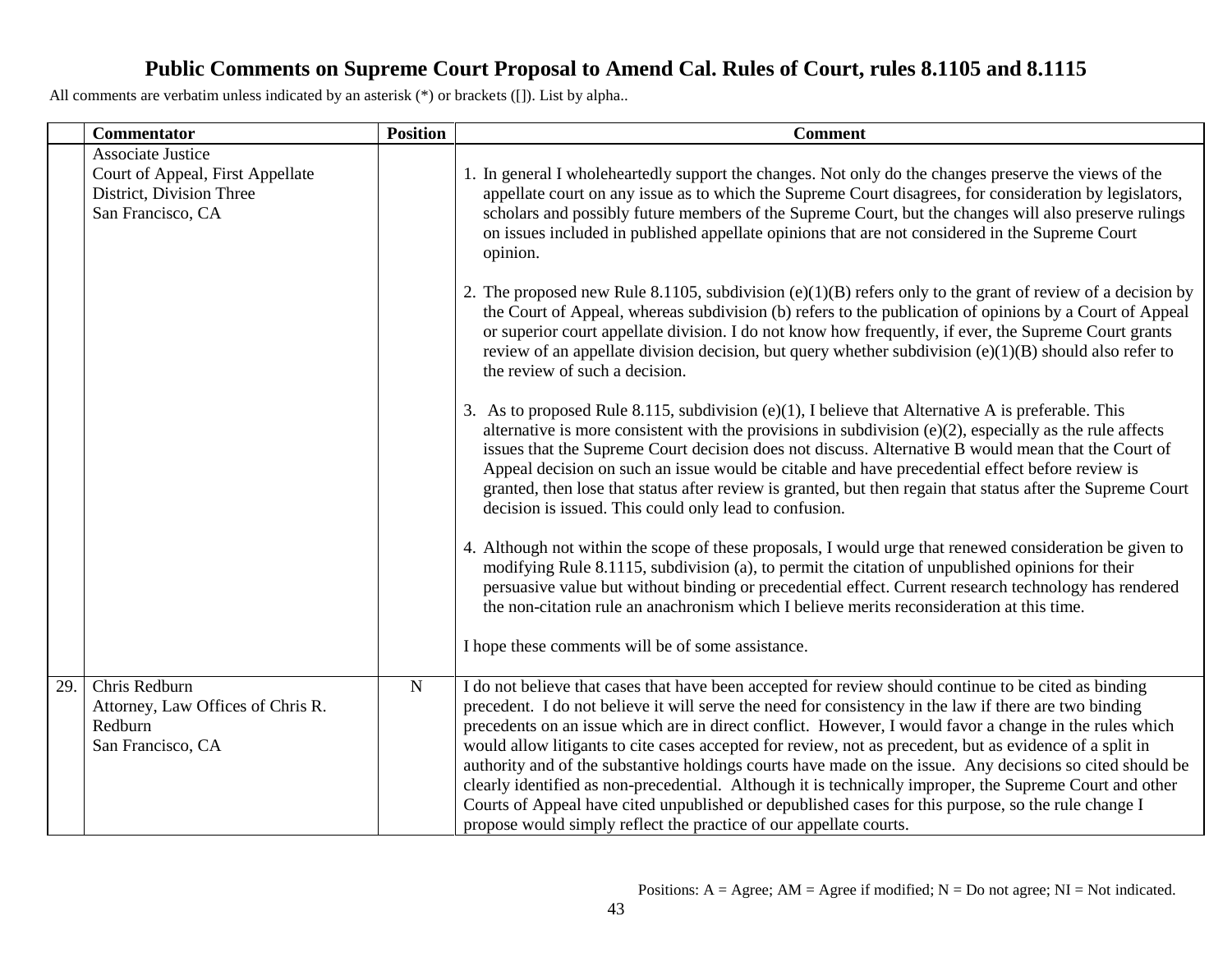|     | <b>Commentator</b>                                                                                                      | <b>Position</b> | <b>Comment</b>                                                                                                                                                                                                                                                                                                                                                                                                                                                                                                                                                                                                                                                                       |
|-----|-------------------------------------------------------------------------------------------------------------------------|-----------------|--------------------------------------------------------------------------------------------------------------------------------------------------------------------------------------------------------------------------------------------------------------------------------------------------------------------------------------------------------------------------------------------------------------------------------------------------------------------------------------------------------------------------------------------------------------------------------------------------------------------------------------------------------------------------------------|
| 30. | Hon. Laurence D. Rubin<br><b>Associate Justice</b><br>Court of Appeal, Second Appellate                                 | $\mathbf{A}$    | I agree with the proposed changes and suggest Alternative A is the better approach.                                                                                                                                                                                                                                                                                                                                                                                                                                                                                                                                                                                                  |
|     | District, Division Eight<br>Los Angeles, CA                                                                             |                 |                                                                                                                                                                                                                                                                                                                                                                                                                                                                                                                                                                                                                                                                                      |
| 31. | Stefanie Sada<br><b>Judicial Research Attorney</b><br>Court of Appeal, First Appellate<br>District<br>San Francisco, CA | $\mathbf{A}$    | I agree that published opinions by the courts of appeal should remain citable while review is pending. As<br>a judicial research attorney, I know that as a practical matter the courts of appeal look to opinions on<br>which review has been granted for the analyses they contain, even if the opinions are not cited directly.<br>Additionally, review is sometimes limited to a single issue in a case that discusses many issues; it doesn't<br>make much sense to preclude the courts from citing a case for points not encompassed in the grant of<br>review.                                                                                                                |
|     |                                                                                                                         |                 | As to whether published decisions should be binding on lower courts under Auto Equity or simply treated<br>as persuasive authority, I think the latter approach would be more consistent with what a grant of review<br>entails. When review is granted to settle an important question of law, the ultimate outcome is usually<br>subject to debate, which militates against making the decision binding. In cases where review has been<br>granted to resolve a conflict in the courts of appeal, the superior courts would follow the court of appeal<br>decision they found most persuasive, so it wouldn't really matter whether the decisions were deemed<br>"binding" or not. |
| 32. | Mark Schaeffer<br>Sherman Oaks, CA                                                                                      | ${\bf N}$       | Rule should remain as it has been. When review granted, Ct of App opinion is automatically depublished<br>and not citable.                                                                                                                                                                                                                                                                                                                                                                                                                                                                                                                                                           |
| 33. | John M. Scheppach, Attorney                                                                                             | $\mathbf{A}$    | I am providing the following comments in my individual capacity. I speak only for myself and not as a<br>representative for or on behalf of anyone else. The opinions expressed herein are my own.<br>The Underlying Question<br>The underlying question is whether the California Supreme Court ("Court") should change its existing<br>publication practice such that published Court of Appeal decisions are no longer depublished<br>automatically upon the Court's grant of review. For several reasons, I believe the answer to this question<br>is "yes," the Court should change its existing publication practice.                                                          |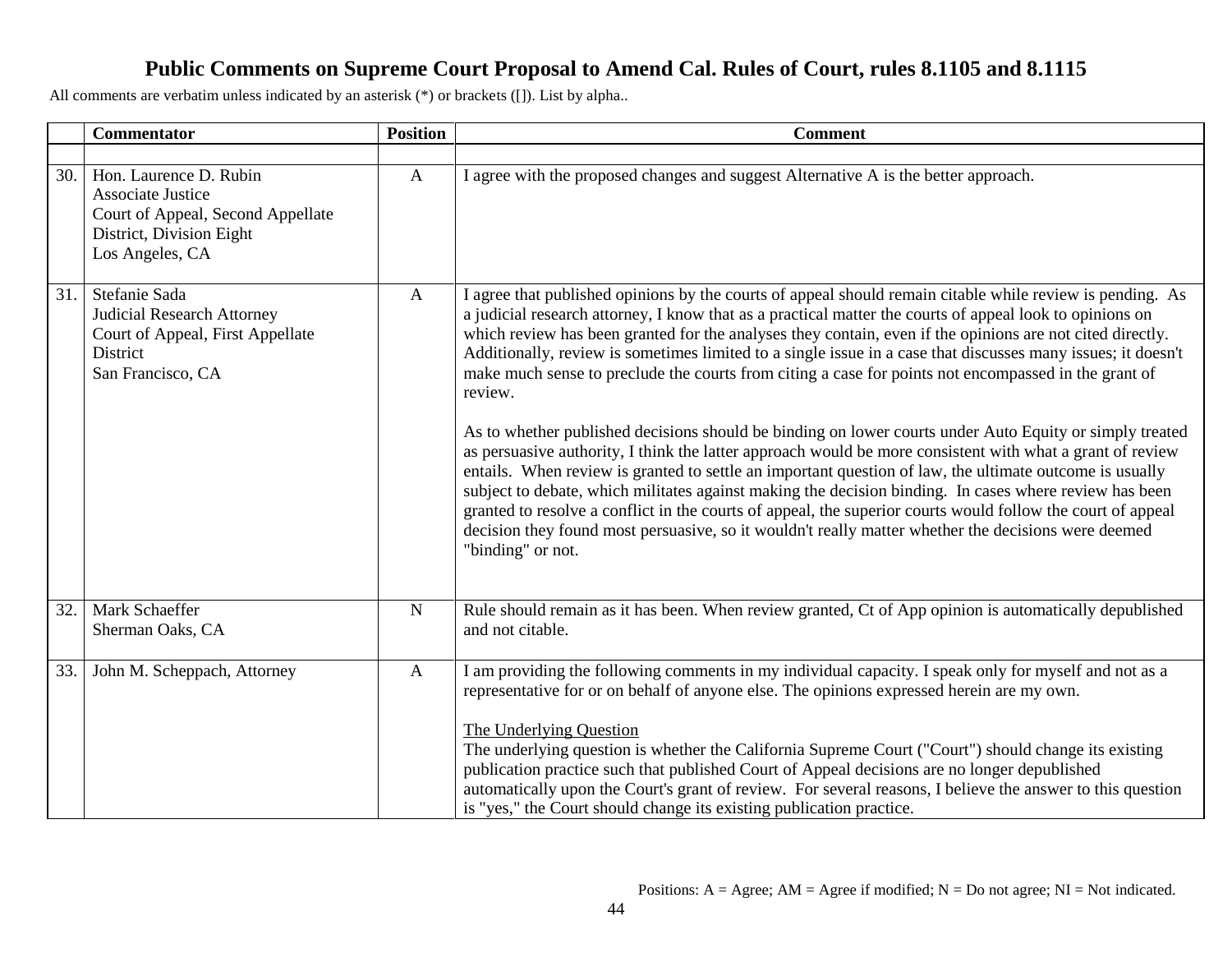| Commentator | <b>Position</b> | <b>Comment</b>                                                                                                                                                                                                                                                                                                                                                                                                                                                                                                                                                                                                                                                                                                                                                                                                                                                                                                                                                                                                                                                                                                                                         |
|-------------|-----------------|--------------------------------------------------------------------------------------------------------------------------------------------------------------------------------------------------------------------------------------------------------------------------------------------------------------------------------------------------------------------------------------------------------------------------------------------------------------------------------------------------------------------------------------------------------------------------------------------------------------------------------------------------------------------------------------------------------------------------------------------------------------------------------------------------------------------------------------------------------------------------------------------------------------------------------------------------------------------------------------------------------------------------------------------------------------------------------------------------------------------------------------------------------|
|             |                 | First, the contemplated change makes the best use of taxpayer dollars. The state's judiciary is funded by<br>our taxpayers, and Courts of Appeal undoubtedly spend significant judicial resources <i>(i.e.</i> , taxpayer<br>dollars) on researching, writing, editing, and finalizing published opinions. From law clerks, to judicial<br>assistants, to the Justices who pen the opinions, creating a published appellate opinion is a considerable<br>financial undertaking (and rightfully so). The current practice of automatically depublishing a Court of<br>Appeal decision upon grant of review can have the negative effect of depriving the public of their taxpayer<br>investment in published Court of Appeal decisions. Because depublished opinions are generally non-<br>citable, they often have little value to the general public (instead, depublished opinions primarily benefit<br>only the parties to the case). Published appellate opinions, by contrast, become part of California law and<br>help contribute to the development of legal principles that may ultimately redound to the benefit of the<br>taxpaying public. |
|             |                 | Second, and relatedly, the contemplated change makes the best use of judicial effort. In my view, Court of<br>Appeal Justices, their law clerks, and their judicial assistants should not automatically lose the fruit of<br>their labor simply because a decision has been made (for one reason or another) to grant review of their<br>published opinion. This is especially true when, upon review, the Court agrees with the Court of Appeal's<br>analysis, or when the Court disagrees with a only tiny fraction of the Court of Appeal's decision. In the<br>same vein, the Court itself should not, upon grant of review, automatically deprive itself of the potential<br>value of a published Court of Appeal decision. In a future case, the Court may want to openly cite,<br>discuss, or solicit briefing on a certain portion of the Court of Appeal's decision.                                                                                                                                                                                                                                                                          |
|             |                 | Third and finally, it is logical to change to the current practice so that it better aligns with the neutrality of<br>the review-granting process. In theory, the Court's decision whether to grant or deny review is supposed<br>to be viewed as a position-neutral, institutional decision that does not signal either approval or disapproval<br>of the Court of Appeal's decision. (See Camper v. Workers' Comp. Appeals Bd. (1992) 3 Cal.4th 679, 689,<br>fn. 8.) In other words, the decision whether to grant or deny review is not supposed to be viewed as an<br>endorsement or rejection of the Court of Appeal's decision; rather, it is an agnostic procedural act. It<br>logically follows that a grant of review should not automatically change the publication status of an<br>appellate opinion. An automatic depublication seemingly departs from the neutrality that inheres in the<br>review-granting process. An automatic depublication can carry negative connotations because it's an<br>outward signal to all litigants (and the public) that the opinion is effectively "off the books."                                     |
|             |                 | Alternative A or Alternative B<br>If the current practice is changed, the next question is whether Alternative A or Alternative B should be                                                                                                                                                                                                                                                                                                                                                                                                                                                                                                                                                                                                                                                                                                                                                                                                                                                                                                                                                                                                            |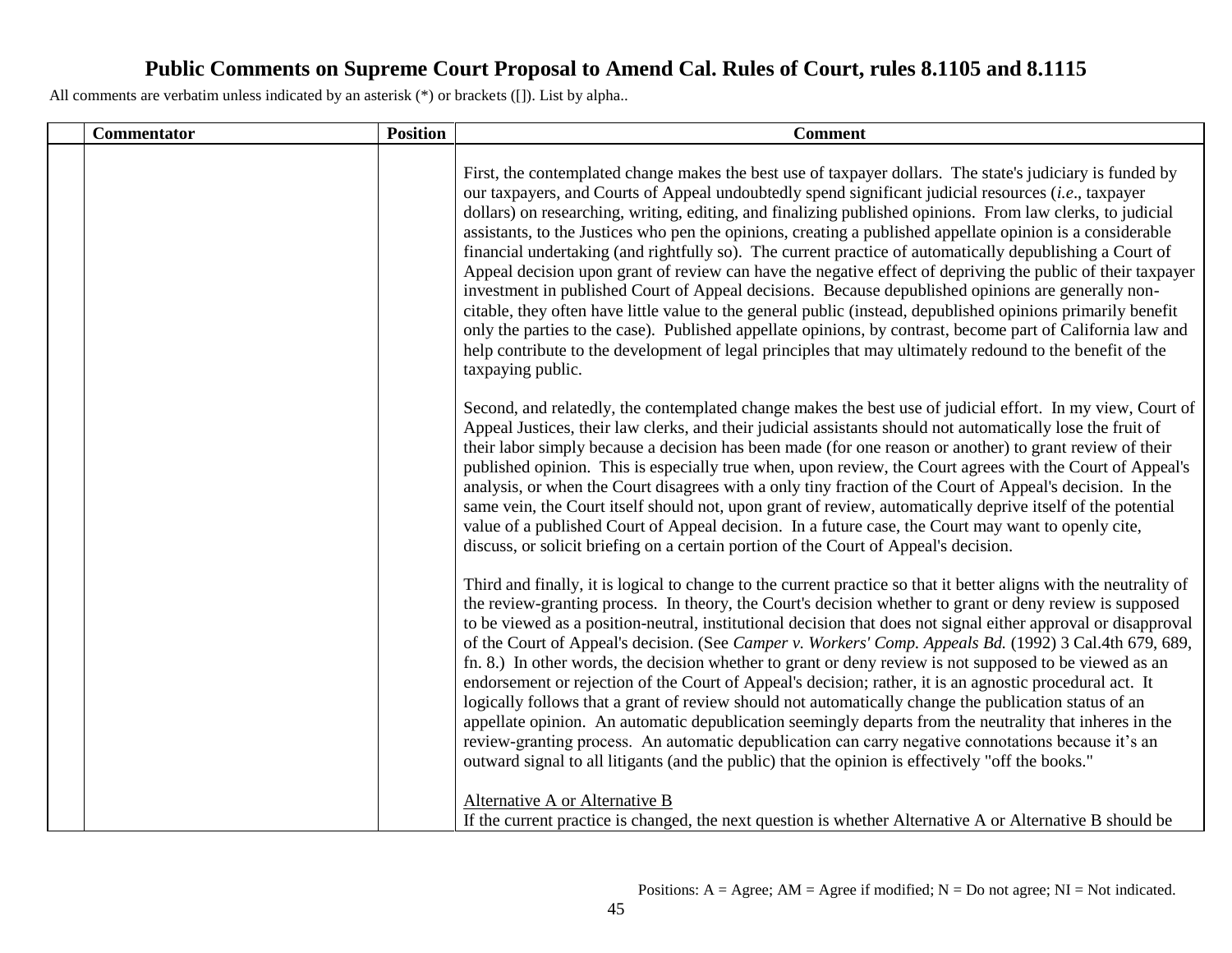|     | <b>Commentator</b>                                           | <b>Position</b> | <b>Comment</b>                                                                                                                                                                                                                                                                                                                                                                                                                                                                                                                                                                                                                                                                                                                                                                                                                                                                                                                                                                                                                                                                                                                                                                                                                                                                                                                                                                                                                                                                                                                                                                                                                                                       |
|-----|--------------------------------------------------------------|-----------------|----------------------------------------------------------------------------------------------------------------------------------------------------------------------------------------------------------------------------------------------------------------------------------------------------------------------------------------------------------------------------------------------------------------------------------------------------------------------------------------------------------------------------------------------------------------------------------------------------------------------------------------------------------------------------------------------------------------------------------------------------------------------------------------------------------------------------------------------------------------------------------------------------------------------------------------------------------------------------------------------------------------------------------------------------------------------------------------------------------------------------------------------------------------------------------------------------------------------------------------------------------------------------------------------------------------------------------------------------------------------------------------------------------------------------------------------------------------------------------------------------------------------------------------------------------------------------------------------------------------------------------------------------------------------|
|     |                                                              |                 | adopted. My vote is for Alternative B for two main reasons.<br>First, Alternative B is a less drastic departure from tradition. There is no question that Alternative A is a<br>wholesale departure from the past practice $-$ a complete 180. Conversely, Alternative B is a more gradual,<br>measured breaking with the past. To ensure a smooth transition away from the past practice and an<br>orderly implementation of the new regime, Alternative B provides a middle-ground approach that (in my<br>view) will be easier to effectively institute. After it is implemented, and over time, Alternative B can be<br>evaluated and assessed to determine whether it is successful, whether changes/modifications need to be<br>made, or whether the time is ripe to implement the more aggressive Alternative A.<br>Second, Alternative B requires less work from the Court. Admittedly, both alternatives will likely add<br>more work and deliberation to the review-granting process. But the workload increase will be more<br>significant under Alternative A. Under Alternative A, a Court of Appeal's decision will remain published<br>and binding on the Superior Courts unless the Court orders otherwise. Thus, Alternative A puts rather<br>immediate pressure on the Court to determine (and reach a majority consensus on) whether a Court of<br>Appeal's decision should be depublished, or whether some other qualifier should be added to the grant of<br>review. This same institutional pressure will not exist under Alternative B because the grant of review<br>will, by itself, render the opinion non-binding on the Superior Courts. |
| 34. | Gary Simms<br>Owner<br>Law Office of Gary Simms<br>Davis, CA | $\mathbf{A}$    | By definition, a case in which the Supreme Court has granted review either raises an important question of<br>law or creates a conflict in the law. If the decision creates a conflict of law, the decision should remain<br>published so that the grant of review does not skew the law while the case is pending in the Supreme<br>Court. To illustrate: Assume a prior Court of Appeal decision construes a statute to mean X. Then, a new<br>opinion construes the same statute to mean not $X$ , i.e., the opposite of the prior opinion. Under the current<br>rule, if the Supreme Court grants review of the new decision, the prior opinion controls, and trial courts<br>will be bound by it for the two to three years that the new case is pending in the Supreme Court. That<br>creates an unfair playing field. Parties who are benefited by the older opinion can continue to cite it. But<br>parties who are benefited by the new opinion cannot cite it, even though it may set forth the view<br>ultimately adopted by the Supreme Court. This means cases decided in the interim by trial courts will<br>necessarily be wrongly decided because, under Auto Equity, those courts will have to apply the prior, and<br>ultimately incorrect, appellate opinion.<br>Moreover, the Supreme Court should also consider leaving parts of a Court of Appeal opinion published<br>while review is pending or even after decision by the Supreme Court. It is not uncommon for a Court of<br>Appeal to decide two or more issues in an opinion. (This, of course, differs from Supreme Court cases, in                                                     |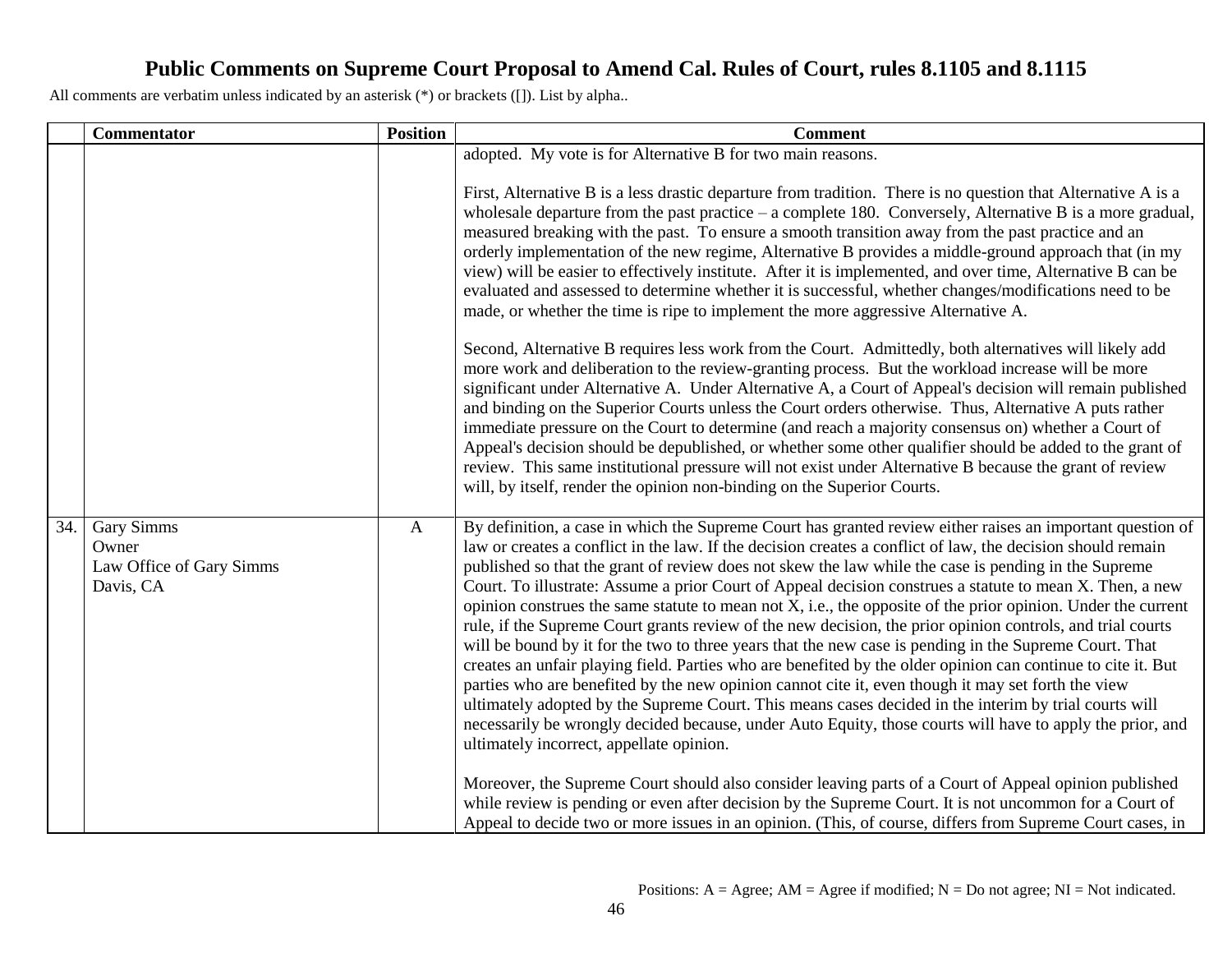|     | <b>Commentator</b>                                                                         | <b>Position</b> | <b>Comment</b>                                                                                                                                                                                                                                                                                                                                                                                                                                                                                                                                                                                                                                                                                                                                                                                                                                                                                                                                                                                                                                                                                                                                                                                                                                                                                                                                                                                                                                                                                                                                                                                                                                                                                                                                                                                                                                                                                                                                                                                                                                                                                                                                                                                     |
|-----|--------------------------------------------------------------------------------------------|-----------------|----------------------------------------------------------------------------------------------------------------------------------------------------------------------------------------------------------------------------------------------------------------------------------------------------------------------------------------------------------------------------------------------------------------------------------------------------------------------------------------------------------------------------------------------------------------------------------------------------------------------------------------------------------------------------------------------------------------------------------------------------------------------------------------------------------------------------------------------------------------------------------------------------------------------------------------------------------------------------------------------------------------------------------------------------------------------------------------------------------------------------------------------------------------------------------------------------------------------------------------------------------------------------------------------------------------------------------------------------------------------------------------------------------------------------------------------------------------------------------------------------------------------------------------------------------------------------------------------------------------------------------------------------------------------------------------------------------------------------------------------------------------------------------------------------------------------------------------------------------------------------------------------------------------------------------------------------------------------------------------------------------------------------------------------------------------------------------------------------------------------------------------------------------------------------------------------------|
|     |                                                                                            |                 | which review is often limited to one issue.) Under the current rule, if the Supreme Court grants review on<br>any issue, the entire Court of Appeal opinion becomes unpublished. Thus, even if the Court of Appeal<br>opinion provides useful and entirely correct guidance on an issue in which the Supreme Court has no<br>interest, the bench and bar are deprived of that guidance. Allowing parts of an Court of Appeal opinion to<br>remain published pending review, or even after the Supreme Court decision, would be a salutary change.                                                                                                                                                                                                                                                                                                                                                                                                                                                                                                                                                                                                                                                                                                                                                                                                                                                                                                                                                                                                                                                                                                                                                                                                                                                                                                                                                                                                                                                                                                                                                                                                                                                  |
| 35. | The State Bar of California<br><b>Committee on Appellate Courts</b><br>John Derrick, Chair | $\mathbf{A}$    | The State Bar of California's Committee on Appellate Courts appreciates the opportunity to comment on<br>the two related proposals to amend rules 8.1105 and 8.1115 of the California Rules of Court. As discussed<br>below, the Committee supports the proposal to amend rule 8.1105 to provide that published Court of<br>Appeal opinions remain published following the Supreme Court's grant of review. As for the two<br>alternative proposals to amend rule 8.1115, the Committee supports Alternative A, which would keep the<br>Court of Appeal opinion fully citable as binding and precedential authority.<br>1. Proposed Amendment to Rule 8.1105 re: Publication Status of Court of Appeal Opinions Following<br><b>Grant of Review</b><br>The Committee supports this proposal for three main reasons.<br>First, the current rule is a relic of a judicial system that has long since changed. As the Invitation to<br>Comment explains, before a constitutional amendment in 1985, whenever the Supreme Court exercised<br>discretion to grant "hearing" in a case, review proceeded de novo from the trial court's judgment as if<br>there were no intermediate Court of Appeal decision. (Invitation to Comment, pp. 2–3.) Accordingly, the<br>Supreme Court reviewed the entire decision rather than a specific issue, and it did so without regard for<br>what the Court of Appeal had done. After the 1985 constitutional amendment, the Supreme Court no<br>longer reviews cases de novo from the trial court, it addresses particular issues rather than the entire case,<br>and it defers to the Court of Appeal's statement of the issues and facts. (See Cal. Rules of Court, rule<br>$8.500(c)(2)$ .) Because the Supreme Court no longer supplants the Court of Appeal's decision entirely<br>(particularly where there are multiple issues in a case but the Supreme Court reviews only some of those<br>issues), the default rule of full and automatic depublication upon grant of review makes less sense. As the<br>Invitation to Comment points out, various groups have sought to change that rule since the 1985<br>amendment. (Invitation to Comment, pp. 2–3.) |
|     |                                                                                            |                 | Second, the modern trend is to permit citation to any available source, and allowing these Court of Appeal<br>opinions to remain published would put California courts in line with that trend. The rule restricting<br>publication and citation of Court of Appeal opinions made more sense before online research was the<br>norm. Before then, there was a risk that a decision presented to a superior court judge, for example, might                                                                                                                                                                                                                                                                                                                                                                                                                                                                                                                                                                                                                                                                                                                                                                                                                                                                                                                                                                                                                                                                                                                                                                                                                                                                                                                                                                                                                                                                                                                                                                                                                                                                                                                                                         |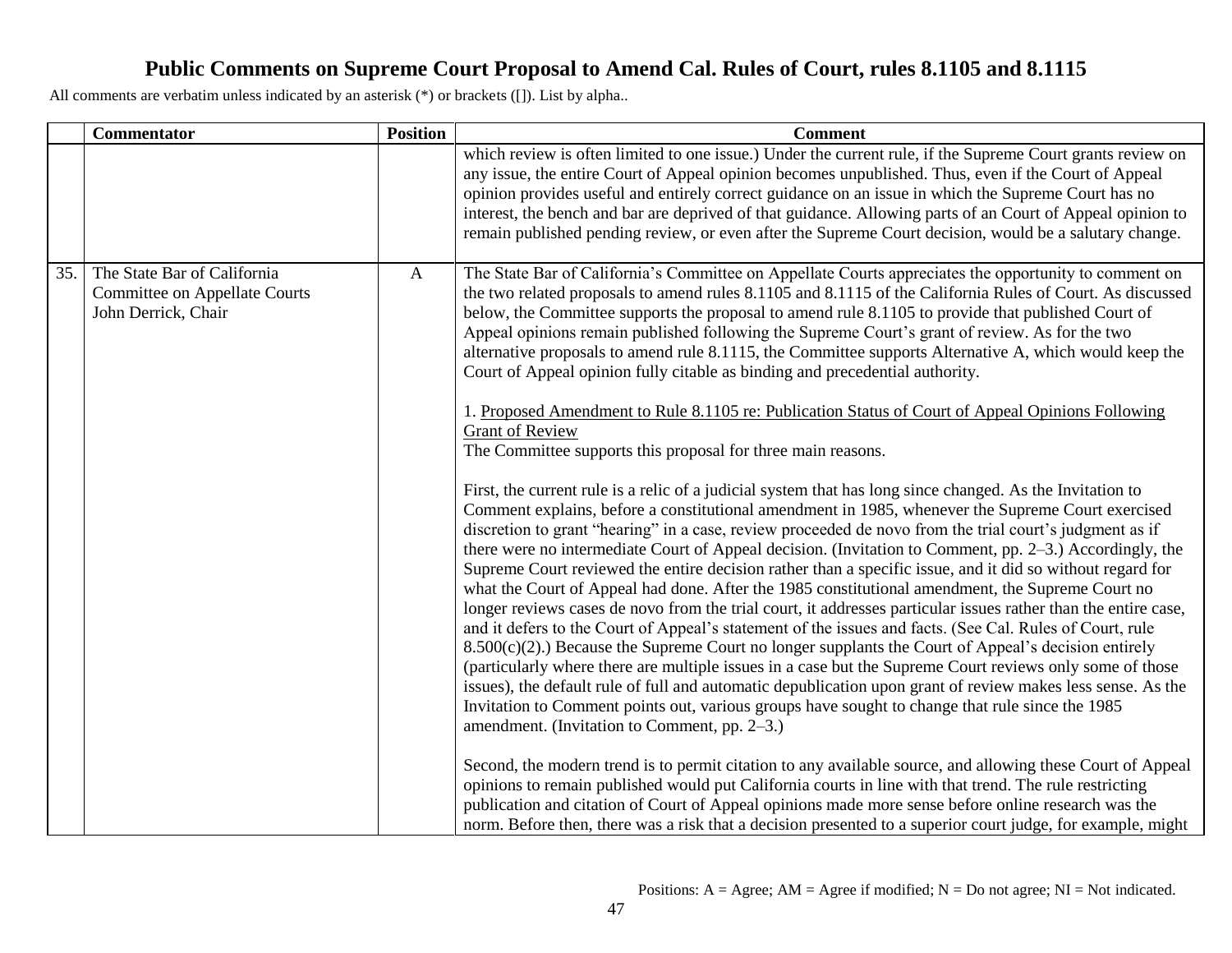| <b>Commentator</b> | <b>Position</b> | <b>Comment</b>                                                                                                                                                                                                                                                                                                                                                                                                                                                                                                                                                                                                                                                                                                                                                                                                                                                                                                                                                                                                                                                                                                                                                                                                                                                                                                                                                                                                                                                                                                                                                                                                                                                    |
|--------------------|-----------------|-------------------------------------------------------------------------------------------------------------------------------------------------------------------------------------------------------------------------------------------------------------------------------------------------------------------------------------------------------------------------------------------------------------------------------------------------------------------------------------------------------------------------------------------------------------------------------------------------------------------------------------------------------------------------------------------------------------------------------------------------------------------------------------------------------------------------------------------------------------------------------------------------------------------------------------------------------------------------------------------------------------------------------------------------------------------------------------------------------------------------------------------------------------------------------------------------------------------------------------------------------------------------------------------------------------------------------------------------------------------------------------------------------------------------------------------------------------------------------------------------------------------------------------------------------------------------------------------------------------------------------------------------------------------|
|                    |                 | have been superseded by a higher court or might have been a minority view in a sea of contrary opinion.<br>Because the status of a published case was not readily verifiable (as it is now), it made sense to limit the<br>number of sources from which attorneys were permitted to draw. This has changed. As the Invitation to<br>Comment points out, California is the <i>only</i> jurisdiction to depublish intermediate appellate court opinions<br>following a grant of review. Notably, in the federal system, even <i>unpublished</i> opinions after January 1,<br>2007 are citable. (See Fed. Rules App. Proc., rule 32.1.) Simply put, the modern trend recognizes that<br>there is no danger today—as there once may have been—in citing a case for which review is pending as<br>long as that fact is disclosed to the reader. This amendment would recognize that reality.                                                                                                                                                                                                                                                                                                                                                                                                                                                                                                                                                                                                                                                                                                                                                                           |
|                    |                 | Third, and finally, the current rule creates a few anomalies that the amendment would remedy. For<br>example, under the current rule, after the Supreme Court grants review, a Court of Appeal decision cannot<br>be cited for <i>any</i> purpose—including for issues that the Supreme Court will not consider on review. The<br>Court of Appeal's opinion simply has to be treated as if it does not exist. As a practical matter, this means<br>that a once-published decision of three justices of the Court of Appeal is given less weight in our courts<br>than, for example, a practice guide or an order from a federal judge in another state. Another anomaly is<br>that a grant of certiorari by the United States Supreme Court does not have the same depublication effect<br>on either California Court of Appeal or California Supreme Court opinions. Although a Court of Appeal<br>opinion that is granted review in the California Supreme Court is automatically depublished, a Court of<br>Appeal opinion that is granted certiorari in the United States Supreme Court is not. (See, e.g., Imburgia v.<br>DIRECTV, Inc. (2014) 225 Cal.App.4th 338, revd. sub nom. DIRECTV, Inc. v. Imburgia (2015) 135 S.Ct.<br>1547.) Similarly, when the United States Supreme Court grants certiorari in a California Supreme Court<br>case, the latter also remains published and citable. (See, e.g., People v. Brendlin (2006) 38 Cal.4th 1107,<br>revd. sub nom. Brendlin v. California (2007) 127 S.Ct. 1145.) There is no reason why the California<br>Supreme Court's grant of review of a Court of Appeal opinion should be treated differently. |
|                    |                 | For these reasons, the Committee supports the proposal to allow Court of Appeal opinions to remain<br>published following the Supreme Court's grant of review.<br>2. Proposed Amendment to Rule 8.1115 re: Citation of Court of Appeal Opinions Following Grant of<br>Review<br>Between the two alternatives offered in the proposal to amend rule 8.1115, the Committee prefers<br>Alternative A, which provides that, unless otherwise ordered by the court, while review is pending, the<br>Court of Appeal opinion would continue to have the same binding or precedential effect that it had prior to<br>the grant of review. We believe Alternative A is preferable for several reasons.                                                                                                                                                                                                                                                                                                                                                                                                                                                                                                                                                                                                                                                                                                                                                                                                                                                                                                                                                                    |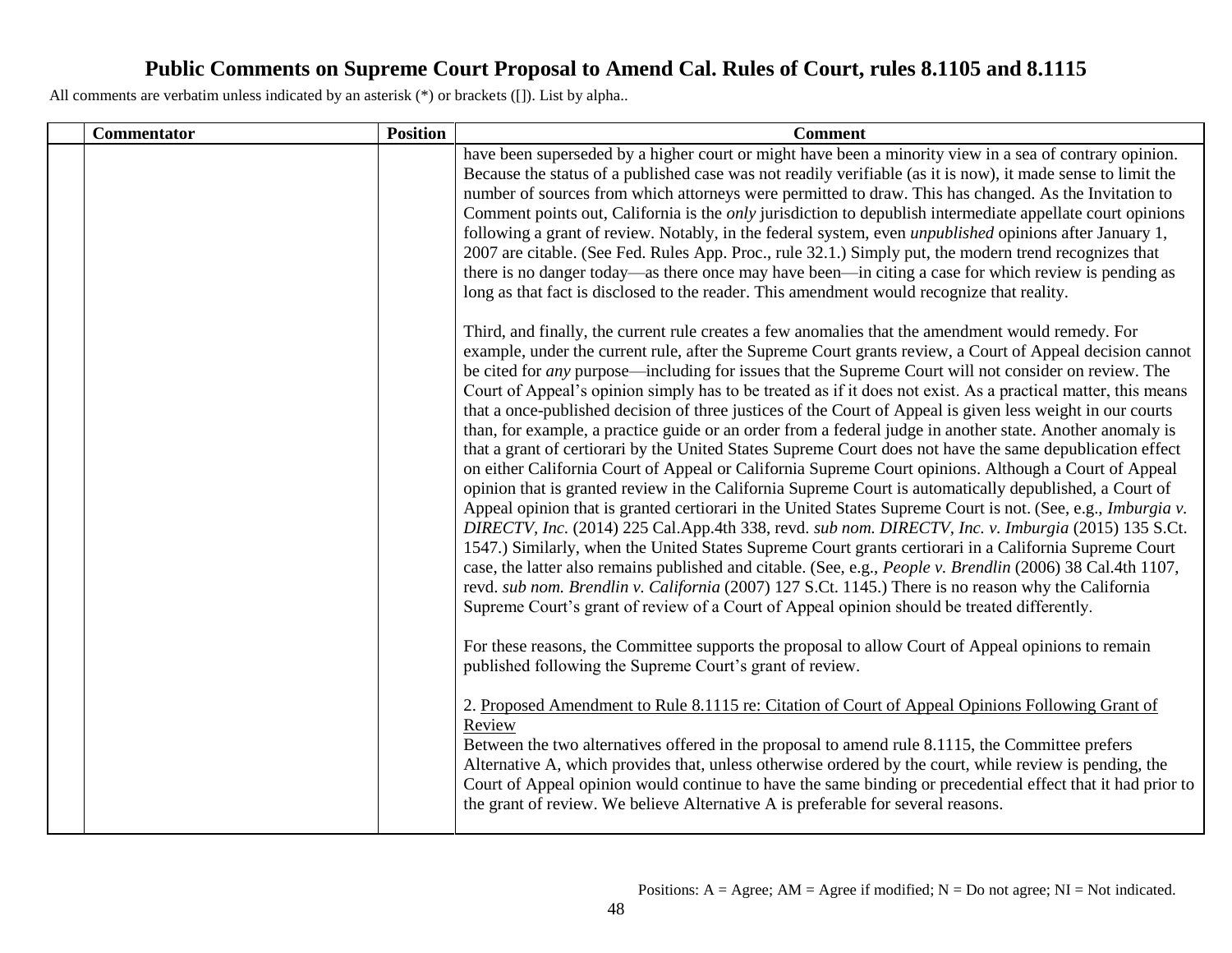| <b>Commentator</b> | <b>Position</b> | <b>Comment</b>                                                                                                                                                                                                                                                                                                                                                                                                                                                                                                                                                                                                                                                                                                                                                                                                                                                                                                                                                                                                                                                                                                                                                                                                                                                                                                                                                                                        |
|--------------------|-----------------|-------------------------------------------------------------------------------------------------------------------------------------------------------------------------------------------------------------------------------------------------------------------------------------------------------------------------------------------------------------------------------------------------------------------------------------------------------------------------------------------------------------------------------------------------------------------------------------------------------------------------------------------------------------------------------------------------------------------------------------------------------------------------------------------------------------------------------------------------------------------------------------------------------------------------------------------------------------------------------------------------------------------------------------------------------------------------------------------------------------------------------------------------------------------------------------------------------------------------------------------------------------------------------------------------------------------------------------------------------------------------------------------------------|
|                    |                 | First, as the Invitation to Comment notes, Alternative A reflects the practice in all other states. This is a<br>noteworthy consideration, especially because part of the impetus behind these proposals is to bring<br>California in line with other jurisdictions. Moreover, these other jurisdictions have maintained this<br>practice without any apparent problems or complaints from the bench or bar.                                                                                                                                                                                                                                                                                                                                                                                                                                                                                                                                                                                                                                                                                                                                                                                                                                                                                                                                                                                          |
|                    |                 | Second, Alternative A is cleaner and easier to apply. Treating opinions in cases pending review as<br>technically just persuasive, as Alternative B provides, would create a brand-new category for the treatment<br>of Court of Appeal opinions that jurists and practitioners would have to navigate. And this categorization<br>would not remain static during the life of a given case. Under the current rule, before the Supreme Court<br>decides whether to grant review in a case, the Court of Appeal opinion is fully citable if it is published.<br>(See Cal. Rules Court, rule 8.1115(d) ["A published California opinion may be cited or relied on as soon<br>as it is certified for publication or ordered published"].) Under Alternative B, the opinion would become<br>persuasive upon grant of review. But then after the Supreme Court issues its decision, the Court of Appeal<br>opinion would again be fully citable as binding or precedential. (See Invitation to Comment, p. 7.) Having<br>the legal landscape fluctuate in this rollercoaster-like fashion threatens the smooth and consistent<br>administration of justice, especially in the superior courts, which rely most directly on Court of Appeal<br>decisions. Alternative A, on the other hand, would provide litigants and judges in the superior courts with<br>more uniformity, clarity, and predictability. |
|                    |                 | Third, allowing citation of Court of Appeal opinions but giving them a diminished status would create<br>some practical problems. For example, where the Supreme Court has granted review in one case to resolve<br>a "split" in the Courts of Appeal, and where one or more conflicting Court of Appeal opinions have<br>already become final (and therefore are not subject to grant-and-hold status), those latter cases would<br>remain binding law. While the new rule would permit citation of the case pending review, Alternative B<br>(which would make that case merely persuasive) would require a superior court to disregard it entirely and<br>follow the older binding case(s). In that scenario, there is little benefit to being able to cite the case under<br>review. On the contrary, if all cases were citable as binding authority (as Alternative A allows), the<br>superior court would be permitted to follow the case that it found to be most persuasive pending resolution<br>of the issue in the Supreme Court.                                                                                                                                                                                                                                                                                                                                                          |
|                    |                 | Treating a Court of Appeal opinion as persuasive in the interim also creates special problems in multi-<br>issue cases where only one issue is subject to Supreme Court review. For example, if the Court of Appeal<br>decides Issues X and Y, and the Supreme Court grants review to consider only Issue X, under Alternative<br>B, the Court of Appeal's holding on Issue Y is entitled only to persuasive weight in the interim. Yet after<br>the Supreme Court renders its decision on Issue X, the Court of Appeal's holding on Issue Y will almost                                                                                                                                                                                                                                                                                                                                                                                                                                                                                                                                                                                                                                                                                                                                                                                                                                              |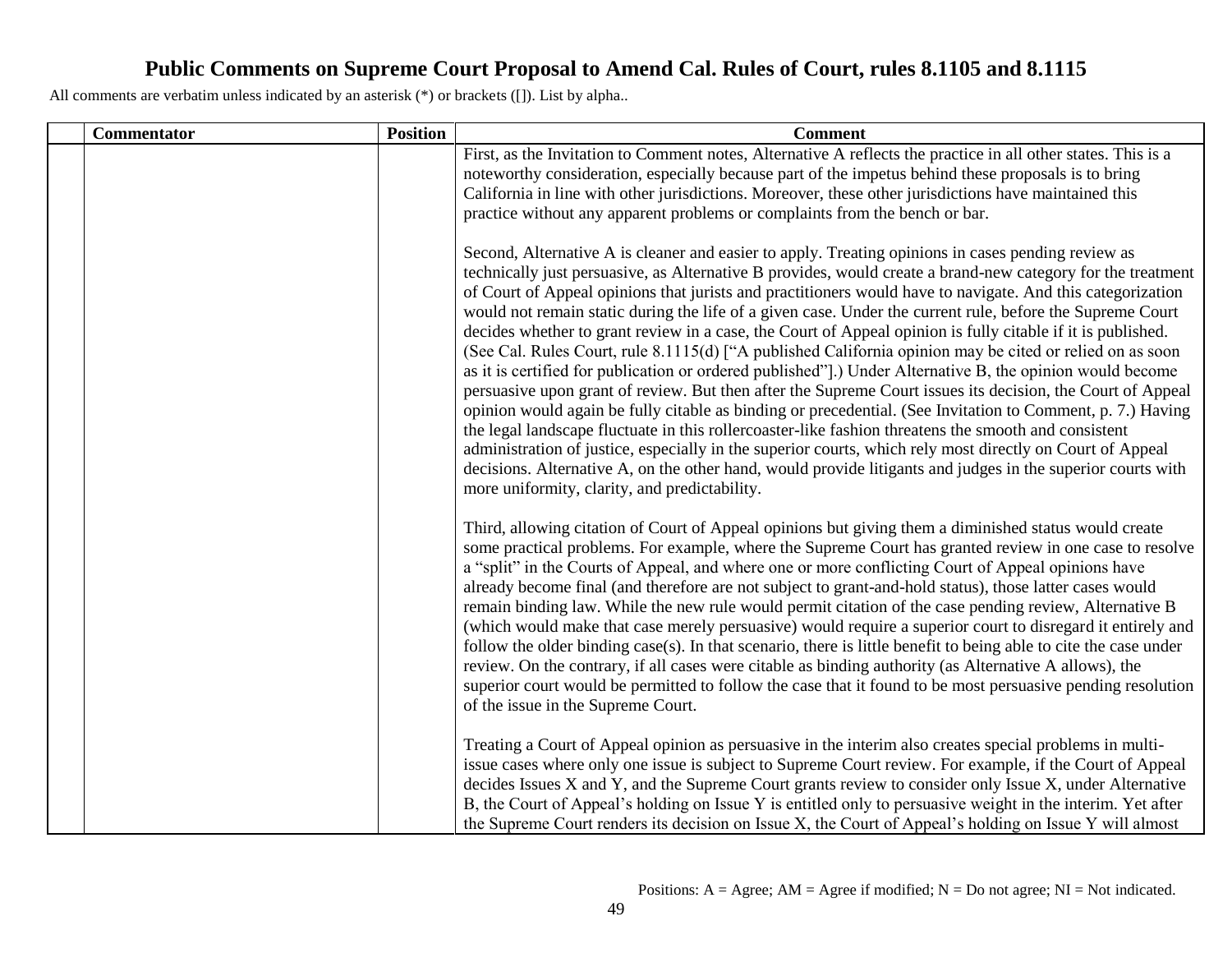|     | <b>Commentator</b>                                                                                                          | <b>Position</b> | <b>Comment</b>                                                                                                                                                                                                                                                                                                                                                                                                                                                                                                                                                                                                                                                                                                       |
|-----|-----------------------------------------------------------------------------------------------------------------------------|-----------------|----------------------------------------------------------------------------------------------------------------------------------------------------------------------------------------------------------------------------------------------------------------------------------------------------------------------------------------------------------------------------------------------------------------------------------------------------------------------------------------------------------------------------------------------------------------------------------------------------------------------------------------------------------------------------------------------------------------------|
|     |                                                                                                                             |                 | certainly be resurrected as binding, precedential authority under these proposals. Meanwhile, however,<br>superior courts would be free to disregard the holding on Issue Y (or, in the case of a split, <i>required</i> to<br>disregard it) even though that holding was almost certainly going to be controlling law all along, given the<br>Supreme Court's decision not to review it.                                                                                                                                                                                                                                                                                                                            |
|     |                                                                                                                             |                 | Fourth, treating Court of Appeal opinions as binding and precedential pending resolution of an issue in the<br>Supreme Court would more effectively keep the issue "in play" in the appellate courts, and may ultimately<br>contribute valuable additional views, through the marketplace of ideas, while the Supreme Court is<br>considering the same issues.                                                                                                                                                                                                                                                                                                                                                       |
|     |                                                                                                                             |                 | Fifth, and finally, full citability of Court of Appeal opinions in cases where the Supreme Court has granted<br>review best effectuates the spirit of the rule change. Part of the reason behind the rule change appears to be<br>an acknowledgement that a grant of review is not a commentary on the merits of the Court of Appeal<br>opinion. (See Cal. Prac. Guide Civ. App. & Writs Ch. 13-B ["A grant of review does not necessarily mean<br>that the supreme court will reverse the court of appeal's judgment. The supreme court's reversal rate<br>tends to run around 40 to 55 percent.") Depublication—and, similarly, officially treating an opinion as<br>merely persuasive—sends the opposite message. |
|     |                                                                                                                             |                 | <b>Disclaimer</b><br>This position is only that of the State Bar of California's Committee on Appellate Courts. This<br>position has not been adopted by the State Bar's Board of Trustees or overall membership, and is<br>not to be construed as representing the position of the State Bar of California. Committee activities<br>relating to this position are funded from voluntary sources.                                                                                                                                                                                                                                                                                                                    |
| 36. | <b>Todd Thompson</b><br><b>Lead Appellate Attorney</b><br>Court of Appeal, First Appellate<br>District<br>San Francisco, CA | $\mathbf{A}$    | It is obvious that depublication deprives practitioners and trial courts of usuable authority during the<br>pendency of a decision before the Supreme Court, and it should be eliminated for that reason alone. While<br>the depublished cases are available for consideration by both court and practitioners through on-line<br>services, the decisions cannot be overtly discussed. What's more, because they cannot be cited,<br>practitioners must rely on busy trial judges to locate the decisions on their own for use as sub silencio<br>authority. There's an air of unbecoming duplicity about it.                                                                                                        |
|     |                                                                                                                             |                 | There is an additional, perhaps less obvious, problem with depublication. It permanently deprives bench<br>and bar of legal authority on issues considered in depublished opinions that, for one reason or another, are<br>not resolved by the Supreme Court in deciding the depub'ed cases. Here's an example. The Supreme<br>Court recently decided Sanchez v. Valencia Holding Company, a challenge to the substantive                                                                                                                                                                                                                                                                                            |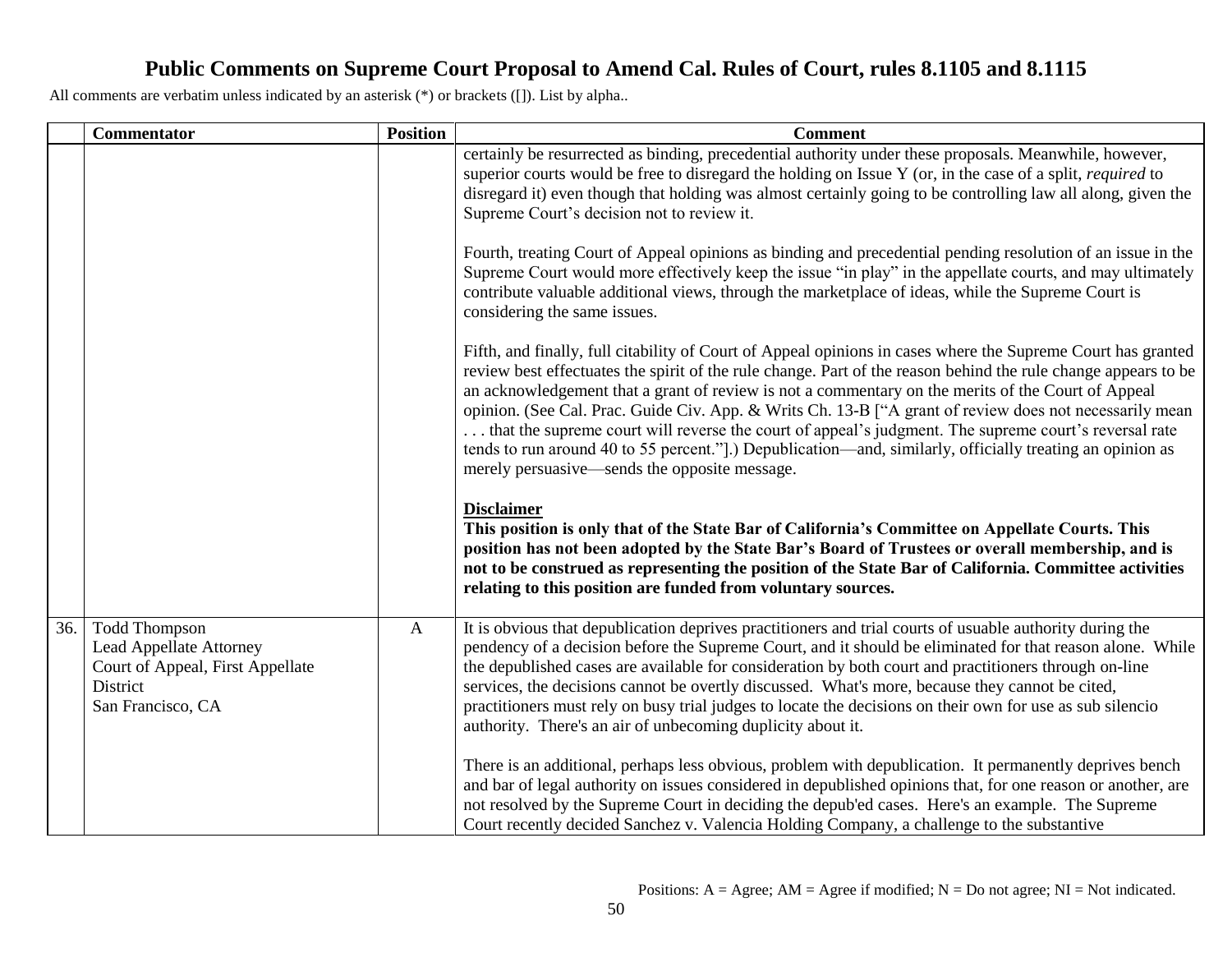|     | <b>Commentator</b>                                                                  | <b>Position</b> | <b>Comment</b>                                                                                                                                                                                                                                                                                                                                                                                                                                                                                                                                                                                                                                                                                                                                                                                                                                                                                                                                                                                                                                   |
|-----|-------------------------------------------------------------------------------------|-----------------|--------------------------------------------------------------------------------------------------------------------------------------------------------------------------------------------------------------------------------------------------------------------------------------------------------------------------------------------------------------------------------------------------------------------------------------------------------------------------------------------------------------------------------------------------------------------------------------------------------------------------------------------------------------------------------------------------------------------------------------------------------------------------------------------------------------------------------------------------------------------------------------------------------------------------------------------------------------------------------------------------------------------------------------------------|
|     |                                                                                     |                 | unconscionability of certain aspects of an arbitration clause in a pre-printed auto sales contract used<br>throughout CA. There were perhaps three aspects of the contract challenged as unconscionable in<br>Sanchez, and all were rejected. Several Court of Appeal cases challenging the identical clause had been<br>depublished by the Supreme Court in the three years of Sanchez's pendency. In those cases, however, an<br>additional four or five aspects of the same arbitration clause were challenged, in addition to the aspects of<br>the clause addressed in Sanchez. For example, see Vasquez v. Greene Motors (subject to a grant and<br>hold). Because the Supreme Court's decision in Sanchez did not address those aspects of the arbitration<br>clause, the issue of their unconscionability must now be re-litigated in the trial and appellate courts--<br>without the overt benefit of all the depublished cases. It is a waste of judicial resources and creates<br>unnecessary uncertainty about the state of the law. |
| 37. | Roy G. Weatherup, Partner<br>Lewis Brisbois Bisgaard & Smith LLP<br>Los Angeles, CA | ${\bf N}$       | This letter is written in response to the Supreme Court's invitation to comment (number SP15-05),<br>concerning proposed amendments to rules 8.1105 and 8.1115 of the California Rules of Court.<br>For the reasons stated in this letter, I believe that the proposed amendments are undesirable, because they<br>would make it more difficult for the Supreme Court to ensure uniformity of decision, as well as increasing<br>its workload.                                                                                                                                                                                                                                                                                                                                                                                                                                                                                                                                                                                                   |
|     |                                                                                     |                 | Although I have also handled civil litigation, including 16 trials, my practice has been focused on<br>appellate work in California courts since my admission to the Bar in 1972. I have handled 25 cases in<br>which the Supreme Court has granted review, 14 representing a litigant and 11 as amicus curiae.<br>Approximately 200 of my cases have resulted in published decisions.                                                                                                                                                                                                                                                                                                                                                                                                                                                                                                                                                                                                                                                           |
|     |                                                                                     |                 | I believe that the proposed Alternative A would be a disaster, increasing the workload of the Supreme<br>Court and seriously compromising uniformity of decision among published opinions. Under Alternative<br>A, many trial court judgments, and some published Court of Appeal decisions, would be based on<br>opinions where a Court of Appeal decision was published but where review was subsequently granted.<br>Since these judgments and decisions would rest on shaky authority, there would be an unwarranted<br>increase in appeals from judgments, and a similar increase in petitions for review.                                                                                                                                                                                                                                                                                                                                                                                                                                  |
|     |                                                                                     |                 | Alternative B is somewhat less harmful than Alternative A, but would cause some of the same problems.<br>Perhaps trial court judges and Court of Appeal Justices would hesitate to rely on decisions that had no<br>binding precedential value. However, some courts might find them persuasive, causing the same<br>problems as Alternative A.                                                                                                                                                                                                                                                                                                                                                                                                                                                                                                                                                                                                                                                                                                  |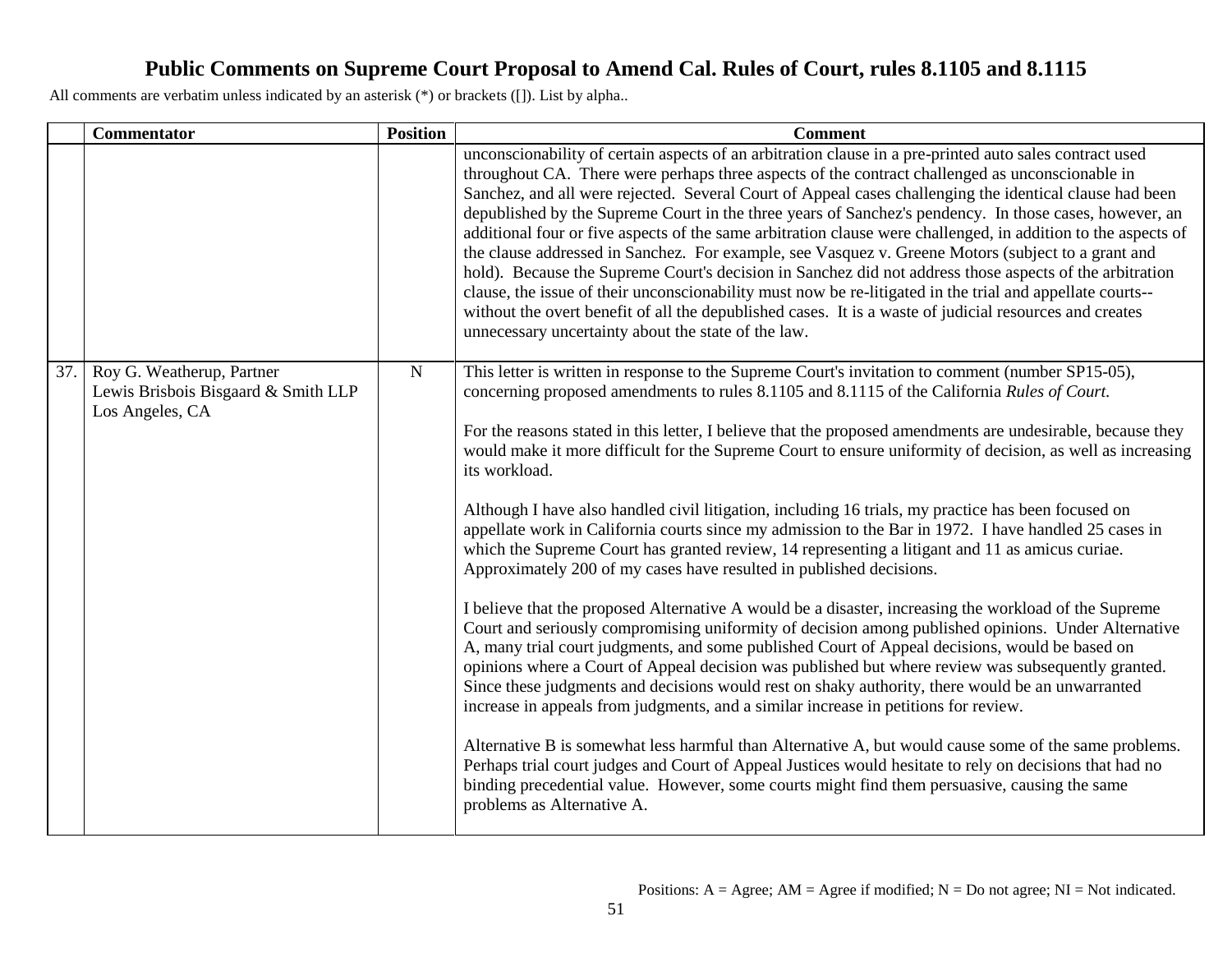| Commentator | <b>Position</b> | <b>Comment</b>                                                                                                                                                                                                                                                                                                                                                                                                                                                                                                                                                                                                                                                                                                                                                                                                                                                                                                                                                                                                                           |
|-------------|-----------------|------------------------------------------------------------------------------------------------------------------------------------------------------------------------------------------------------------------------------------------------------------------------------------------------------------------------------------------------------------------------------------------------------------------------------------------------------------------------------------------------------------------------------------------------------------------------------------------------------------------------------------------------------------------------------------------------------------------------------------------------------------------------------------------------------------------------------------------------------------------------------------------------------------------------------------------------------------------------------------------------------------------------------------------|
|             |                 | Both Alternative A and Alternative B would impair the authority and definitive character of Supreme<br>Court opinions. At the present time, an appeal from a trial court judgment can generate only one<br>published appellate opinion with binding effect on future cases. The situation would change if either<br>proposed alternative is adopted.                                                                                                                                                                                                                                                                                                                                                                                                                                                                                                                                                                                                                                                                                     |
|             |                 | It appears that the large majority of cases in which review is granted, and in which the Supreme Court<br>hands down a decision, are cases in which the Court of Appeal decision was published. Therefore, in<br>most future cases, after the Supreme Court has spoken, there would still be a published Court of Appeal<br>decision on the books with some degree of binding authority.                                                                                                                                                                                                                                                                                                                                                                                                                                                                                                                                                                                                                                                 |
|             |                 | It is well known that, in every case on appeal, there may be differences of opinion as to what the relevant<br>facts are and what legal issues are potentially dispositive. Where there is only one final published opinion<br>in a case, that opinion governs the question of what facts are relevant to the final appellate decision and<br>what legal issues have been decided. Such an opinion is self contained. However, when there are two<br>separate opinions from different courts, both must be analyzed and interpreted together. Whenever there<br>is a published decision of a Court of Appeal, followed by a Supreme Court decision, it would be necessary<br>in the future to not only cite but analyze both decisions. In many cases, there may be considerable dispute<br>about the extent, if any, to which the lower court's appellate decision is operative and binding. It is much<br>better to have one self-contained dispositive decision explaining the relevant facts and the legal effect of<br>these facts. |
|             |                 | Another problem would arise when review is dismissed by the Supreme Court after settlement or for other<br>reasons. There would then be published opinions that would be binding statewide, even though the<br>Supreme Court had once granted review, thus raising doubts about them.                                                                                                                                                                                                                                                                                                                                                                                                                                                                                                                                                                                                                                                                                                                                                    |
|             |                 | From the invitation to comment, I note that the present proposed amendments were submitted by "some<br>Court of Appeal Justices." I should also note that, at a meeting of the Appellate Courts Section of the Los<br>Angeles County Bar Association on September 16, 2015, Administrative Presiding Justice Roger Boren<br>expressed his opposition to the proposed amendments. He referred to the general principle that, "If it ain't<br>broke, don't fix it," and mentioned practical problems with the proposed amendments, particularly<br>Alternative A.                                                                                                                                                                                                                                                                                                                                                                                                                                                                          |
|             |                 | I understand that other states may have systems similar to those proposed. However, no other state has<br>nearly as many intermediate appellate court published decisions. California is unique, and the problem of<br>maintaining uniformity of decision is far more difficult here than in less populous jurisdictions.                                                                                                                                                                                                                                                                                                                                                                                                                                                                                                                                                                                                                                                                                                                |